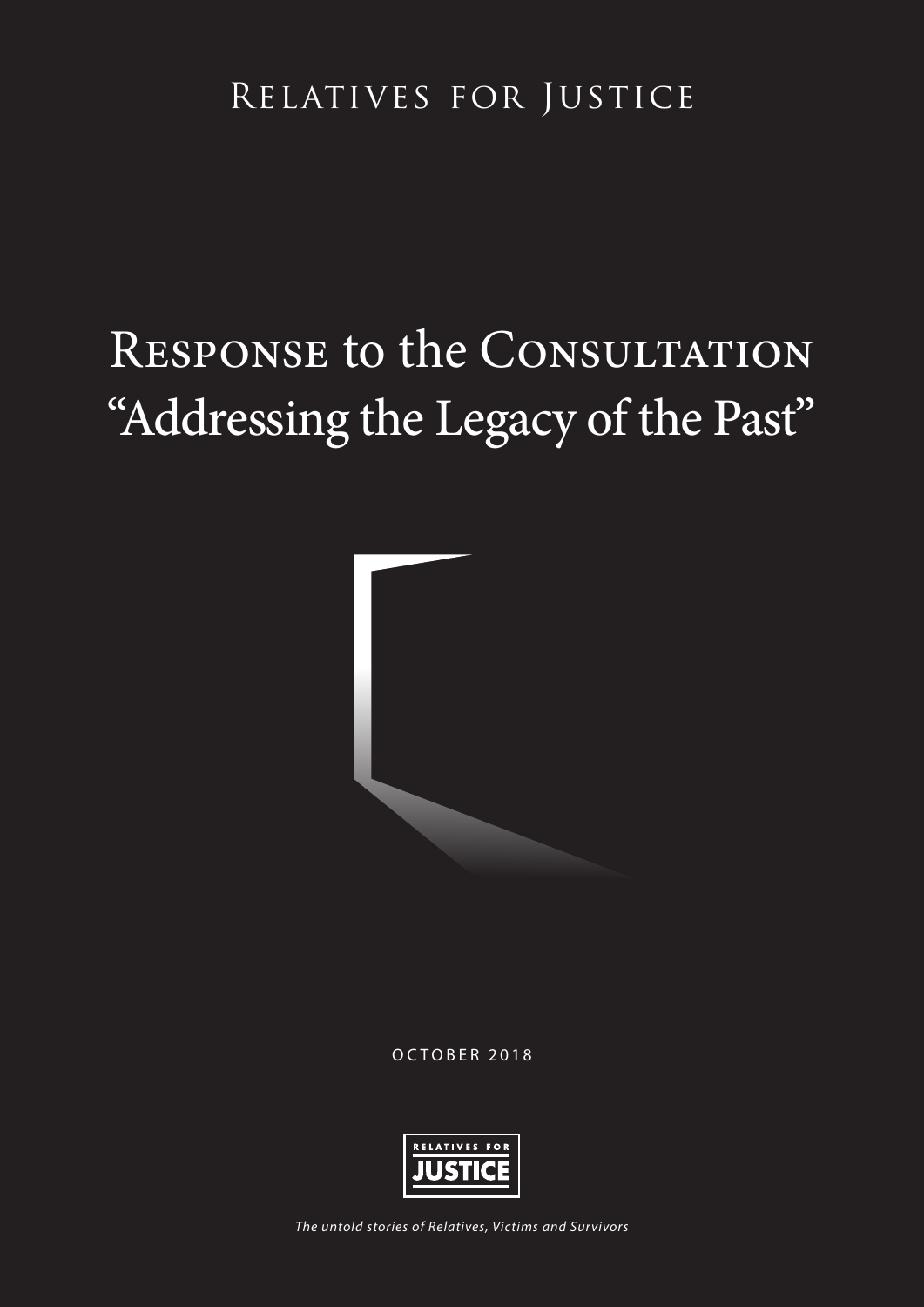'To look backward for a while is to refresh the eye, to restore it, and to render it more fit for its prime function of looking forward.'

**Margaret Fairless Barber**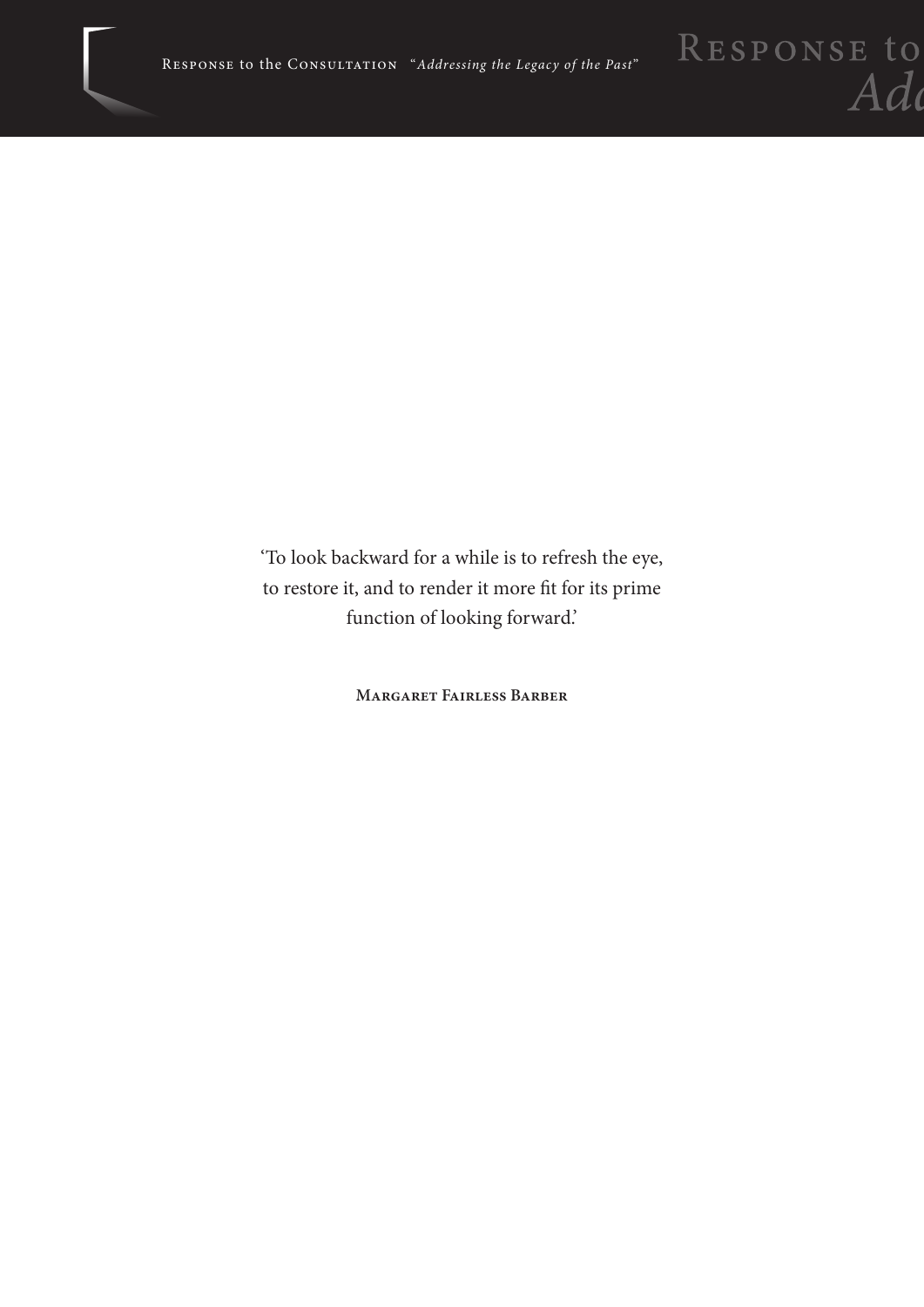# **Contents**

|       | <b>Opening remarks by CEO</b>                       | 4  |
|-------|-----------------------------------------------------|----|
| 1.    | <b>Introduction</b>                                 | 7  |
| 1.1   | <b>Relatives for Justice Vision</b>                 | 7  |
| 1.1.1 | Mission                                             | 7  |
| 1.1.2 | Aims                                                | 7  |
| 1.1.3 | <b>Core Values</b>                                  | 7  |
| 1.2   | Eligibility                                         | 7  |
| 1.3   | The Work of Relatives for Justice                   | 7  |
| 2.    | Failing to deal with the past                       | 9  |
| 2.1   | Piecemeal Approaches to the Past                    | 9  |
| 2.2   | Comprehensive Proposals to Deal with the Past       | 10 |
| 3.    | <b>Omissions and relevant issues</b>                | 12 |
| 3.1   | <b>Inquires</b>                                     | 12 |
| 3.2   | Human rights compliance and suggestions of a        |    |
|       | <b>Statute of Limitations</b>                       | 12 |
| 3.3   | The Definition of Victims                           | 13 |
| 3.4   | <b>Inquests</b>                                     | 13 |
| 3.4.1 | The Lord Chief Justice Plan                         | 13 |
| 3.4.2 | <b>Future Inquests</b>                              | 14 |
| 3.5   | Investigations of Non-Fatal Violations and Injuries | 14 |
| 3.6   | Reparations, Pensions and Restitution               | 15 |
| 3.7   | Impact of Welfare Reform                            | 16 |
| 3.8   | Mechanisms' Resources                               | 17 |
| 3.9   | <b>Therapeutic Care</b>                             | 18 |
| 3.10  | <b>Gender Lens</b>                                  | 19 |
| 4.    | HIU                                                 | 20 |
| 4.1   | Sweeping Powers of the British Secretary of State   | 20 |
| 4.2   | Pre-Eminence of National Security post Devolution   |    |
|       | of Justice to the Devolved Institutions             | 20 |
| 4.2.1 | Civil Litigation and Closed Material Procedures     | 21 |
| 4.2.2 | <b>Closed Material Procedures</b>                   | 22 |
| 4.2.3 | Neither Confirm Nor Deny Policy                     | 23 |
| 4.3   | <b>Disclosure</b>                                   | 24 |
| 4.4   | Staffing                                            | 25 |
| 4.5   | Appointment of the HIU Director                     | 27 |
| 4.6   | Caseload                                            | 27 |
| 4.7   | Appeals                                             | 28 |

| 4.7.1 | Solution                          | 29 |
|-------|-----------------------------------|----|
| 4.7.2 | Legal Aid                         | 29 |
| 4.7.3 | Criteria for Appeal               | 30 |
| 4.8   | <b>Public Prosecution Service</b> | 30 |
| 4.9   | <b>Forensic Science</b>           | 30 |
| 4.10  | Set-up of the HIU                 | 30 |
| 4.11  | <b>Official Secrets Act</b>       | 30 |
| 4.12  | Oversight                         | 31 |
| 4.13  | <b>Concluding Remarks</b>         | 31 |
|       |                                   |    |

**5. Independent Commission on Information** 

|      | <b>Retrieval (ICIR)</b>                             | 32 |
|------|-----------------------------------------------------|----|
| 5.1  | Confidence                                          | 32 |
| 5.2  | Sequencing                                          | 32 |
| 5.3  | Non-fatal Violations and duty to investigate        | 32 |
| 5.4  | Family reports, disclosure and appeal of redactions | 32 |
| 5.5  | Appointments                                        | 33 |
| 5.6  | Official Secrets Act                                | 33 |
| 5.7  | Destruction of Evidence                             | 33 |
| 5.8  | <b>Themes and Patterns</b>                          | 33 |
| 5.9  | Reports                                             | 33 |
| 5.10 | Powers of the Secretary of State                    | 33 |
| 5.11 | Gender lens                                         | 33 |
|      |                                                     |    |

| 6.  | <b>Oral History Archive</b>       | 34 |
|-----|-----------------------------------|----|
| 6.1 | Existing Archives                 | 34 |
| 6.2 | Disposal of Records               | 34 |
| 6.3 | <b>Public Records Office</b>      | 34 |
| 6.4 | Scope of the Oral History Archive | 35 |
| 6.5 | Conclusion                        | २५ |

| 7.  | <b>Information and Reconciliation Group</b>        | 36 |
|-----|----------------------------------------------------|----|
| 7.1 | Truth: an essential requirement for reconciliation | 36 |
| 7.2 | Functions of the Group                             | 36 |
| 7.3 | Access to documentation                            | 36 |
| 7.4 | Appointments                                       | 36 |
| 7.5 | <b>Themes and Patterns</b>                         | 36 |
| 7.6 | <b>Gender Themes</b>                               | 37 |
| 7.7 | Statements of Acknowledgment                       | 37 |
|     |                                                    |    |
|     | <b>Recommendations</b>                             | 38 |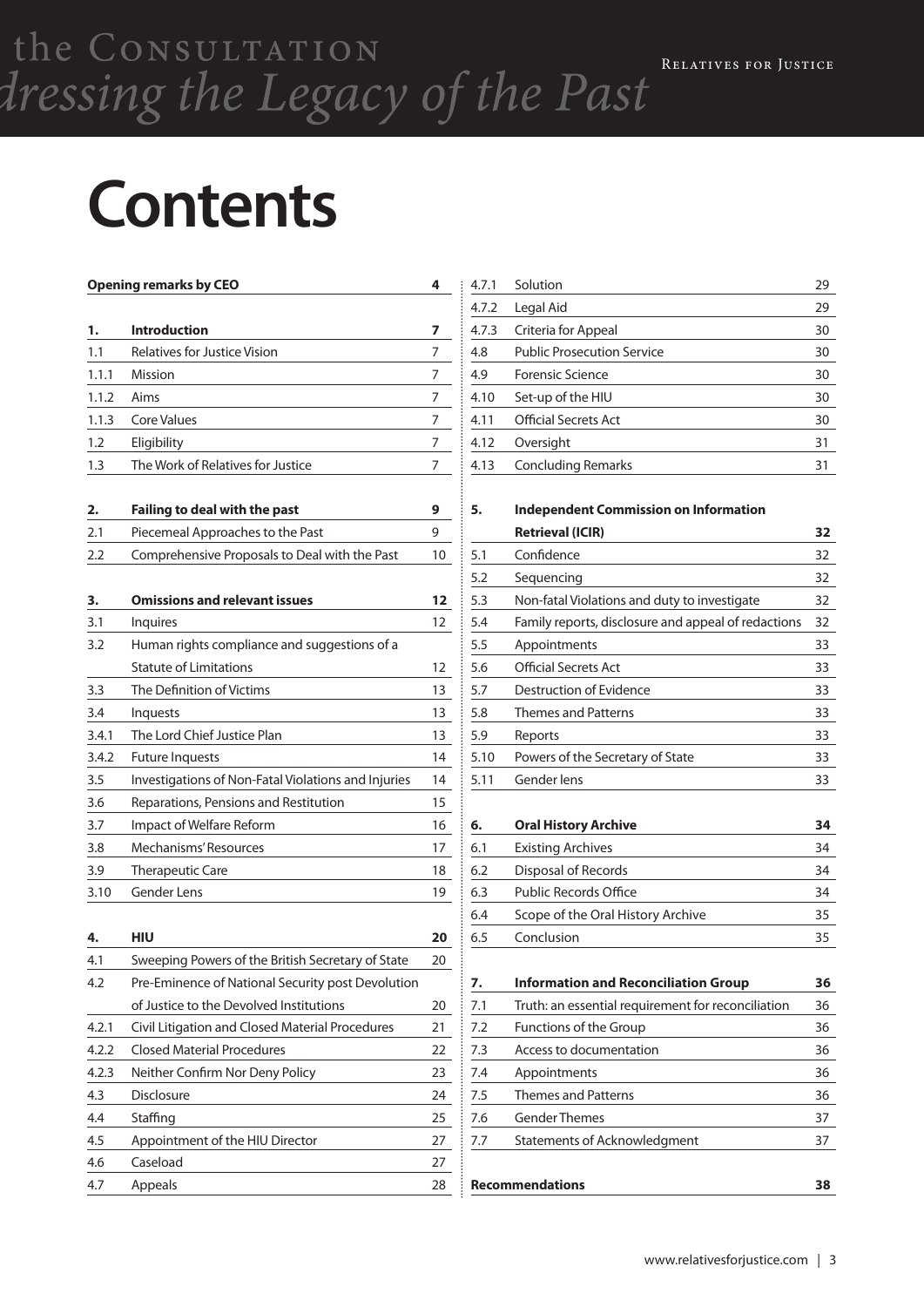### **Opening Remarks by CEO**

Experiences for Justice welcomes the opportunity to set out<br>our views on the consultation "Dealing with the Past<br>in Northern Ireland". Notwithstanding concerns raised<br>in this submission about the draft bill we have andeavo our views on the consultation "Dealing with the Past in Northern Ireland". Notwithstanding concerns raised in this submission about the draft bill we have endeavoured to remain positive and solution focused. Learning from other local and international transitional justice processes, and the universal application of human rights standards, has guided our submission. This is the only way forward. It is precisely why international legal standards exist.

In December 2014 we welcomed political agreement by all parties to the Executive and both governments at the talks in Stormont House that produced the four key mechanisms around dealing with the past. The agreed processes will in our view benefit the greater number of victims and survivors from across the community.

The origins of the Stormont House Agreement (SHA) can be traced back to the proposals by the Consultative Group on the past (CGP). It would be remiss not to recognize this vital contribution that engaged so many victims and conflict-actors from all communities, backgrounds, religions and none. It was groundbreaking and laid the foundation.

Much time has passed since Eames/Bradley, as the CGP is more commonly referred to, first made their proposals in 2009 until 2014 SHA, to today in October 2018. More time will pass before implementation. Time is uniquely precious for us all but especially so for those elderly bereaved and injured who have waited. In the intervening years they have waited patiently frustrated by inaction.

Many relatives have passed without resolution of their bereavement or injury and unfortunately more will pass in the time ahead. It is therefore incumbent that implementation is not delayed or further frustrated.

Dealing comprehensively with past human rights violations within a legally compliant human rights framework for all those bereaved and injured is a prerequisite to enabling those most harmed to heal, recover, and to play their part in reshaping and rebuilding not only their lives but society too. If got right it can also assist wider reconciliation. Crucially this is about upholding the primacy of the rule of law.

All of the bereaved and injured carry daily the human hurt and horrors of the conflict. For the bereaved the dead are never far from thought in the subconscious if not always consciously present.

Indeed the past is very much present in everyday life across our island and for those who suffered in our neighbouring islands and beyond; children, civilians, women, republican, loyalist and state participants whose grief, loss and pain is real and felt most by those closest to them. Their victimhood is equal in how it is lived and felt everyday, every moment. For those families for whom resolution remains outstanding and unresolved it can be sharpest.

Over 3,600 people were killed and many multiples of that figure sustained injury; some with horrific life diminishing physical injuries.

The collective impact of all these killings and injuries is immeasurable and further impacts wider society. We all benefit from addressing the past.

An absence of human rights underpinned the conflict that caused so much harm - events fuelled events and the conflict deepened and intensified.

All parties to the conflict are responsible for egregious violations.

Truth, justice, reparations and guarantees of non-recurrence must be made and we hope that these can emerge from this consultation. This should involve, as much as possible, all sides - including non-state groupings - in respect to reparations, which are not always financial but can also be symbolic.

Statements of goodwill and intent by all parties to the conflict which include a commitment to support and engage with the mechanisms would be an ideal way forward.

This could also involve non-statutory sectors. It is widely recognized internationally that doing nothing, failure to speak out or turning a blind eye, bears a related responsibility and this should be reflected upon by wider civic society as we move forward.

It naturally follows that the primacy of human rights must therefore underpin the processes of resolution as we confront the past.

Republicans were responsible for the greater number of killings and that is an inescapable fact that is constantly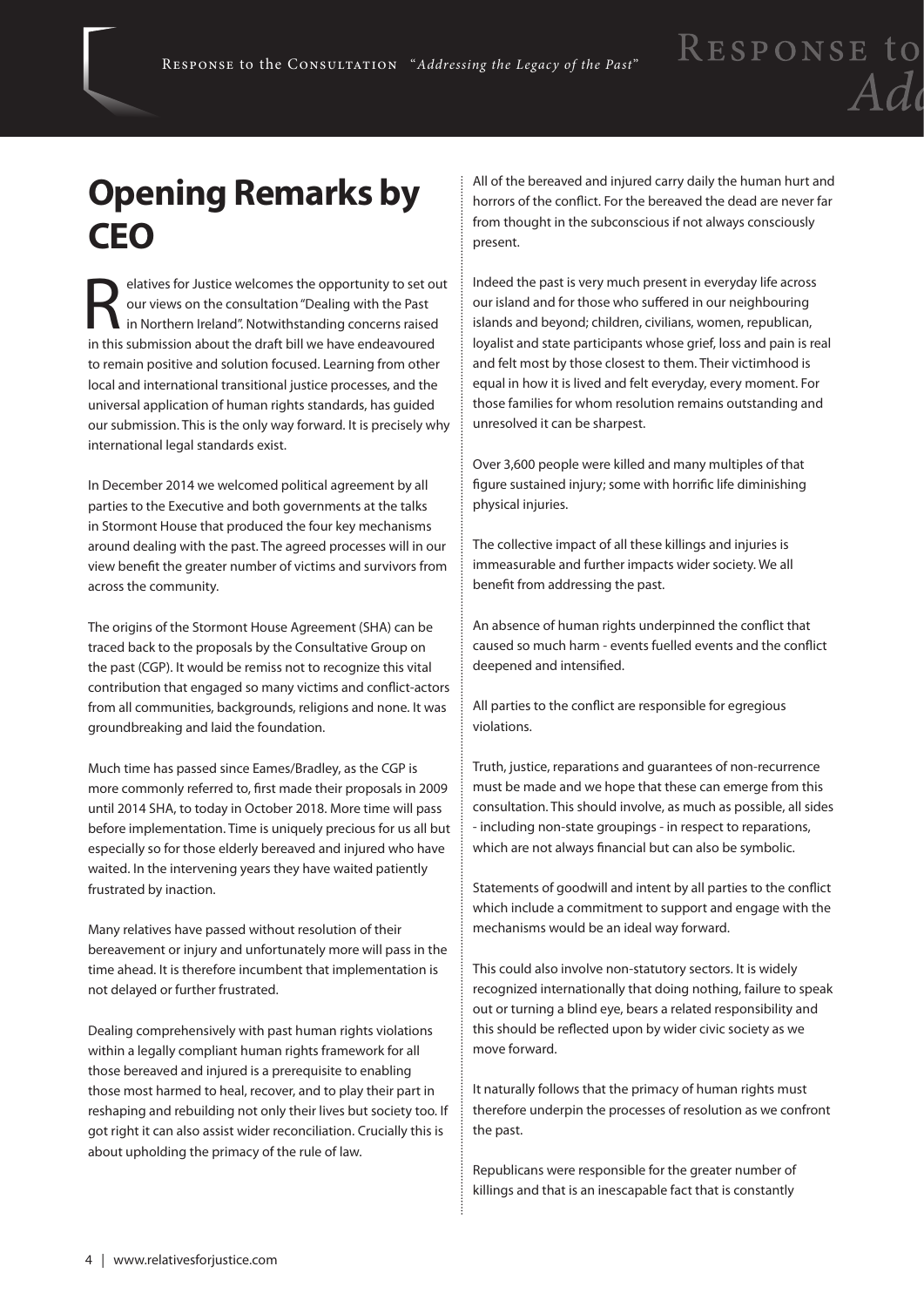> broadcast; but so too is the collusive relationship between the state and loyalist paramilitaries that has spanned the entire conflict, yet this is never factored into account when quantifying exactly who did what to whom. Neither is the infiltration of republican organisations by the same agencies responsible for the policy practice of collusion with loyalists. Take for example the issue of Stakeknife - currently culpability rests only with the IRA. For victims and survivors affected in these circumstances vested interest has determined that truth thus far remains at best elusive.

367 people were killed by the state directly, the vast majority unarmed and uninvolved civilians; investigations were by and large perfunctory and only a handful of prosecutions were brought with four British soldiers convicted of murder in respect to three incidents that claimed the lives of four uninvolved civilians<sup>1</sup>.

All four were released significantly early after being sentenced, reinstated back to their regiments. Some were promoted.

Hundreds of citizens survived shootings by state forces. Thousands more were brutalized and tortured and still bear the physical and psychological scars.

By contrast tens of thousands of non-state participants to the conflict went to gaol.

Extra-judicial killings, summary execution and excessive use of lethal force have characterized the majority of state killings. The other common feature is state impunity.

Following these killings state agencies disseminated misinformation.

This constituency of victims represents the greatest numerical percentage in terms of an accountability gap - a staggering 99 percent of these victims live with the loss and trauma, the deliberate vilification of their loved ones and the legacy of impunity.

Labeling uninvolved civilians, children, women, mothers and priests as gunmen/women and bombers in order somehow

justify their deaths added grievous insult to injury.

The bereaved want the names of their loved ones cleared – they want the historical footnote corrected. They want official processes of acknowledgement of egregious violations. They want and are entitled to justice as a right not as a benevolent consideration.

The deficiency of investigation into killings by the state stands exposed. The demands for human rights compliant investigative processes of remedy are long overdue.

However, instead the official response is to use words such as balanced, fair and proportionate in a context that seeks to displace responsibility away from those state agencies culpable and onto the roles of non-state groups. Shifting the emphasis is not a legal defence argument. It has no legal standing in the application of the rule of law and upholding of rights; nor does playing a numbers game in terms of who did what to whom.

Equally, presenting British soldiers or former RUC officers who shot and killed people, or who witnessed killings, and who might for the very first time be asked in an independent process to account for their actions, as victims beggars belief. Relying on national security to protect agents involved in criminal wrongdoing and murder should not be countenanced.

Obnoxiously attacking and accusing those bereaved through collusion as pushing 'pernicious counter-narratives' is odious. Such statements ignore the systemic reality of collusion and counter-insurgency practices. It ignores the findings of Lord Stevens, Justice Cory, the late Sir Desmond de Silva QC, Justice Henry Barron, Judge Peter Smithwick, and Dame Nuala O'Loan. It flies in the face of admissions of collusion by former British premier David Cameron. Do they too stand accused?

To understand these actions is to know the counter-battle waged against families seeking accountability in order to protect a self-serving official narrative of the conflict – a narrative threatened only by truth.

It is here that the process of accounting - addressing the past - must narrow the permissible amount of lies restoring truth, dignity and hope for the future for all those bereaved and injured. It is in these very places that a light must be shone.

It is here that republicans and loyalists too must account to those they bereaved and harmed with genuine engagement with ICIR.

<sup>1</sup> Pte. Ian Thain for the murder of Thomas Reilly; Lee Clegg, a member of the parachute regiment, for the murder of Karen Reilly, though Martin Peake was also killed in the same incident charges were dropped in respect of Martin's killing - following early release Clegg had his conviction overturned after a lengthy campaign by the political and military establishment. He was promoted to sergeant on release; & Scots Guards Mark Wright and James Fisher for the murder of Peter McBride and who were then sent to Kosovo on peacekeeping duties.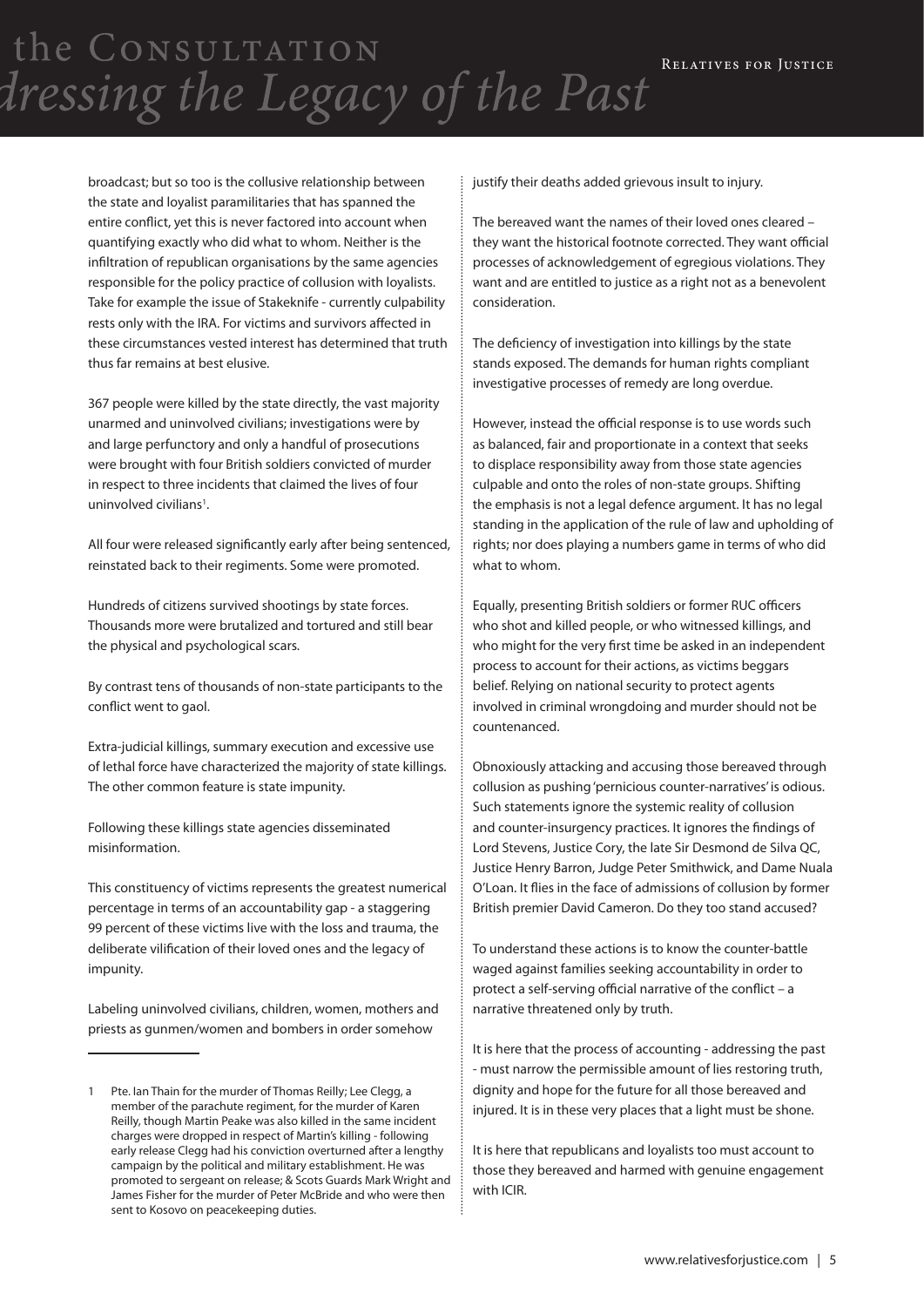Republican engagement is crucial as building a New Ireland of equals means reaching out to those most hurt, harmed and alienated by their actions and who disagree with their politics. This constituency requires truth, accountability and answers, as do those within the nationalist and republican community also harmed by their actions. But most of all it is the right, moral and proper thing to do and in keeping with core ideological republican principles.

Large swathes of our society became separated and even entrenched. We need to untangle the past and build for the future. The IRG cannot ignore partition and decades of endemic structural discrimination and violence that promoted sectarianism, division and which was a backdrop to the conflict.

We cannot burden future generations with our failure to address the legacy of the past. The unsolved issues of the past will not fade, go, or be wished away. The past two decades alone have told us that much.

We must strive to leave future generations with a legacy of hope and a better understanding on reflecting back of what happened, who did what to whom without recrimination and where all of the institutions on the island learn from and ensure never again. Where no one section of society is diminished, vilified, or left behind. And where the primacy of human rights is upheld and respected.

Confronting our past openly and honestly is the only way forward. Resorting to walls of silence, closing ranks, lack of corporate memory by any of the conflict actors or relying upon national security as a smothering blanket is not the way forward.

RESPONSE to

Finally we would point out that failure to implement the SHA mechanisms for whatever reason still leaves a continuing situation in which the UK remains in violation of its Article 2 legal obligations involving investigations into killings by the state and where collusion exists.

In such a scenario it would be our contention that the HIU architecture must be advanced and implemented, as technically and legally this would not require consultation. It would merely be a matter of the UK finally adhering to its international legal obligations.

This is something wider society and all victims should be cognisant of as this could mean that only those killings that activate Article 2 would be examined. That is precisely why the process before us, which is inclusive, is in reality the only way forward for all victims and survivors.

We cannot make the perfect the enemy of the possible.

**Mark Thompson CEO** Relative for Justice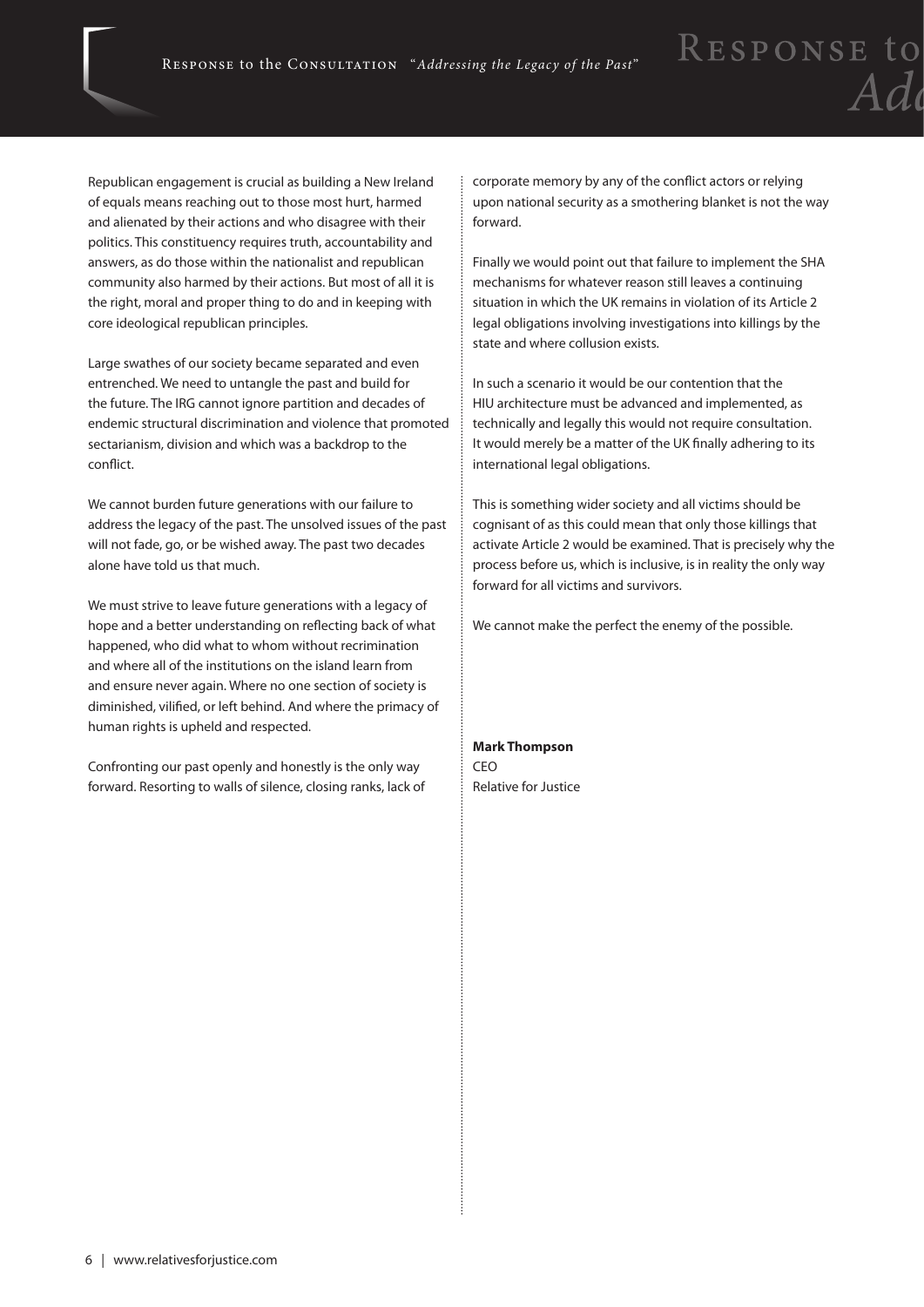### **Introduction**

Relatives for Justice has located its submission to the consultation against the core values of our organisation which are based on international best practice and human rights.

- Can the proposals demonstrate active commitment to universal human rights and social justice?
- Will the mechanisms lead to the promotion of equality and respect for the background, diversity and experience of **all** those bereaved and injured by the conflict?
- Do the proposals demonstrate the application and development of the highest standards of professional support programmes for victims and survivors of the conflict?
- And is the promotion of recognition and remedy for the specific gender harms and experiences of the bereaved and injured of the conflict evident?

Since publication of the consultation RFJ has held four regional meetings with relatives of people killed and individuals injured and their carers. Support and project workers have been engaged in supporting individuals and families to understand the consultation documents and to make individual submissions. A large recording project of video submission was also undertaken to facilitate families/ individuals who found visual media more accessible. There have also been organisational meetings with colleagues in other NGOs, academic institutions and statutory organisations and with representatives of the Northern Ireland Office and the Irish Dept of Foreign Affairs and political parties.

#### **1.1 Relatives for Justice Vision**

 To support the empowerment of the bereaved and injured of the conflict to realise improved health and wellbeing, and full and equal participation at every level of our post-conflict society

#### **1.1.1 Relatives for Justice Mission**

- Building and providing access to safe, integrated and professional services and programmes of support for the bereaved and injured of the conflict
- Contributing to the health and wellbeing of victims and survivors
- Realising empowerment through building skills, confidence and self-awareness
- Encouraging the bereaved and injured to realise their role in peace building and processes designed to deal with the past
- Investing in Relatives for Justice through training and sustainable partnerships

#### **1.1.2 Relatives for Justice Aims**

- To provide a safe space for the bereaved and injured of the conflict
- • To provide professional, appropriate and developmentbased individual, family and group support for the bereaved and injured in an holistic, integrated fashion
- • To develop and deliver said support in partnership with other professional organisations where appropriate
- • To support the bereaved and injured to tell their story and document their experiences
- • To build awareness and foster an understanding of the specific experiences and needs of the bereaved and injured of the conflict in a transitional context
- • To contribute to the search for truth, highlight injustice and contribute to a culture of human rights
- To support families engaging with relevant processes to deal with the past including legal processes
- • To liaise with domestic and international human rights NGOs, government bodies and other international organisations in the furtherance of the realisation of the rights of victims and survivors of the conflict

#### **1.1.3 Relatives for Justice Core Values**

- An active commitment to universal human rights and social justice
- • The promotion of equality and respect for the background, diversity and experience of all those bereaved and injured by the conflict
- • The application and development of the highest standards of professional support programmes for victims and survivors of the conflict
- The promotion of recognition and remedy for the specific gender harms and experiences of the bereaved and injured of the conflict

#### **1.2 Eligibility**

Relatives for Justice **only** supports victims and survivors of the conflict in its work. Eligibility for services is determined at initial contact and evidence retained.

#### **1.3 The Work of Relatives For Justice**

Relatives for Justice (RFJ) was founded in April 1991 when a number of bereaved families affected by the conflict came together to support one another. Instrumental in the formation of the organization were key figures that had, on a voluntary basis, been active for the previous 2 decades such as Monsignor Raymond Murray, Clara Reilly, Peter Madden, and the law practice partner of the late Pat Finucane. RFJ is one of only a few organizations operating on a regional basis across the North and on an all island basis.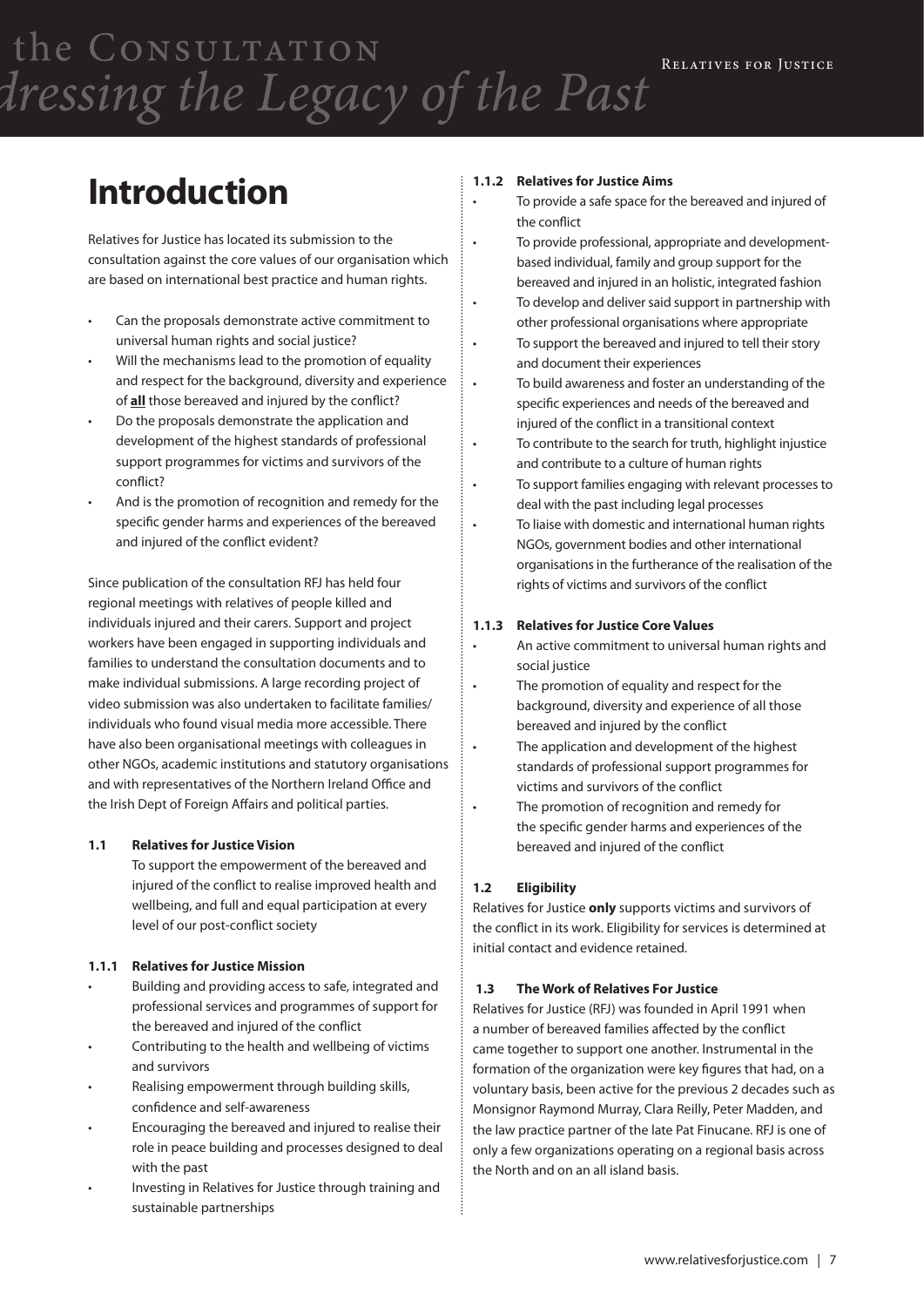Relatives for Justice is a world recognised NGO working with and providing support to relatives of people bereaved, and injured, by the conflict across Ireland and individuals in Great Britain.

We assist and support families coping with the effects of bereavement through violence and the resulting trauma. We have offices in Belfast, Dungannon and 5 regional outreach centres. We are an accredited centre for counselling and psychotherapy with BACP.

RFJ identifies and attempts to address the needs of those who have suffered loss and injury; this is achieved through one to one contacts, self-help, group support, outreach and befriending, counselling support and therapy work, welfare and legal advocacy.

 As relatives and survivors we all need to have our experiences heard and valued. In terms of conflict resolution this will also allow those most marginalised to realise the pivotal role and vital contribution that they bring to the creation of a new society based upon equality, respect and above all where human rights are secured.

This work highlights and attempts to address outstanding human rights abuses. Our primary objective in this area of work is to assist in the bringing about of a more human rightsbased culture in order to safeguard and protect human rights for all.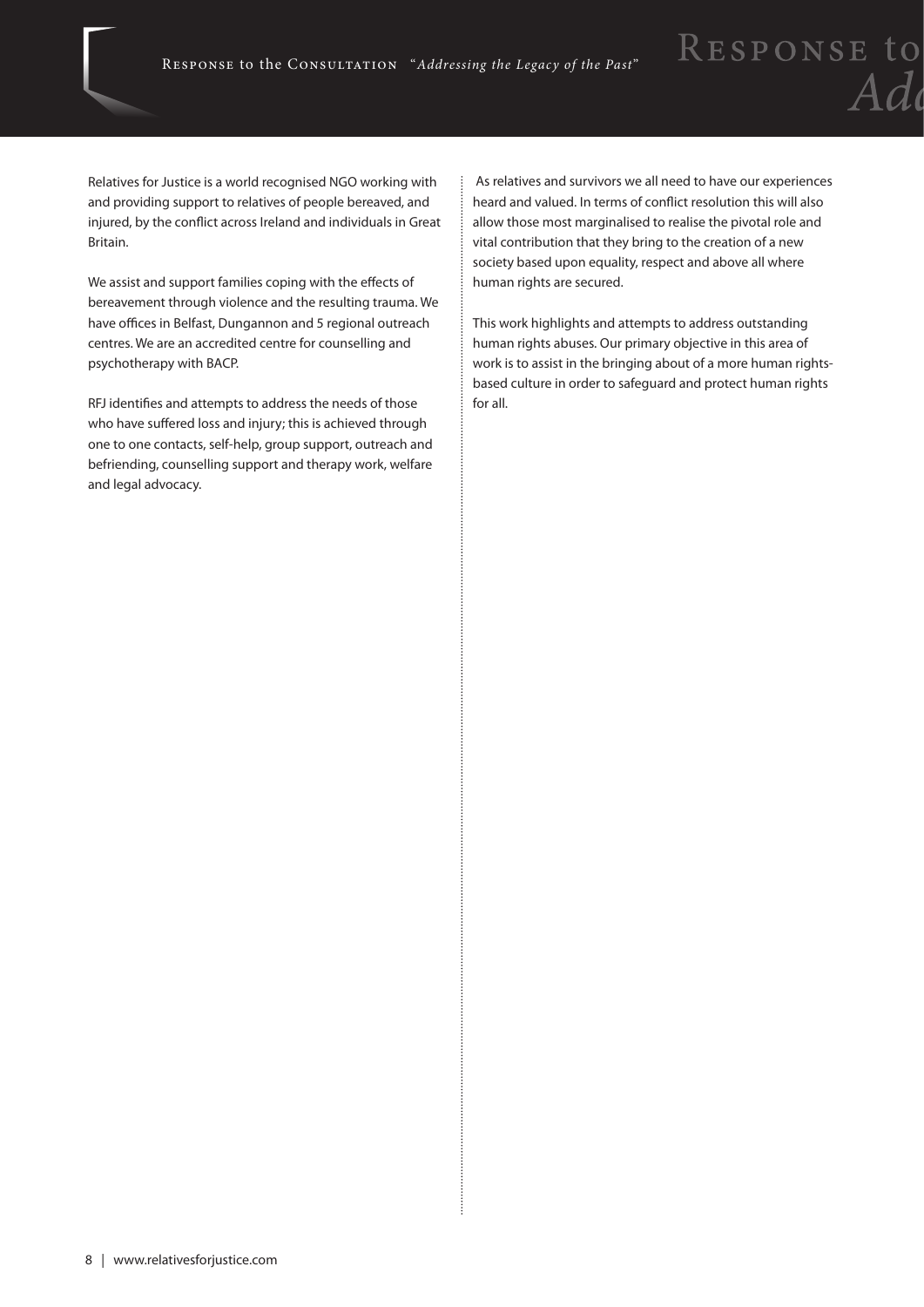### **2. Failing to Deal with the Past**

It is well recognised that the processes to date have not met families' needs and are not compliant with human rights law. For the families who have lived through the initial violation and then multiple failed processes this consultation comes as another conversation about their needs without their rights or needs ever being met or addressed. There is a real fear that this will be another occasion where those who suffered codified and other multiple violations are asked to be persuaders for their own inalienable legal rights.

It is not without irony that this response is being written in the year of the 20<sup>th</sup> anniversary of the peace agreement. While the Good Friday Agreement (1998)<sup>2</sup> is based on human rights law it only makes cursory acknowledgement of the legacy of human rights violations and harms and makes passing reference to the "Northern Ireland Victims Commission" consultation which was then underway<sup>3</sup>.

The legacy of the interminable failure to deliver rights to those who suffered harms serves only to compound and exacerbate the harm. This must be the final time that such an exercise is carried out. The legal requirements are clear. The required mechanisms are agreed. Legally compliant implementation is now the only option.

#### **2.1 "Piecemeal" approaches to the past**

The Bloody Sunday Public Inquiry into the deaths of 14 civilians killed by the British army in Derry January 1972 was established by then Prime Minister Tony Blair in **1998** following decades of campaigning by relatives.4

The Independent Commission for the Location of Victims' Remains was established by an intergovernmental agreement between the Irish and British Governments, signed on 27 April 1999, and by legislation enacted in the two jurisdictions. The purpose of the Commission is to obtain information, in confidentiality, which may lead to the location of the remains of victims who were killed and buried in secret. There were sixteen people who 'disappeared' during the conflict. The IRA admitted responsibility for thirteen of the sixteen, while

one was admitted by the INLA. No attribution has been given to the remaining two. To date 13 bodies have been recovered.

The Weston Park Agreement in August **2001** was a negotiation on the implementation of the Good Friday Agreement. This Agreement recommended the two governments "appoint a judge of international standing from outside both jurisdictions to undertake a thorough investigation of allegations of collusion in the cases, of the murders of Chief Superintendent Harry Breen and Superintendent Bob Buchanan, Pat Finucane, Lord Justice and Lady Gibson, Robert Hamill, Rosemary Nelson and Billy Wright."5

Canadian Judge Peter Cory was appointed to carry out the investigations. He recommended public inquiries into all cases other than that of Lord Justice and Lady Gibson. All inquiries have now completed their work other than that of the case of human rights solicitor Pat Finucane.<sup>6</sup> This case was contentiously addressed by the British Government through a review of papers carried out by Sir Desmond de Silva in 2012<sup>7</sup>. The decision by the British Government not to hold an inquiry is still the matter of judicial challenge.

Of course these inquiries touched only a tiny percentage of all killings during the conflict.

Since 2001 the Police Ombudsman for Northern Ireland has carried out historical investigations of RUC and PSNI misconduct and wrongdoing. This is particularly for the period 1968-1998. This includes allegations of collusion by members of the RUC with non-state actors. Since 2010

The Agreement. 10th April 1998 < https://www.gov.uk/ government/publications/the-belfast-agreement>

<sup>3</sup> Ibid see section "RIGHTS, SAFEGUARDS AND EQUALITY OF OPPORTUNITY" pts 11. 12. And "We will Remember Them" Kenneth Bloomfield, April 1998

The report of the Bloody Sunday inquiry can be accessed at <https://www.gov.uk/government/uploads/system/uploads/ attachment\_data/file/279133/0029\_i.pdf>

<sup>5</sup> Agreement reached at Weston Park on the Implementation of the Good Friday Agreement August 2001 < http://cain.ulst.ac.uk/ events/peace/docs/bi010801.htm>

<sup>6</sup> The report of the Inquiry into the death of human rights solicitor Rosemary Nelson in March 1999 in a bomb explosion under her car can be accessed at < https://www.gov.uk/government/ publications/the-rosemary-nelson-inquiry-report> The report of the Inquiry into the killing of Robert Hamill by a sectarian mob which was alleged to have been observed by members of the RUC has not been placed into the public domain due to files sent to the Public Prosecution Service emerging from the Inquiry. Details can be access here: < https://www.gov.uk/ government/publications/the-rosemary-nelson-inquiry-report> The report of the Inquiry into the shooting dead of Loyalist Volunteer Force Commander and prisoner Billy Wright in 1997 in Long Kesh Prison allegedly with the assistance of prison or military personnel can be found here < https://www.gov.uk/ government/publications/the-billy-wright-inquiry-report> The report into the killings of RUC Chief Superintendent Harry Breen and Superintendent Robert Buchanon killed in an IRA ambush in March 1989 and alleged to have involved Garda agents working for the IRA can be found here < https://www.gov. uk/government/publications/the-billy-wright-inquiry-report> 7 "The Report of the Patrick Finucane Review" Rt Hon Sir Desmond De Silva December 2012 < https://www.gov.uk/government/ uploads/system/uploads/attachment\_data/file/246867/0802. pdf>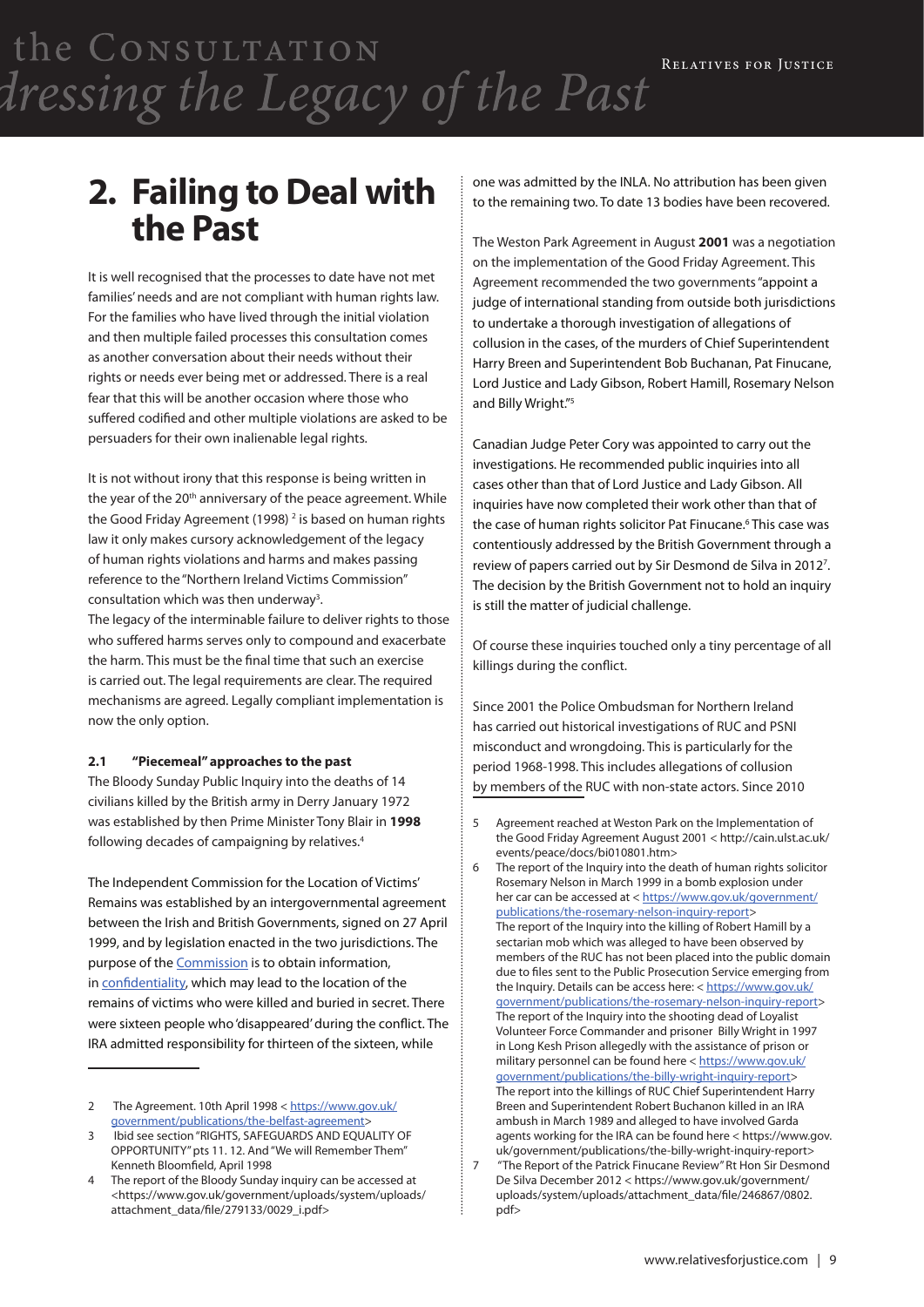these investigations have been carried out by the Historical Investigations Directorate. Currently over 420 cases reside in the PONI. This office has in the past faced significant interference, matters which meant significant delay to independent investigation of families' cases, including compromise of the integrity of the office. The failure of government to provide adequate resources has also hampered the ability of the office to carry out its work in a timely and adequate fashion. On its current limited budget the average estimation of completing its work is approximately two decades.

The Historical Enquiries Team was established in 2005 by the PSNI's Chief Constable Hugh Orde to re-investigate all conflict related killings, other than those falling under the remit of the Police Ombudsman, ie. killings by the RUC. This Team was been the subject of significant controversy in its practice and policy, particularly in relation to investigations of killings by state forces. It was disbanded in 2013.<sup>8</sup> The PSNI's Legacy Investigation Branch is responsible for police legacy investigations. It quotes a caseload of 1,118 cases. However because of the involvement of former RUC officers, and a chain of command of former RUC officers the PSNI's LIB is not independent and therefore incompatible with ECHR Article 2 obligations.

Currently there are scores of outstanding inquests into nearly 100 deaths. It is notable that the inquest system has ground to a halt but again this is a tiny percentage of the deaths of the conflict. Like the Police Ombudsman's Office the coronial system has the ability to meet families' needs and the state's legal obligations under Article 2. It is therefore not at all surprising that resources are deliberately withheld, preventing the coronial process from taking forward its caseload of outstanding inquests.

Additionally, many families have resorted to initiating civil proceedings against conflict actors responsible for and involved in killings of their loved ones. This private route is wholly in response to the lack of an adequate process and the deliberate hampering of PONI and inquests.

**2.2 Comprehensive Proposals to Deal with the Past** In the absence of formal political engagement with the past until the Stormont House Agreement, there were two significant attempts by civil society to recommend processes for dealing with the past.

The first came from a group called "Eolas" (Irish for knowledge) in 2003 and the second from Healing Through Remembering in 2006.9

It was clear from both of these initiatives, alongside growing frustrations of victims and survivors that a more comprehensive approach was required.

The first significant set of proposals came from the British Government appointed Consultative Group on the Past which suggested a comprehensive range of measures which touched on areas of reparation, acknowledgement, investigation, exprisoners' reintegration, accountability and memorialisation.<sup>10</sup> Despite its thoughtful, wide ranging and responsive proposals the report was subject to sustained attack due to the publicity surrounding one proposal of an acknowledgement payment to all bereaved families.

The second set of proposals emerged from the internal political parties in the North of Ireland. The "Haass O'Sullivan" proposals, facilitated by Dr Richard Haass and Professor Meghan O'Sullivan, were agreed but not formally signed off when talks concluded on New Year's Eve 2013. While not as comprehensive or detailed, the proposals drew on many of the Consultative Group's recommendations on investigation, accountability and acknowledgment and also included for the first time the potential that incidents involving some of most serious injuries sustained in the conflict might also be investigated.11 However the two governments were not involved in the process, a significant gap.

In December 2014 the Stormont House Agreement<sup>12</sup> provided an agreed four pronged approach to dealing with the past. Its emphasis on human rights, victims' needs and a multi-layered approach gave hope to many families.

The failure to agree implementation of the Stormont House Agreement at the Fresh Start negotiations in November 2015 was a blow to those who suffered. Once again it appeared that their rights had become subject to political negotiation.

<sup>8</sup> See 'Inspection of the Police Service of Northern Ireland Historical Enquiries Team" accessed here < http://www.justiceinspectorates. gov.uk/hmic/publication/hmic-inspection-of-the-historicalenquiries-team/>

<sup>9</sup> Eolas "Consultation Paper on truth and Justice" Relatives for Justice <http://www.healingthroughremembering.org/images/j library/lib/Eolas.pdf> Healing Through Remembering "Making Peace With the Past" 2006 < http://www.healingthroughremembering.org/images/ pdf/Making%20Peace%20with%20the%20Past.pdf>

<sup>10</sup> Report of the Consultative Group on the Past January 2009 accessible here < http://cain.ulst.ac.uk/victims/docs/consultative\_ group/cgp\_230109\_report.pdf>;

<sup>11</sup> Proposed Agreement 31 December 2013 - An Agreement among the Parties of the Northern Ireland Executive on Parades, Select Commemorations, and Related Protests; Flags and Emblems; and Contending with the Past Available at < http://www. northernireland.gov.uk/haass.pdf>

<sup>12</sup> Stormont House Agreement December 2014 <https://www.gov. uk/government/uploads/system/uploads/attachment\_data/ file/390672/Stormont\_House\_Agreement.pdf>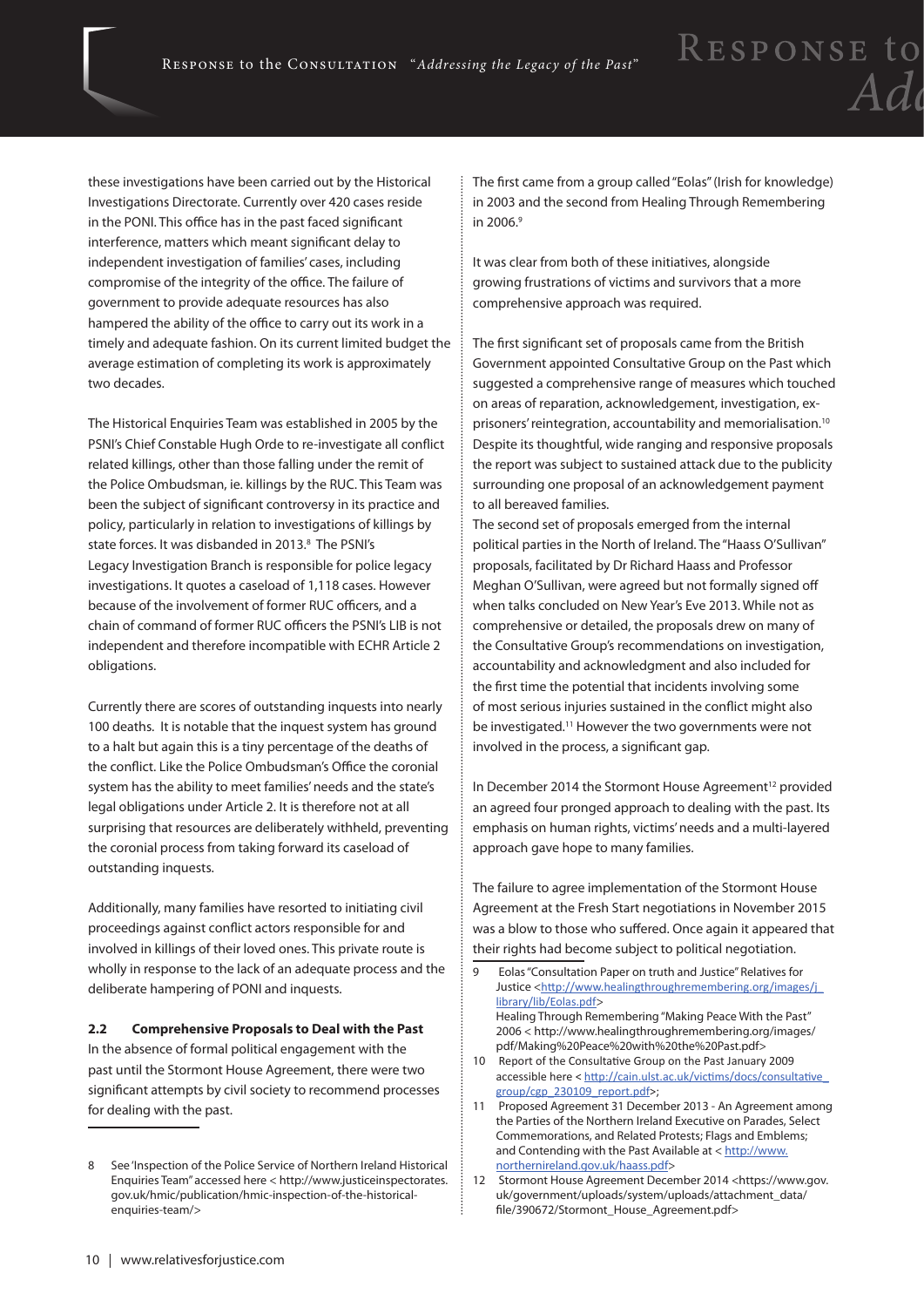> The impasse on implementation since then has been compounded by the scandalous refusal to release funding to those awaiting inquest. All families' suspicions in this regard were confirmed in the Hughes judgment in March 2018 when it became clear that the matter of funding for inquests was indeed subject to political interference<sup>13</sup> rather than the upholding of citizens' rights in accordance with the state's legal obligations.

> Every process to date has sought to disenfranchise those who suffered the worst and most egregious violations during our conflict of their human rights.

> Fundamentally at the core of every process is the protection and shielding of those involved in the violations rather than holding to account the perpetrators and upholding the rights of victims of violations. This needs to change.

<sup>13 &</sup>quot;In the High Court of Justice in Northern Ireland Queen's Bench Division (Judicial Review) in the matter of an application by Brigid Hughes for Judicial Review and in the matter of the ongoing failure of the Executive Office, the Executive Committee, the Minister of Justice, and the Secretary of State for Northern Ireland to provide adequate funding for legacy inquests" Justice Girvan 08/03/2018 [2018] NIQB 30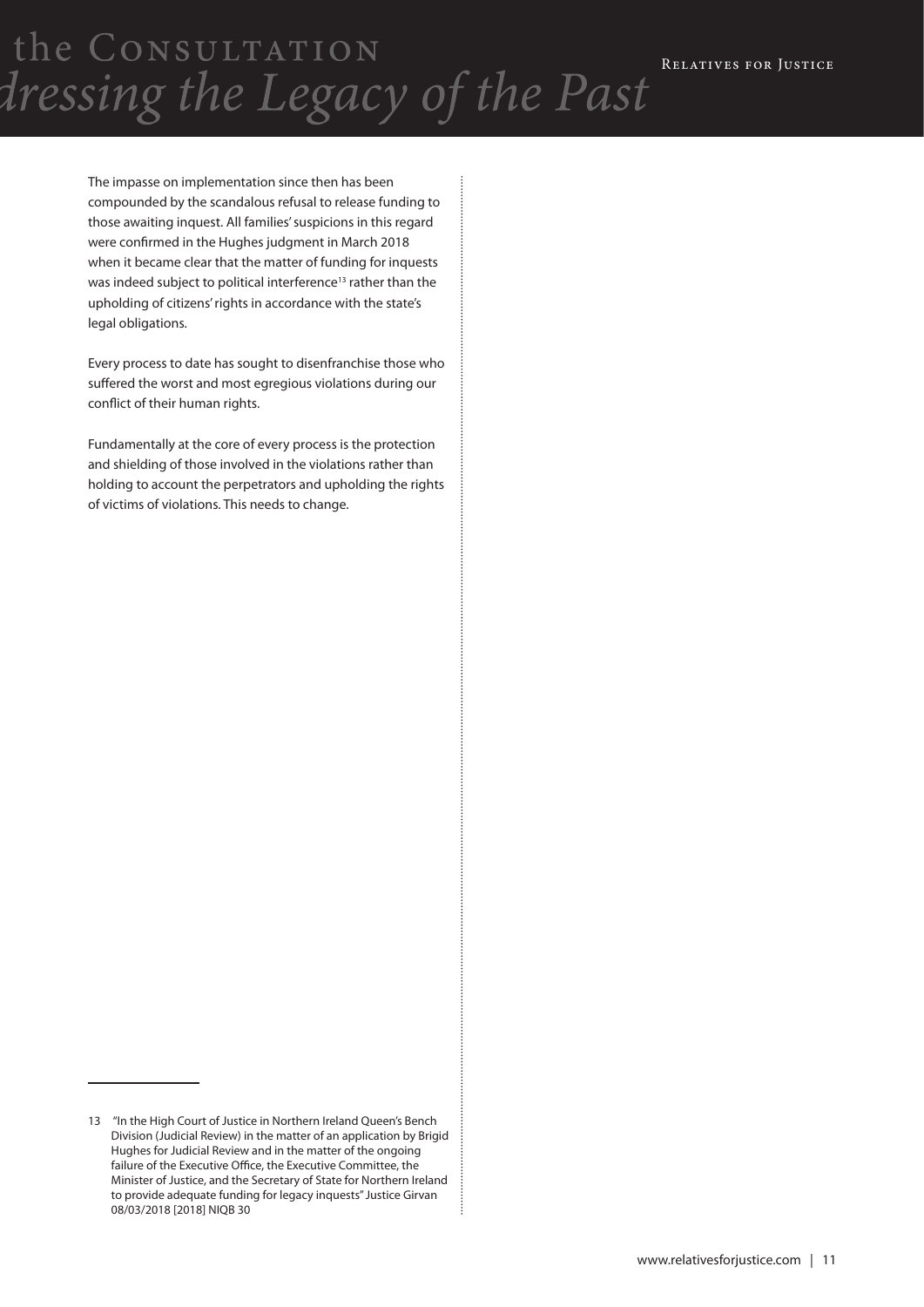### **3. Omissions and Other Areas**

#### **3.1 Outstanding Inquiries**

In 2001 the British Government and Irish Government agreed to the establishment of inquiries concerning collusion<sup>14</sup>. Only one of these, the public inquiry into the killing of human rights solicitor Pat Finucane in 1989 has not been held. Indeed, this matter is one repeatedly commented on as a most grave matter that remains outstanding by all of those concerned with implementation of previous peace agreements and the application of human rights standards.<sup>15</sup>

This matter is unresolved and needs immediate remedy in a fully human rights compliant fashion. The matters raised by the killing of Patrick Finucane are recognised as some of the significant of the conflict.<sup>16</sup> Allowing the ongoing situation to continue would contaminate confidence in the wider mechanisms once established.

Further Relatives for Justice recognise and support the calls from the families affected by the Omagh Bombing in August 1998 for a fully human rights compliant public inquiry into the bombing and all matters that surround it.

It is incredulous that in both of these incidents carried out by illegal paramilitaries, involving state agents, the UK holds its current position of refusing public inquiries.

#### **3.2 Human Rights Compliance**

#### *Suggestions of Statutes of Limitation and Amnesties*

In its introduction to the section on "The Past" The Stormont House Agreement 2014 refers to

21. As part of the transition to long-term peace and stability the participants agree that an approach to dealing with the past is necessary which respects the following principles:

- • promoting reconciliation;
- **• upholding the rule of law;**
- **• acknowledging and addressing the suffering of victims and survivors;**
- • facilitating the pursuit of justice and information recovery;
- **is human rights compliant;**
- is balanced, proportionate, transparent, fair and equitable.

Human Rights compliance is not restricted to Article 2 of the ECHR as referenced in the Agreement's commitments to the Historical Investigations Unit.

The United Kingdom has ratified and is signatory to a suite of human rights conventions and statutes, not least the Statute of Rome, the International Covenant on Civil and Political Rights and Declaration on Human Rights, which will see the 70<sup>th</sup> anniversary of its signing as consideration of the responses to this consultation are finalised.

Recognising the UK government's commitment to the Statute of Rome, we respectfully point out that the state parties all affirmed that the most grave of crimes must not go unpunished and were determined to "put an end to impunity" and thus "contribute to the prevention of such crimes".<sup>17</sup>

This question is not one for tawdry political or media debate. It is a matter of law. The commitment to prevention of or ending of impunity is the single greatest signal to victims and survivors that society is committed to upholding their rights and willing to address their suffering.<sup>18</sup> For decades family members of people killed and those who have suffered gross violations, have lived with the impunity of the actors who caused them harm and systemic coverup of those crimes. That the introduction of formal impunity is being debated as a realistic option just at the moment when society has at last decided to "deal with the past" and afford victims and

<sup>14</sup> "Implementation Plan issued by the British and Irish Governments" (now commonly referred to as the Weston Park Agreement) 1st August 2001. Pt 18

<sup>15</sup> See International Covenant on Civil and Political Rights Human Rights Committee. Concluding Observations on 7th Periodic Report of the United Kingdom of Great Britain and Northern Ireland 17/08/2015 CCPR/C/GBR/CO7 pt 8 Also 2017 Pat Finucane Memorial Lecture, hosted by Relative of Justice in Belfast, delivered by Minister Charlie Flanagan T.D. 23rd February 2017 < https://www.dfa.ie/news-and-media/speeches/ speeches-archive/2017/february/pat-finucane-memorial-lectureby-minister-flanagan/>

<sup>16</sup> Relatives for Justice "As Bad as it Gets" < http://relativesforjustice. com/pat-finucanes-murder-as-bad-as-it-gets/> also "Pat Finucane: The Campaign for an Independent Public Inquiry" Relatives for Justice December 2016 also Prime Minister David Cameron Statement on Patrick Finucane 12 December 2012 < https://www. gov.uk/government/speeches/prime-minister-david-cameronstatement-on-patrick-finucane>

<sup>17</sup> Rome Statute of the International Criminal Court (1998) Preamble

<sup>18</sup> Set of Principles for the protection and promotion of human rights through action to combat impunity United Nations Economic and Social Council, Commission on Human Rights (E/ CN.4/Sub.2/1997/20/Rev.1, annex II) See also

Report of the independent expert to update the Set of Principles to combat impunity, Diane Orentlicher. United Nations Economic and Social Council, Commission on Human Rights, 18 February 2005 (E/CN.4/2005/102)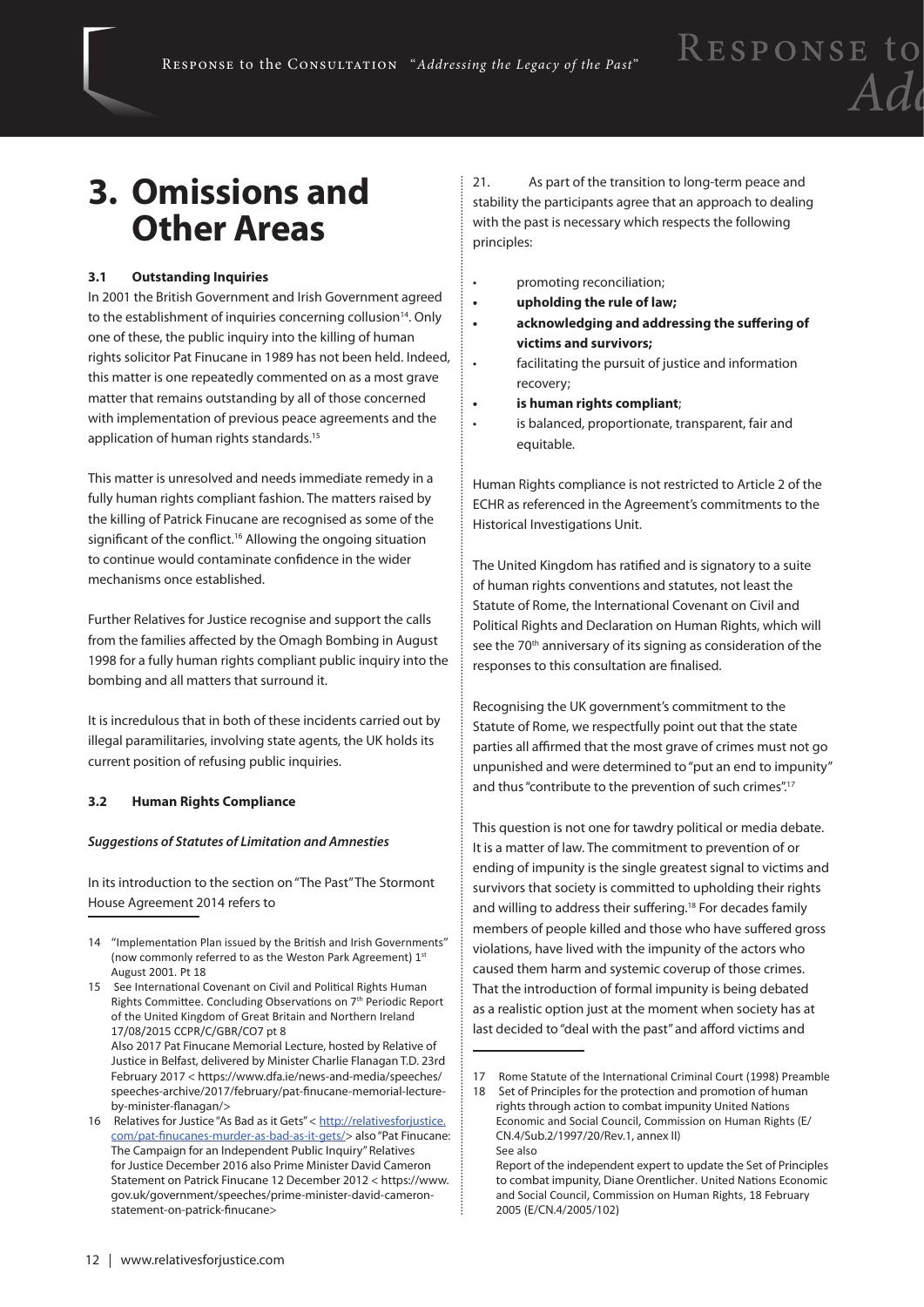> survivors recognition of their rights is a deeply damaging development and one that should not be countenanced, not least by a government that has signed and ratified said conventions and treaties.

#### **3.3 Definition of Victims – the 2006 Order**

In his country report in 2015, UN Special Rapporteur Pablo De Greiff made the following observations:

> *Despite the consensus that the past should be addressed, no single narrative of the past is acceptable to all sides. Even certain words about the past are used by some "to continue the struggle through other means". Disagreement even relates to terms with a wellestablished legal definition, such as "conflict" or "victim", the latter being a term that remains, in particular, the subject of intense contestation. Indeed, the very notion of human rights, which by its universality should play a socially integrative function, is regretfully seen by too many as a banner for partisanship.*

> *The current statutory mechanisms alone cannot address this situation. The central mission is to liberate all parties from the sense that the uniqueness and greater sense of victimhood of the members of one community must be remembered and acknowledged before beginning any discussion about how to move forward. Once all parties are recognized as equal members of a shared, collective political project, it will be easier to manifest allegiances without once again recalling the many ways that one community has aggrieved another in the past.19*

While no doubt there is contest regarding our narratives of the past, there is no denying the deep suffering held by those who suffered violations across our community. Any move to change the definition of victim would be a move to diminish the suffering and pain of some within our community, this would be unacceptable.

Just as our community suffered together, it must heal together. The original definition, as agreed by the SDLP and UUP in the 2006 Victims and Survivors Order, was a positive and welcome step and was the only reasonable and logical way forward in dealing with the injured and bereaved and their needs. Since then that definition has served the interests and needs of the greatest number of victims and survivors

of our conflict. The political drive to change it is very much part of the meta-conflict that continues through the prism of victims. Such a politicised approach has done nothing to lessen the burden for victims and survivors and indeed could be argued to have caused additional harm.

The current definition has supported many thousands to begin journeys of healing and thus has served us well. The definition must be above contest, be embracing and inclusive and support future generations to recover from our painful past.

#### **3.4 Inquests**

#### **3.4.1 Funding of Lord Chief Justice Plan**

It is with regret that this matter has become part of our submission. The plan by the Lord Chief Justice on inquests, for which he sought funding, had been hailed as a sensible and worthy way forward for the holding of legacy inquests and indeed in submissions to the European Council of Europe's Committee of Minsters from the UK government it is clear that this plan is presented as their evidence of complying with the execution of judgment in the McKerr group of cases<sup>20</sup>. It seems inconceivable that this plan, which is a direct result of a ruling in 2001 in the European Court of Human Rights is still being delayed, yet equally relied upon in submissions to the same court as regards the UK government's evidence of compliance with the ruling.

It is equally of note that the barriers to the implementation of the LCJ plan, as highlighted in the recent Hughes' judgment<sup>21</sup>, are neither fiscal nor legal but rather of a political nature. That the British government has not moved this matter forward expeditiously during the timeframe of this consultation, in light of the Hughes judgment adds to the scepticism of many families who see lip service being paid to the human rights or to the rule of law. This undermines their already brittle confidence in additional and new mechanisms that have yet to see the light of day.

Notwithstanding the deliberate failures to implement and fund the LCJ's corporate plan for inquests, the current state

<sup>19</sup> Report of the Special Rapporteur on the promotion of truth, justice, reparation and quarantees of non-recurrence on his mission to the United Kingdom of Great Britain and Northern Ireland. 17 November 2016. Presented to United Nations General Assembly, Human Rights Council, Thirty-fourth session 27 February-24 March 2017. (A/HRC/34/62/Add.1)

<sup>20</sup> Committee of Ministers to the Council of Europe. 1318th meeting (June 2018) (DH) Item reference: Action plan (29/03/2018) Communication from the United Kingdom concerning the case of MCKERR v. the United Kingdom (Application No. 28883/95) 04/04/2018

<sup>21 &</sup>quot;In the High Court of Justice in Northern Ireland Queen's Bench Division (Judicial Review) in the matter of an application by Brigid Hughes for Judicial Review and in the matter of the ongoing failure of the Executive Office, the Executive Committee, the Minister of Justice, and the Secretary of State for Northern Ireland to provide adequate funding for legacy inquests" Justice Girvan 08/03/2018 [2018] NIQB 30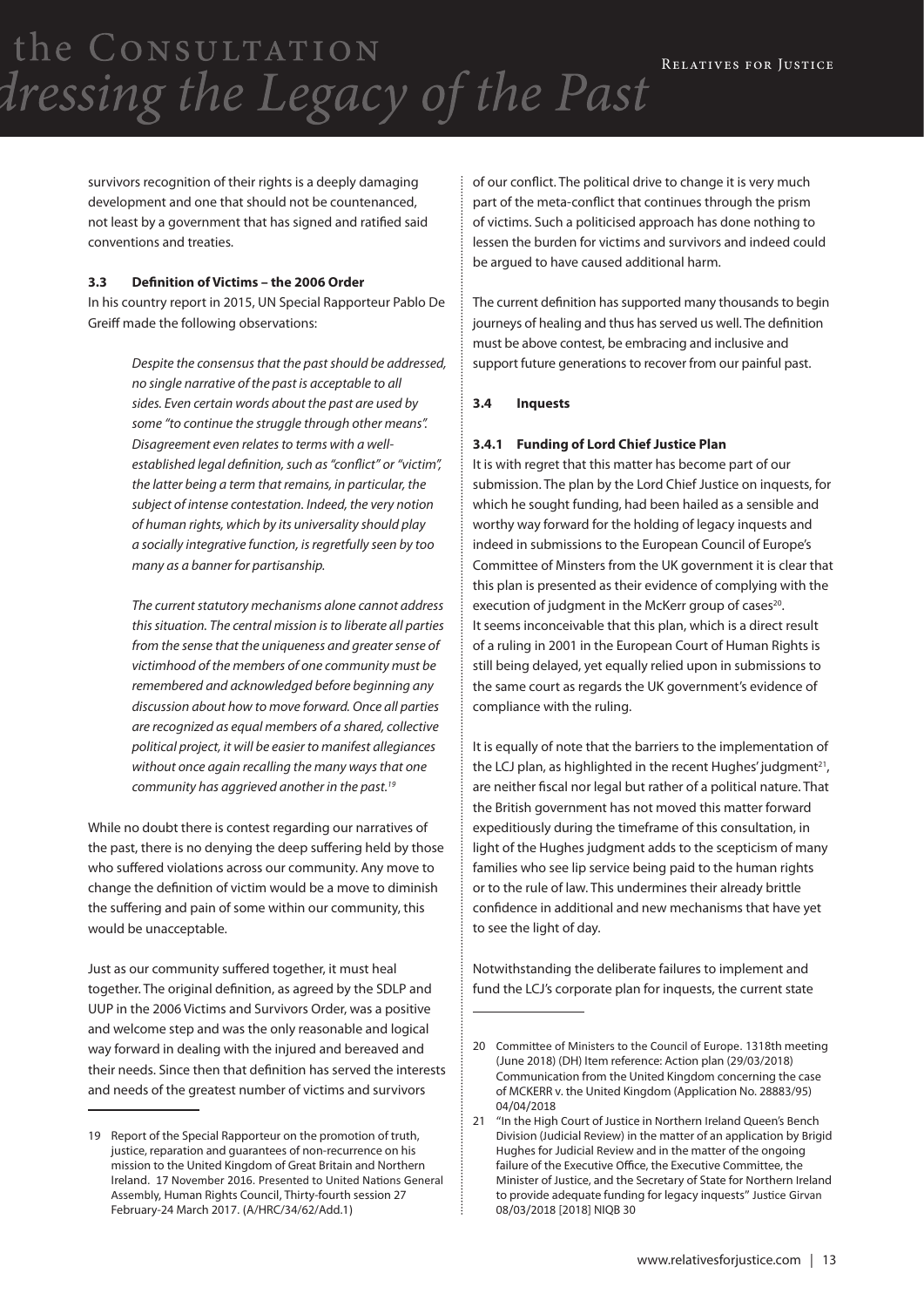approach to disclosure and discovery at inquests and civil proceedings is deeply problematic. The Ballymurphy Inquest being but one example where families are calling the approach of the state "dirty deeds" and an attempt to "humiliate the coroner and the families".<sup>22</sup>

Given that the HIU is being promised full statutory cooperation, to see such lack of cooperation currently in the courts undermines all such promises.

In addition to the statutory prevarication and delay, much of it a deliberate stalling tactic, families seeking accountability for the killings of their loved ones are being regularly vilified by sections of the press and former state combatants. So too are the lawyers and NGOs supporting them. For families this appears to be a combined and convenient strategy to undermine their legitimate attempt to seek accountability by the very people responsible for the taking of lives.

The LCJ's plan should be financed fully and full cooperation must be forthcoming immediately. Anything less will cripple not only the opportunities for the families currently at inquest but also the goodwill for the new mechanisms.

#### **3.4.2 Future Inquests**

While there is no doubt that the coronial system is currently being accessed and applied to by families in the absence of other more appropriate investigative mechanisms, there must be no question that access to future inquests should be closed down. Of course, the hope is that families will no longer be forced down this route of recourse as proper investigations become available.

However, Section 14 of the Coroner's Act allows families the full access of the interrogation of the circumstances of the killings of their loved ones when those circumstances were not previously considered, ventilated or heard appropriately and a different outcome to the inquest may have been considered. This is very important as for some families the official record of the inquest court was indeed very wrong in light of evidence that has since emerged. This legal avenue must not be closed down in an expeditious exercise.

There are also a number of inquests into controversial state killings that have never been heard. These inquests remain

outstanding for decades and are set against a backdrop of a failure to properly investigate and to hold to account those responsible at the time. These inquests should be heard. Equally the Attorney General should retain the power to open future inquests under Section 14 should a family's experience be eligible under the Act and consider this to be the most appropriate route to secure accurate public record. Families need to retain the right to choose.

#### **3.5 Investigation of Non-Fatal Violations and Injuries**

In their proposals for dealing with the past during the 2013 Haass O'Sullivan negotiations, the parties had, in the wording of the draft document, agreed that there was potential for investigating serious injuries.23 This did not make its way into the subsequent Stormont House Agreement.

The caveat in this proposal was that it might be funding dependent.

Once again this highlights the failure to meet international human rights standards regarding dealing with the past or for victims of violations.

The proposals in the consultation are restricted to investigations of deaths. Only Article 2 of the European Convention is mentioned to this end. However, if these measures are to be human rights compliant as the parties agreed in the introduction to the Stormont House Agreement there are multiple obligations to investigate the most serious of conflict violations.

Ignoring the rights of the most seriously injured has obscured the rights of those injured to fair and impartial investigation for the violations which caused their injury. In particular, it obscures the experience and rights of civilians, political prisoners, victims of torture in state institutions including holding centres and prisons, and those shot by non-state actors for "antisocial behaviours"<sup>24</sup>. Article 3<sup>25</sup> codified rights have not been championed and require remedy.26

The failure to examine injuries discriminates in particular against women and their experience of conflict. To miss this opportunity to include this part of our community would create yet another harm and would be a travesty.

<sup>22</sup> "Ballymurphy families furious at 'last-minute' disclosure of MoD files days before inquest" Belfast Telegraph 01/09/2018 <https:// www.belfasttelegraph.co.uk/news/northern-ireland/ballymurphyfamilies-furious-at-lastminute-disclosure-of-mod-files-days-beforeinquest-37271900.html>

<sup>23</sup> Richard Haas, Meaghan O'Sullivan "Factsheet on the Draft Agreement" 31 December 2013

<sup>24</sup> Colm Campbell and Ita Connolly, Making Wars on "Terror"? Global Lessons from Northern Ireland. 69 Modern Law Review 6 (2006) 935-957

<sup>25</sup> European Convention of Huma Rights 1950. Article 3 Prohibition of Torture

<sup>26</sup> UN Convention Against Torture And Other Cruel, Inhuman Or Degrading Treatment Or Punishment 1984 Article 2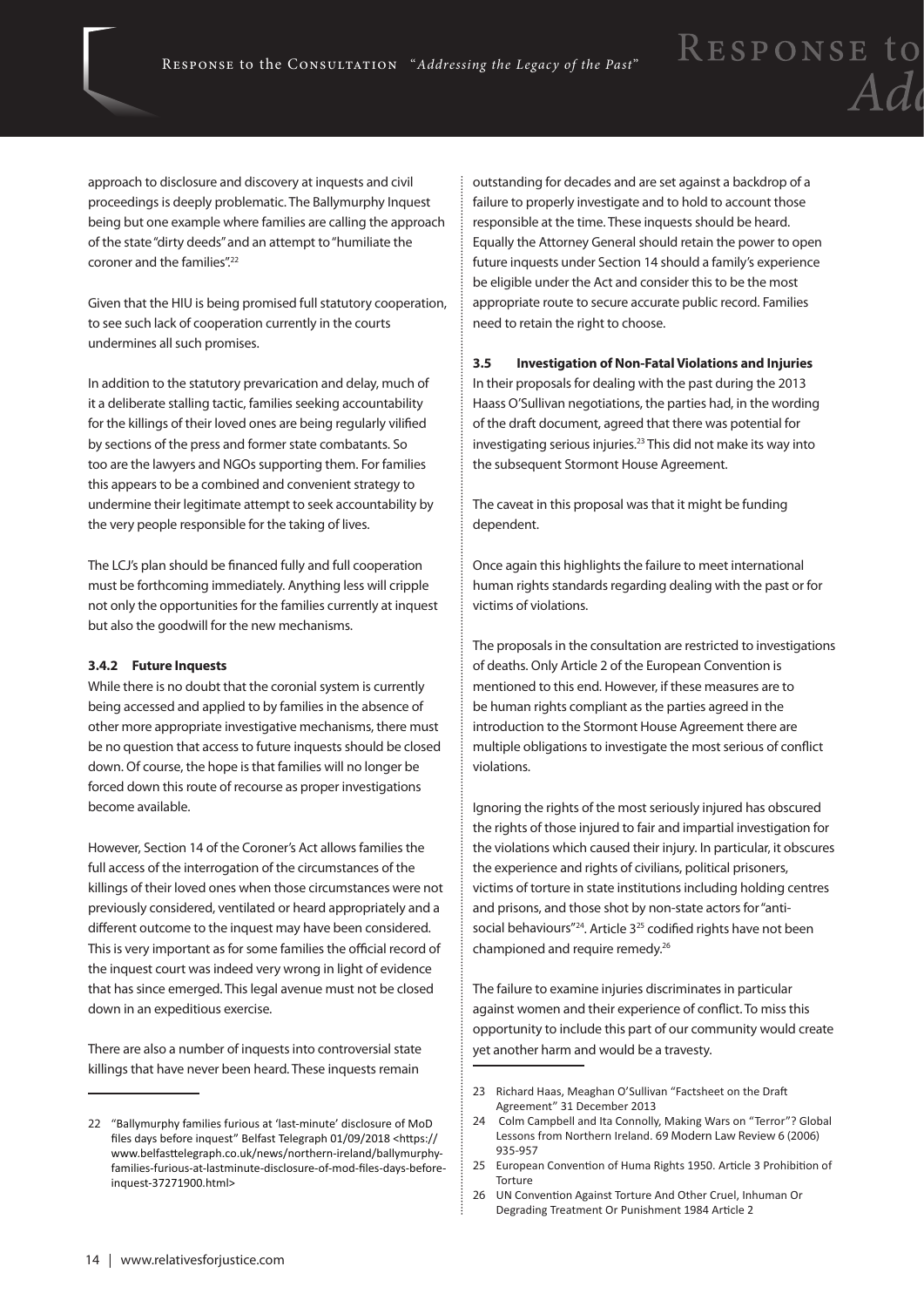Relatives for Justice recommends a focussed commission to investigate injuries sustained during the conflict is established. We recommend that this is a branch of the HIU and that the HIU's mandate includes the development of a comprehensive approach to the investigation of injuries. This has implications for the lifetime of the HIU and this Commission should not interfere with the immediate commencement and work of the HIU's investigations into conflict related deaths.

Persons who were injured in incidents where fatalities occurred should have access to HIU reports as a matter of course.

There may well be incidents where injuries were sustained in incidents that link other cases where persons were killed. Ensuring that investigations into injuries and gross violation occur will undoubtedly contribute to the quality of investigations of linked/group cases or thematic investigations that may arise within the HIU.

The injured of our conflict are sovereign rights holders and should be treated as such by upholding their rights, and afforded the dignity they are entitled to and deserve. They should not be "additional" considerations or subject to political gratis or bargaining.

#### **3.6 Reparations, Pensions and Restitution**

In his country report to the UN Special Rapporteur De Greiff said that "The area of least achievement in the context of Northern Ireland remains reparations."27

Relatives for Justice concurs with this assessment. There is a legacy of inequity in relation to previous compensation schemes. These are multiple. Not least has been the provision of payments to some members of what is known as the "Security" family and the lack of provision to the rest of the population. Through Freedom of Information requests Relatives for Justice has estimated that £1.2Billion has been paid in various schemes to the members of the state organisations in the conflict and their families. The schemes were designed to benefit members of the RUC, RUC Reserve, UDR, RIR and Prison Service and their families. All were the result of political negotiation following successful lobbying by political unionism for these partial schemes which were then championed as delivering for "their own". This systemic partial approach of political bargaining, rather than a human rights compliant universal approach to ensuring reparations for all victims of conflict related violations

is a significant matter of non-compliance with international legal norms, despite the British Government ratifying the Vienna Declaration and Programme of Action in 1993 and the UN Basic Principles and Guidelines on the Right to a Remedy and Reparation for Victims of Gross Violations of International Human Rights Law and Serious Violations of International Humanitarian Law in 2005, when some of these schemes were being put in place and promoted.

The deep and lasting distress caused by these systemic inequities between civilians and state actors and indeed between civilians bereaved and receiving payments under differing compensation schemes is something referred to by the Report of the Consultative Group on the Past.<sup>28</sup> Compensation was paid dependent on a postcode lottery, if you wore a uniform, and who was responsible for the violation. The legacy of economic and structural violence was never a consideration for the large number of victims affected by the conflict across the community in working class area where generational unemployment was endemic. Payments were made based on the income of the person killed rather than on the loss of the family bereaved. Families who lost wives, mothers and children did not receive compensation as they were not wage earners.

The call for a pension for the injured, despite its evident justice, is a case study in political failure. But also, an indication of how the needs of victims and survivors have been viewed in a philanthropic manner, or a matter for political bargaining, rather than promoted and supported through the lens of human rights.

A step change of approach is required regarding reparations to victims and survivors.

RFJ calls for a Tribunal of Reparations, with a mandate based on the United Nations Right to a Remedy and Reparation. This should be a speedy process, running for no more than a year, which examines the impact all of the schemes to date, identifies gaps and inequalities and makes recommendations for a landscape of reparations for victims of human rights violations during the conflict.

Measures allowing for the pension for the injured based on the 2006 Order should be progressed immediately and the Tribunal would of course have a role in ensuring that this measure would be human rights compliant, meeting the needs of victims and survivors.

The issue of recognition payments to the bereaved as pursued by the Irish Government and recommended by the Consultative Group on the Past should form a significant part of the

28 Report of the Consultative Group on the Past, January 23 2009. 90

<sup>27</sup> Report of the Special Rapporteur on the promotion of truth, justice, reparation and quarantees of non-recurrence on his mission to the United Kingdom of Great Britain and Northern Ireland. 17 November 2016. Presented to United Nations General Assembly, Human Rights Council, Thirty-fourth session 27 February-24 March 2017. (A/HRC/34/62/Add.1) 60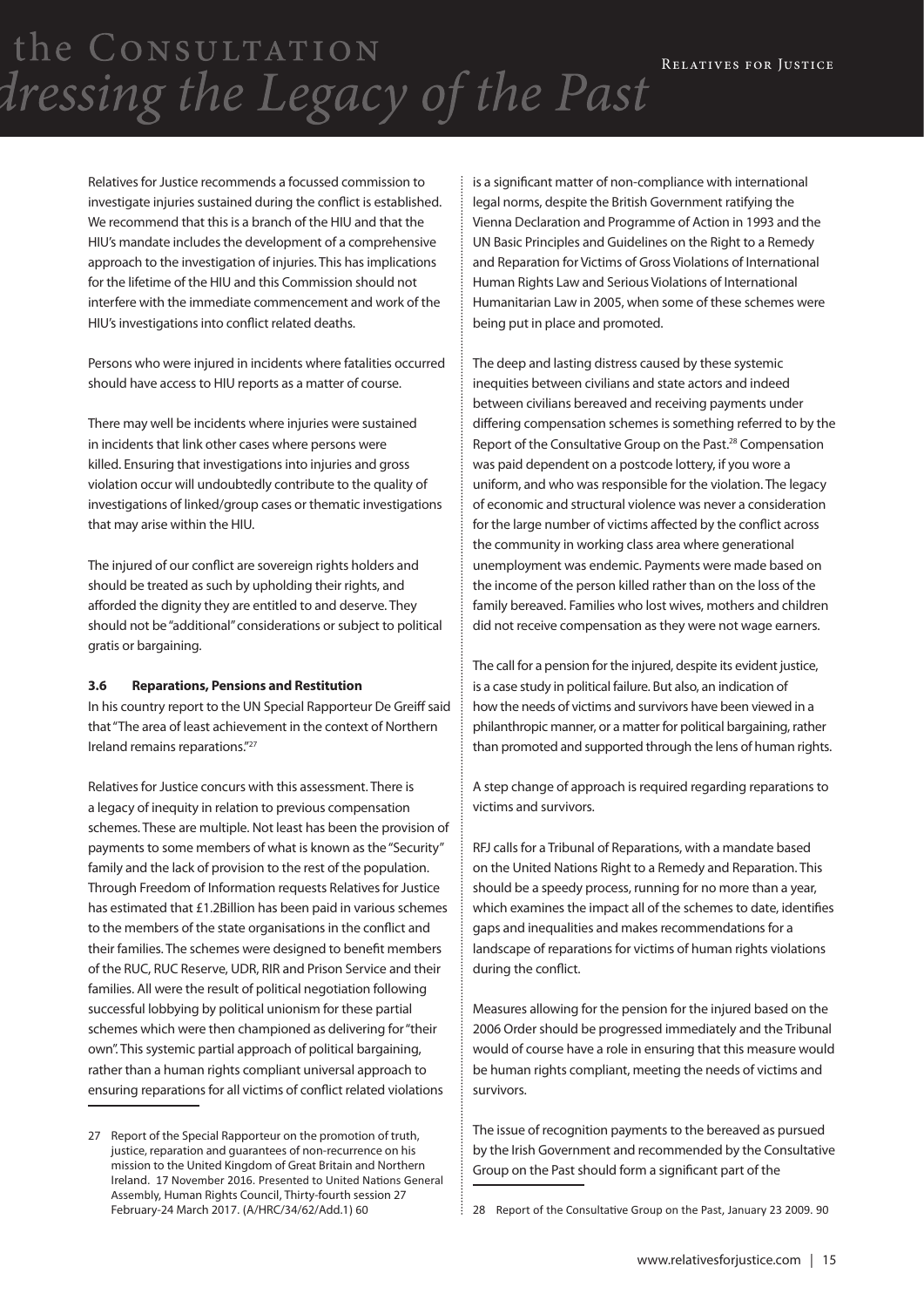consideration of the Tribunal.29

The recovery of systemic data on patterns and trends of reparations as suggested by the Special Rapporteur would be a key part of the Tribunal and an ongoing piece of essential work.

Specific attention is required to address the gender gaps in relation to reparations.30 To date there has been no official initiative examining gender and conflict. This is a recurring concern within this response, however in relation to reparations there is no one area in which a gendered focussed approach is more critical.

#### **3.7 Impact of Welfare Reform**

The areas which suffered highest numbers of fatalities, injuries and imprisonment during the conflict were also areas that continue to suffer the highest levels of economic and social disadvantage. There has been no peace dividend in these areas where unemployment rates remain stubbornly high and housing stress is getting worse year on year. Victims and survivors of the conflict are therefore suffering multiple disadvantages on top of their conflict experience.

In June 2016 changes to the welfare system agreed in the Stormont House Agreement were introduced in the North of Ireland. These are the biggest changes to our welfare system in over 60 years and many of the current benefits will cease to exist and new benefits and payment systems will be introduced.

For those who were injured or unable to work as a result of their experience of conflict these measures have been just as important and require just as much focus as all of the other measures under consideration.

As part of these changes, people in receipt of Disability Living Allowance (DLA) have been reassessed for the Personal Independence Payment (PIP) benefit.

Originally, DLA was intended to cover the extra costs of disability but increasingly, as other benefits diminished, DLA is now needed to cover the cost of essentials. The consequence of all of this is that, for many people with disabilities in the North of Ireland, DLA is an important element in making ends meet.

There are rough comparisons between DLA and PIP however, PIP is a cut-down version of DLA and is harder to qualify for, mainly due to the new method of assessment and a pointsscoring system to gain access to the benefit. PIP is made up of two components: the daily living component and the mobility component. In the assessment process claimants will be awarded points depending on what they can and cannot do. The magic number for both components is eight points to receive a standard award.

There is concern that this method of assessment does not fully capture the consequences for claimants in the North of Ireland who have experienced a conflict-related injury (CRI) or bereavement. For those who have suffered a psychological injury, especially those whose injury has resulted from a conflict related bereavement the system is unfair and exacerbates their condition. People who are making claims for PIP and who experience a CRI or bereavement are not receiving the recognition of their injuries.

In most of these cases people will have been diagnosed with a form or symptoms of Post-Traumatic Stress Disorder (PTSD) as a direct result of CRI(s). The associated life diminishing symptoms will include depression, generalised anxiety and social anxiety. They may have disrupted sleep, low motivation and chronic low moods. There may be significant mental health difficulties compounding their overall ability to function on a daily basis. Their daily difficulties may include hypervigilance, the inability to settle, withdrawal and intrusive memories. These are significant life diminishing symptoms that impact negatively on day-today functions and relationships. There are also severe social and economic implications for the individuals who suffer with these symptoms. Many will have accessed therapeutic and medical support for decades and still find basic function almost impossible.

Since the Fresh Start Agreement victims and survivors of the conflict have been promised that their experience of the conflict will be considered sensitively and appropriately in making an application for benefits. This has at best been patchy for many who have experienced CRI and bereavement. It was recommended by Eileen Evason and the Welfare Reform Mitigations Working Group that where claimants are judged to have received no entitlement to PIP but have scored at least four points in the reassessment process, should be awarded an extra four points for their CRI or bereavement. They should then qualify for a "conflict related supplementary payment", at the standard rate. This is only available to one component, not both and the payments and points will only be for a period of one year, then the application process will begin again for that claimant.

An area of concern with this is that the points are only awarded during the mandatory reconsideration stage and not during the initial assessment stage. This means that victims and survivors are

<sup>29</sup> Ibid 92

<sup>30</sup> Fionnuala Ní Aoláin, Catherine O'Rourke and Aisling Swaine, "Transforming Reparations for Conflict-Related Sexual Violence: Principles and Practice", Harvard Human Rights Journal, vol. 28, 2015, p. 97.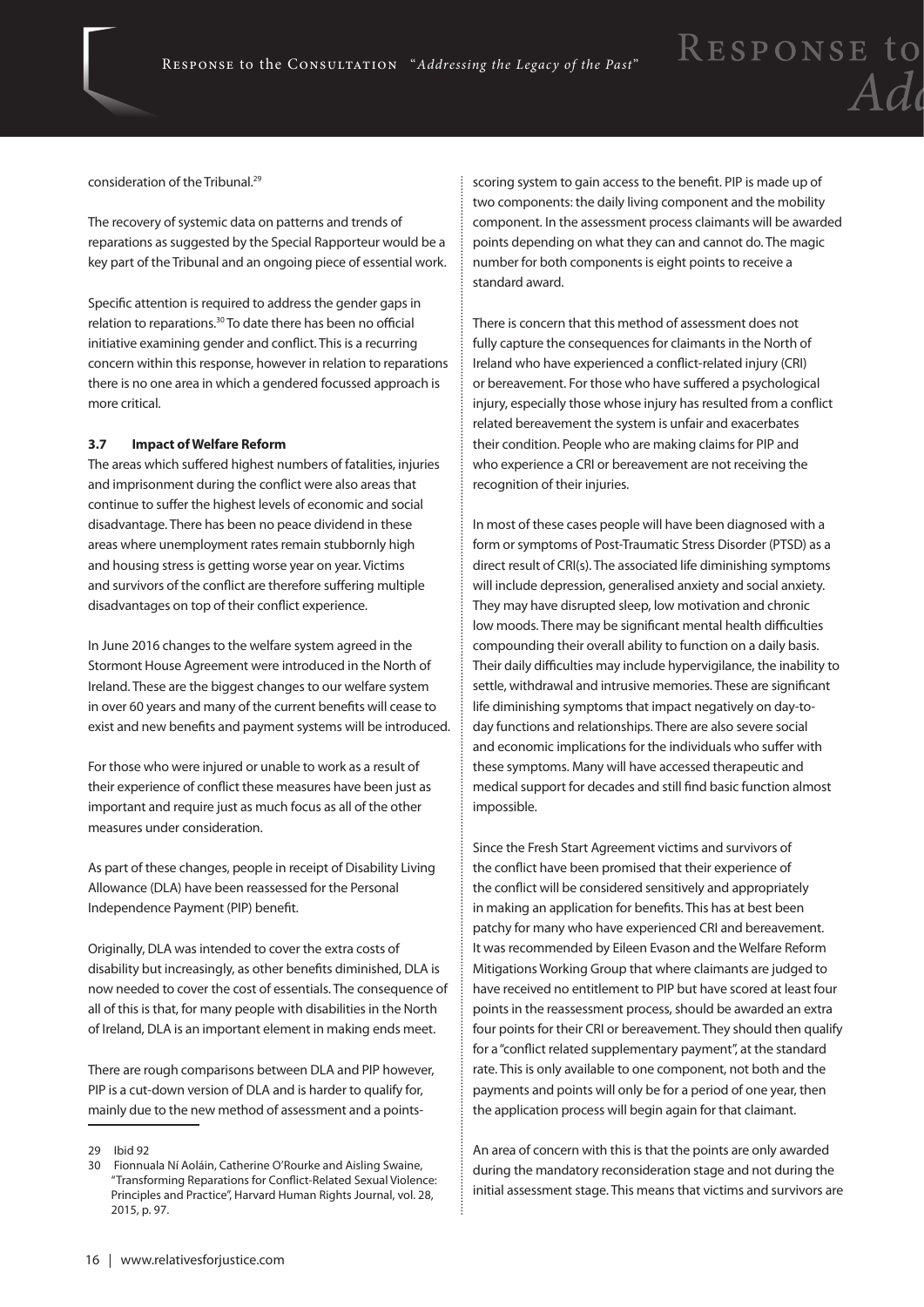> having to engage in the lengthy application and assessment processes before their CRI is recognised. There should be a clear indication for claimants who present with a CRI or bereavement from the initial phone call. A resolution for this would be for the Dept for Communities to ask questions during the PIP1 call with claimants.

> As mentioned above, these points and payment will only be available for the claimant for the period of one year. They will be unable to use these points again. Therefore, in essence they are deemed 'pointless points'.

Claimants who are engaging in the Mandatory Reconsideration process are also faced with a financial loss as no payment will be received during this stage, which can take up to six weeks in some cases. This delay means that those people who suffer from PTSD/Depression/Anxiety will experience an increase in their symptoms.

Universal Credit (UC) was introduced in the North of Ireland in September 2017 under the Northern Ireland (Welfare Reform) Act 2015. It was introduced for new claims, on a phased geographical basis from 27 September 2017. The rollout will continue on a phased geographical basis until December 2018. As it reaches the respective geographical areas, people living in those areas will be able to make a new claim for UC. The benefits that will be replaced are:

- • (income-based) Jobseeker's Allowance
- (income-related) Employment and Support Allowance
- Income Support
- **Child Tax Credits**
- **Working Tax Credits**
- Housing Benefit (Rental)

For those who receive any of the six benefits being replaced by UC they will be transferred to UC between July 2019 and March 2023.

New claimants face a lengthy wait for initial payments as they can take up to six weeks to be processed. Sanctions have also been introduced for those with job seeking responsibilities. If there is a failure to meet each of responsibilities or commitment that has been agreed with a work coach, without good reason, there will be a cut in the benefit. This means UC payments will be reduced for a set period, and the period of reduction will increase the more times that there is a failure to meet responsibilities.

The matter of welfare reform impacts directly on the potential of the Stormont House legacy mechanisms. How are families living on benefits, threatened with chronic poverty and

damaging change to their most basic needs meant to attempt to engage in these wider processes in an empowered way? There needs to be immediate recognition that people do not live their lives with a series of silos where their needs for truth and accountability are divisible from their need to heat their home or feed their children.

The concept of joining up the Department of the Communities with the Victims and Survivors Service and ensuring that victims and survivors receive mitigation from any adverse impact of welfare reform needs to be immediately reviewed and improved to make one streamlined system that is effective and meets the needs of victims and survivors.

#### **3.8 Mechanisms' resources**

The dedication of £150million to the establishment of the mechanisms is to be welcomed. Ringfenced additional monies, independent of local budgetary decision making, are critical to the success of the SHA architecture.

There is a significant concern that £30million pa as currently promised will not be enough.

These concerns have been highlighted in comments by PSNI Chief Constable, George Hamilton that the current costs of policing the past alone, in the very limited approach that they take, are in the region of £25 million pa.<sup>31</sup>

The commitment to support for families engaging with the processes was enhanced by measures under the Peace IV programme to fund health and wellbeing workers and advocacy workers who can support victims and survivors who will/might be engaging the emerging mechanisms.

The significant organisational and project resources required are funded under the current Victims and Survivors Programme. Funding for this critical arm of support to the mechanisms will run out in 2020/21.

It is essential that the support services for those who will be engaging with the mechanisms is extended for the lifetime of the mechanisms at the very least. Planning for this will need to begin in the very short term with uncertainty surrounding future peace funding and the political vacuum that exists in Stormont. In reality, those engaging will require extended support that will be required long after the mechanisms close.

<sup>31</sup> "PSNI chief tells of frustration as policing the past costs soar" Belfast Telegraph 12/01/2018 < https://www.belfasttelegraph. co.uk/news/northern-ireland/psni-chief-tells-of-frustration-aspolicing-the-past-costs-soar-36480743.html>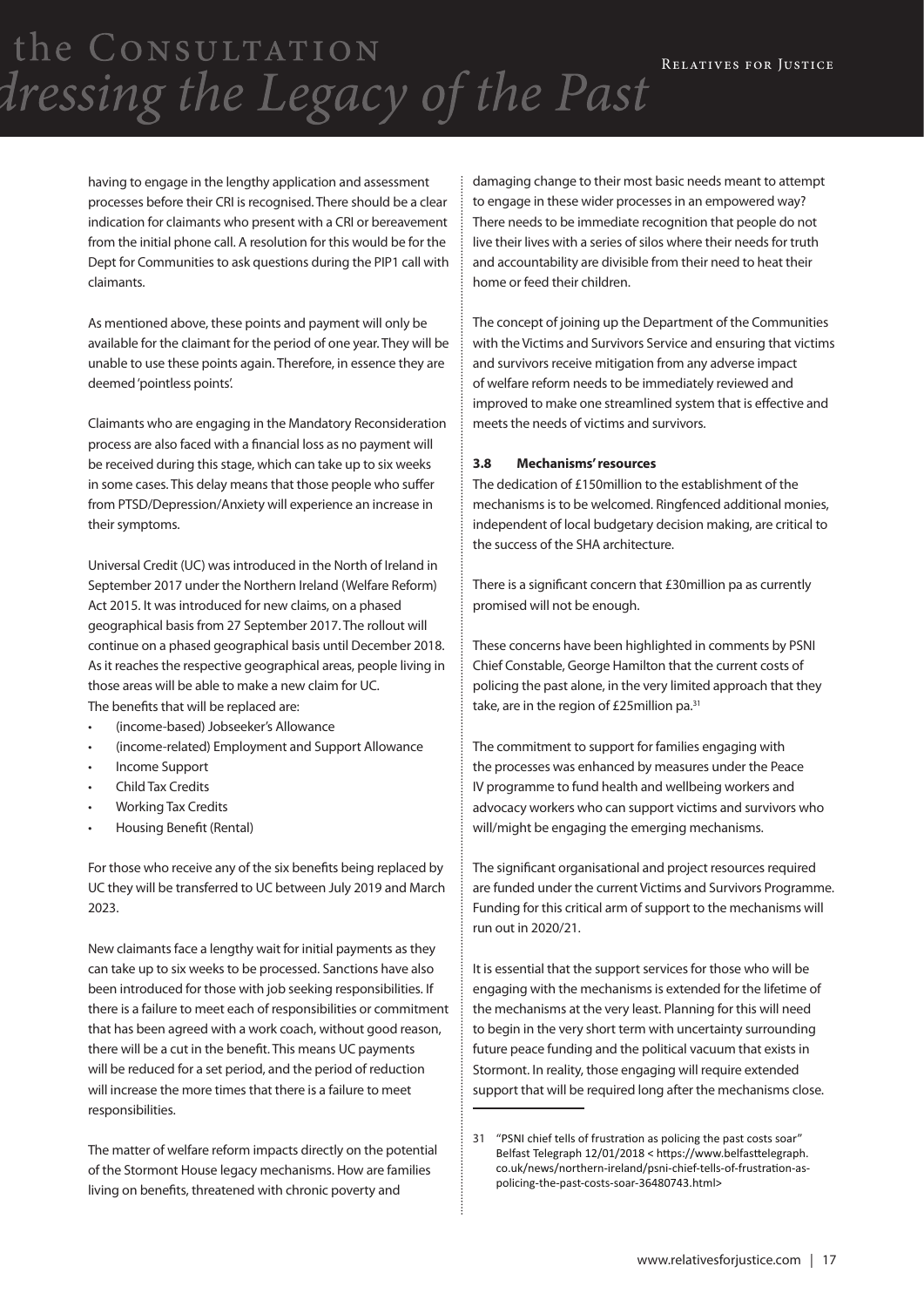Both the Irish Government and British Governments will need to engage with this as a matter of priority.

#### **3.9 Therapeutic Care**

"Long after the danger is past, traumatised people relive the event as though it were continually recurring in the present. They cannot resume the normal course of their lives for the trauma repeatedly interrupts."32

Relatives for Justice advocates an holistic approach to supporting victims and survivors. Our learning is that for those engaged in the recovery of truth and justice therapeutic healing support is an essential and integrated part of the journey. If individuals are expected to engage in the mechanisms to deal with the past they will require sustained safe therapeutic support both during and after this process. A safe system of therapeutic support requires professional regulation and should be bound by ethical frameworks that promote best practice and a duty of care.

Trauma survivors for many years have availed of therapeutic support through grassroots NGO's at community level often working in partnership with statutory agencies in mental health. These resources have come from Peace funding, and dedicated funding for victims and survivors. It has not come from the health budget.

For those who wish to engage in the mechanisms to deal with the past, it is vital their journey is supported by access to agencies equipped with advocates who can signpost individuals to the appropriate areas where their needs can be met.

Grassroots organisations have developed outstanding professional models of intervention for victims and survivors of traumatic incidents and meet the highest of professional standards despite the limited resources on which they operate. The trauma survivor's world is not and has not been safe for a very long time. Herman advocates before any meaningful work can be done towards recovery, the individual needs to feel safe and trust is crucial.<sup>33</sup> Establishing safety and trust takes time with an empathic approach that bears witness to the trauma story and facilitates the individual to have a voice in whatever form that may take. Resources cannot be timebound where the individual may be at risk of losing vital therapeutic support whilst engaging in this process.

Self-care is paramount when working with trauma survivors, professionally psychiatrists/psychologists/psychotherapists

and counsellors are bound by the ethical principles of clinical supervision. Regular supervision and self-awareness for those involved within this process who are working closely with trauma survivors cannot be underestimated. Adequate resources should be a pre-requisite for sustaining self-care and where needed appropriate training should be delivered. This training must be extended to all of those interfacing with victims and survivors. Too many processes have been undermined in value by the approach of "professionals" who simply did not understand trauma and have further harmed vulnerable people, or who were not supported and suffered vicariously themselves.

Ultimately training and support for victims and survivors engaging with the mechanisms, and likewise for all of those staffing the mechanisms' structures can only benefit all concerned and add to the potential for success.

Any society emerging from conflict holds a legacy of pain and suffering. To hold on to the notion it is over, is simply folly. Life's chances for trauma survivors were diminished the moment the traumatic incident occurred. The least trauma survivors can be afforded is an acknowledgement of their hurt and pain with the proper structures in place to offer them a safe therapeutic system of support.

Relatives for Justice recommends that the Victims and Survivors Service and the groups that are funded to deliver services to victims and survivors are officially recognised within the processes from the outset.

That dedicated resources are made available to extend this provision for the lifetime of the mechanisms and beyond. And that, drawing on the recommendations of the Special Rapporteur, that systemic data on the delivery of trauma services is retained and learned from.<sup>34</sup>

With joined up and linked provision this is an opportunity to provide gold standard community led effective trauma support to those who engage and work for these mechanisms. The potential for international learning if this is achieved properly could be immense. Planning at an early stage would facilitate this.

We recommend that all of those who will be working in the new mechanisms be engaged in compulsory and regular trauma training and receive professional offline supervision where appropriate.

<sup>32</sup> Herman, J.L. (1992) Trauma and Recovery: *the aftermath of violence-from domestic abuse to political terror*. Basic Books 33 ibid

<sup>34</sup> Report of the Special Rapporteur on the promotion of truth, justice, reparation and quarantees of non-recurrence on his mission to the United Kingdom of Great Britain and Northern Ireland. 17 November 2016. Presented to United Nations General Assembly, Human Rights Council, Thirty-fourth session 27 February-24 March 2017. (A/HRC/34/62/Add.1) 67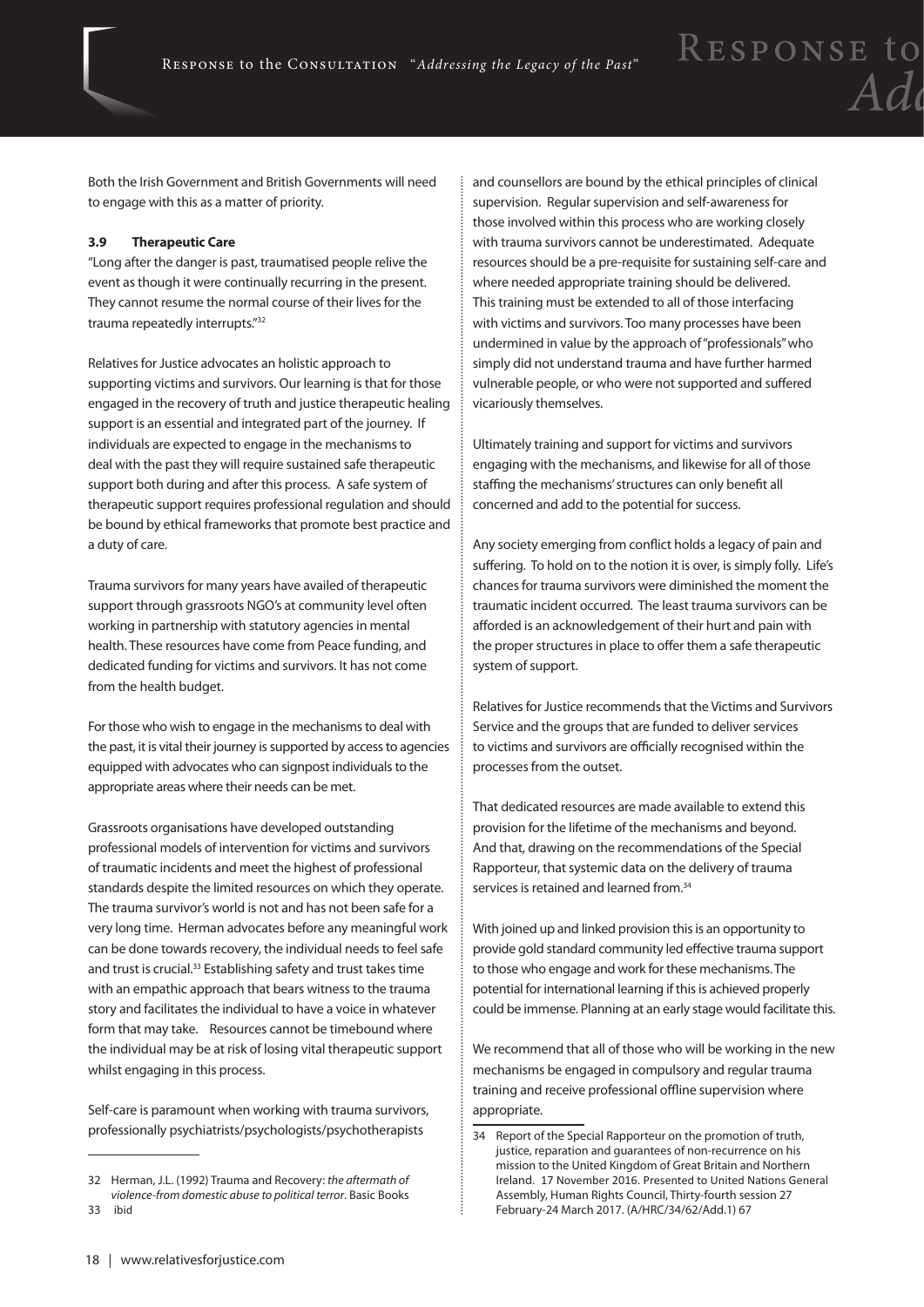#### **3.10 Gender Lens**

In Relatives for Justice we have mainstreamed a gender analysis to all of our work. We have made concerted effort to apply the idea and promise of UNSCR1325<sup>35</sup> and CEDAW General Recommendation 30. The promise is that societies will encourage participation of women most hurt by conflict and put in place support that is appropriate to their experience of conflict.

The North of Ireland enjoys the unenviable position where we live in a post conflict state but the UK, a permanent member of the Security Council, refuses to acknowledge the relevance of UNSCR1325 in the local context due to contest over the status of the conflict. The UK government refuses to accept that there was a conflict here. We have proposed mechanisms to deal with the past which mirror any initiative in a post-conflict context yet there is a refusal to acknowledge the remit of UNSCR 1325 for women living here.

This refusal has not been replaced by a commitment to ensuring substitute measures which would guarantee that women who experienced conflict harms are recognised and supported. In fact, the complete silence in these proposals regarding gender, despite extensive lobbying of both governments and all parties to this end, is nothing short of shameful.

Where the governments have failed to act on these international obligations Relatives for Justice has created a shadow framework to demonstrate that even in the absence of political will, with dedication and awareness, much can be achieved with very little resources.

We all know, and it is recognised in international doctrine, that women experienced conflict differently, and indeed that women experience trauma differently. In our context in the North of Ireland women from every community founded support groups and saw the necessity for peer support, group work, talking and gentle solidarity. With 91% of those killed being men there was a particular experience of violation that belonged to women. Women recognised this themselves and gave expression to it through grassroots support organisations. That is not for one second to say that hard issues were not grappled with.

RFJ most certainly could not be accused of avoiding difficult conversations. RFJ's founders are case examples of this. Eleanor McKerr, wife of the late Gervaise, stood as a stalwart against the cover up of Shoot to Kill before her untimely death, Emma Groves herself blinded by a rubber bullet travelled the world to end their use, Eilish McCabe whose brother Aidan McAnespie was killed by the British Army spoke out on policies of state impunity. Clara Reilly, who lost two brothers, and a founder of RFJ, and the United Campaign Against Plastic Bullets has travelled the world exposing state impunity and advocating for inclusive models of holistic support for all victims of our conflict. There is certainly no essentialising of women's role or voices in favour of soft options.

The Good Friday Agreement gave tacit recognition to that work when it talked about the value of and need to resource community and voluntary self-help groups. But now that work is undervalued. Instead we have seen concerted moves to individualised support programmes, cutting the funding for group activities. Women promote group activity and safe space for recovery and healing. The promotion of individualised "interventions" over long term processes of recovery and reconciliation impacts women disproportionately. Individualised approaches discriminate against women, and their place in family and community, and disregards the role that family and community, with women at their centre, play.

This is linked and applies to the issue of reparations and to the matters of truth recovery and pursuit of justice. As previously explained none of the processes mentioned in the consultation have benefitted from a gender lens. There is a grave danger that any emergent process will have the ignominious status of being one of the very few international examples of where gender did not figure.<sup>36</sup>

This will serve to exclude women from participation in the very processes designed to address their experiences. All societal barriers which women face are compounded by trauma and violent loss. A lack of gender lens will compound this even further.

Relatives for Justice commends the publication "Gender Principles for Dealing with the Past"37 to the consultation and much of the narrative in this submission reflects the recommendations contained therein.

An immediate working group on gender, should be established, to apply a gender lens to the entire proposed legislation and any operational documents.

<sup>35</sup> United Nations Security Council Recommendation 1325 on Women Peace and Security (31 October 2000)

<sup>36 &</sup>quot;Dealing With the Past: Where Are the Women?" Relatives for Justice February 2015

<sup>&</sup>lt; http://relativesforjustice.com/wp-content/uploads/2015/02/ Dealing-with-the-Past-Where-Are-the-Women.pdf> "Gender Principles for Dealing with the Past" September 2015 < http://relativesforjustice.com/wp-content/uploads/2015/09/ genderprinciples.pdf>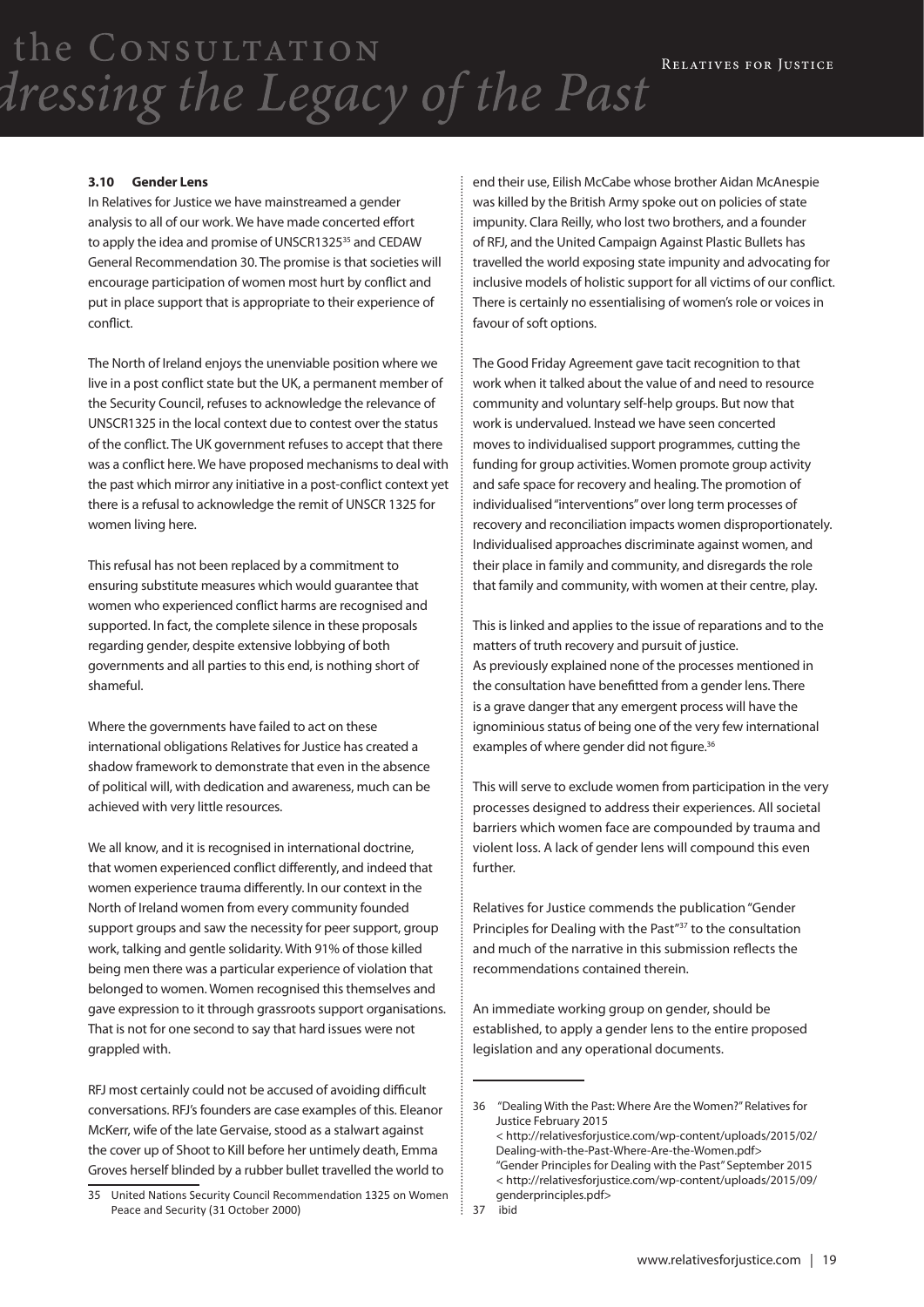### **4. Historical Investigations Unit**

RFJ welcomes the commitment to implementation of the institutional architecture agreed by all parties and the two governments as part of the Stormont House Agreement. This includes the Historical Investigations Unit (HIU), the key element of the SHA in terms of the UK's international human rights obligations. These require the British government to carry out Article 2-compliant investigations into all statecaused deaths during the conflict, including where there are allegations of state complicity, either direct or indirect. In effect, the decision to carry out investigations into all conflictrelated deaths is an indication that the HIU caseload will meet the principles agreed to underpin the SHA institutions in terms of balance and proportionality.

Notwithstanding this broad welcome for the purpose of the draft legislation, RFJ has a number of concerns about the way in which the HIU is to be established as well as proposals that, we believe, will enhance community confidence, not least from those affected by state and state sponsored violations.

#### **4.1 Sweeping powers of the British Secretary of State**

We are disappointed that the legislation will establish a limit on the independence of the HIU director in respect of the "national security interest of the United Kingdom" (clause 7(2)). The effect of this will be to allow the British Secretary of State, on the advice of intelligence organisations such as MI5, to inhibit a truthful account being given by the HIU to families of those bereaved during the conflict. Rather than establish a properly independent investigative body, the British officials and drafters of the legislation have instead undermined the promise of the SHA by inserting the Secretary of State as a block on any information which might be embarrassing or shows the commission of criminal offences by state operatives.

In this way, the British state is seeking to protect itself from negative publicity, proper accountability and legal liability, and protect its operatives from criminal liability. The promise was for a properly independent HIU with a director who would be able to make determinations on the basis of the evidence, without interference. The political veto inhibits and undermines this promise despite the various elements which seek to dress up the sanction.

These mechanisms established are the most elaborate in the whole draft bill. They involve the establishment of new appeals arrangements along with the wholesale importation to legacy litigation of secret courts (which are now routine in respect of immigration appeals in England) where so-called "national security" considerations are at issue. These secret courts will include the use of "special advocates" who - it is claimed – will represent family interests but are not allowed to discuss the proceedings during hearings with those they are "representing"; incredibly, this includes their lawyers. Such arrangements create a legal environment where certain lawyers are seen as trustworthy and others not, where a circle of intimates are given sight of "sensitive" information while those affected – particularly victims' families – are asked to trust those in government who have never had their interests in view. The very government responsible for the violations under investigation, and against whom other serious allegations of wrongdoing are levelled.

These arrangements are inimical to the principles of transparency and fairness agreed to underpin the SHA, and which are placed in the draft legislation at Clause 1(f). They also violate the principle that the rule of law should be upheld (Clause 1(b)) by setting up a situation where families cannot have their preferred lawyer arguing their case but have to accept on trust that a stranger not answerable to them – or even able to speak to them or their lawyer – will argue their interests behind closed doors.

The notion of victim-centred arrangements was central to the SHA; by the arrangements put in place, victims' interests are far behind those of the British state.

The suspicion is that this arcane architecture is designed to hide wrongdoing by the state and its agents. The desire to prevent the HIU director from disclosing what s/he finds without political interference is a direct breach of the spirit of the SHA.

Relatives for Justice does not accept the sweeping powers of the British Secretary of State on the grounds of national security, in withholding information from families and restricting the independence of the HIU Director.

#### **4.2 Pre-Eminence of National Security Post-Devolution of Justice to the Devolved Institutions**

With the devolution of policing and justice powers in respect of this jurisdiction to a local assembly in Belfast, in 2010, the framework of the pre-eminence of national security was enshrined and protected through a series of Memoranda of Understanding and written protocols, not legislation. Most notably, however, there is no statutory definition of national security.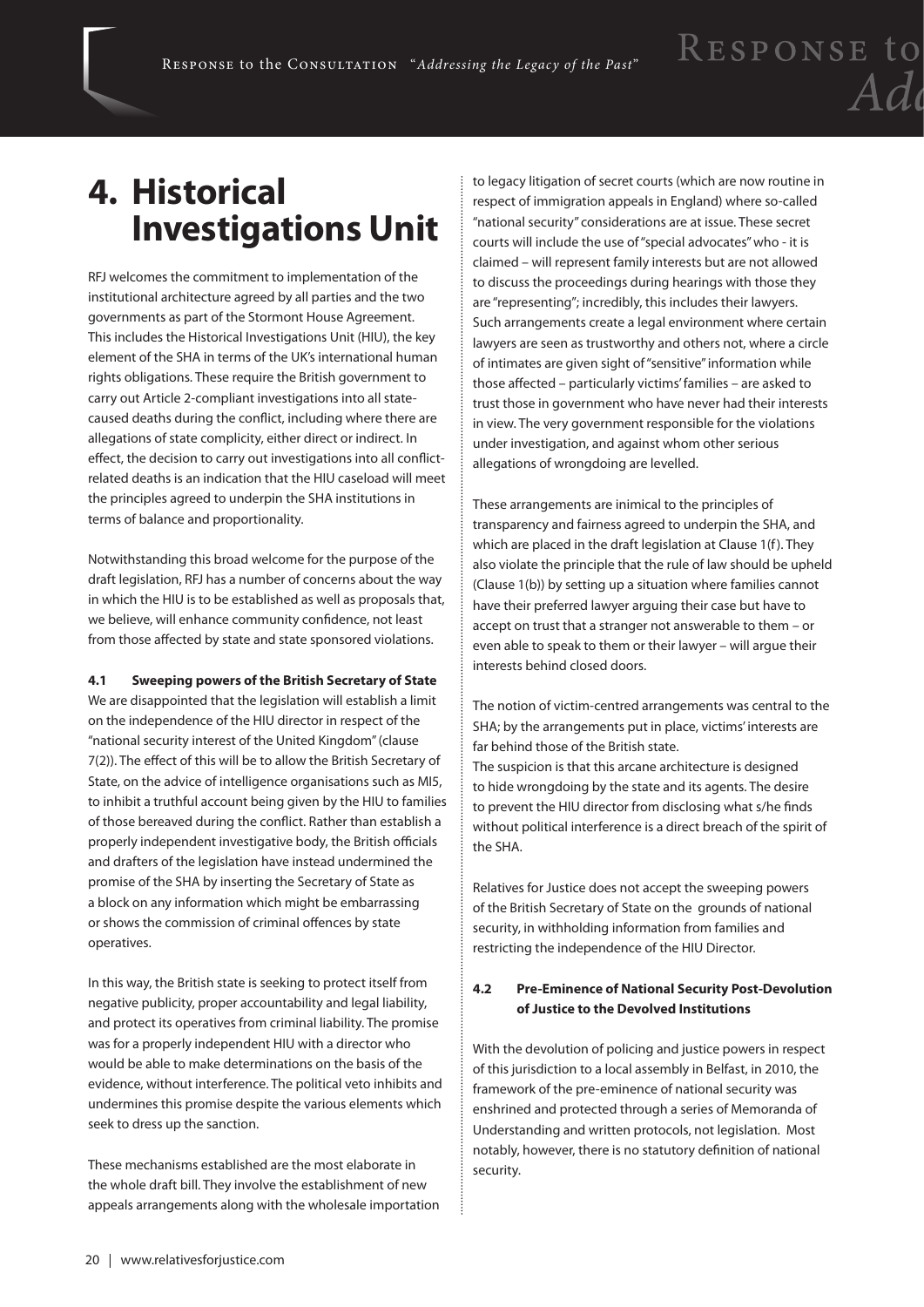*"The term 'national security' is not specifically defined by UK or European law. It has been the policy of successive governments and the practice of Parliament not to define the term, in order to retain the flexibility necessary to ensure that the use of the term can adapt to changing circumstances"38*

At the time of the devolution of policing and justice in April 2010, the British Government produced a protocol setting out 'Handling Arrangements for National Security Related Matters', and remarkably therein, sought to re-designate the entirety of the history of the previous 40 years of conflict as a national security matter.

> **"***The NIOwill retain ownership and control of access to all pre-devolution records … DOJ officials will have no access to pre-devolution NIO records that relate to matters that remain the responsibility of the UK government, including records that relate to matters of national security***"39**

The Protocol further sets out that the UK Government will 'determine what information pertaining to national security can be shared and on what terms' with the devolved Minister of Justice<sup>40</sup>. The Protocol is clear that it 'is not legally binding and does not give rise to legal obligations', yet it is a statement of policy intent to restrict the disclosure of information. Similarly an NIO Memorandum of Understanding with the Policing Board on National Security Matters, made it clear that the Chief Constable would not answer Policing Board questions which 'indirectly touch upon' National Security matters if there is a risk of damage to the interests of this undefined concept.41

In preliminary observations following a country visit to the jurisdiction the UN Special Rapporteur on Truth, Justice, Reparations & Non-Recurrence, Mr. Pablo de Greiff said<sup>42</sup>,

*'Although everyone must acknowledge the significance of national security concerns, it must also be acknowledged that particularly in the days we are living in, it is easy to use "national security" as a blanket term. This ends up obscuring practices which retrospectively, it is often recognized (unfortunately, mostly privately), were not especially efficient means of furthering security. In particular, national security, in accordance with both national and international obligations, can only be served within the limits of the law, and allowing for adequate means of comprehensive redress in cases of breaches of obligations.'*

The Fresh Start Agreement<sup>43</sup> of 20<sup>th</sup> November 2015 abandoned the legacy mechanisms; the core crux of this being the UK government's insistence of a 'national security' veto seeking to trump victims' rights to know the truth concerning the killing of their loved ones.

For their part the Irish government, through Minister Charlie Flanagan, described the insertion of a national security veto as a '*smothering blanket'* and that it was completely *'unacceptable'44.*

#### **4.2.1 Civil Litigation and Closed Material Procedures**

In the absence of state initiated mechanisms to give effect to the State's obligations under the European Convention on Human Rights, many families have sought recourse to civil litigation as a means to access truth recovery and accountability.

Deprived of the opportunity of a criminal trial or an Inquest, the Chief Constable has sought disproportionate recourse to applications that disclosure obligation be heard in arcane circumstances whereby families lawyers are excluded during a *Closed Material Procedure.*

Almost all criminal and civil matters are held in open court, which means that the press and public are entitled to be present, and where they might be excluded (for example where it is necessary to protect children) the impugned citizen and their legal representative are present to hear and challenge the evidence presented.

However Part 2 of the Justice and Security Act 2013, which came into effect in July 2013, introduced fundamental changes to British law, in any civil case involving national

<sup>38</sup> www.mi5.gov.uk/about-us/what-we-do/protecting-nationalsecurity.htm

<sup>39</sup> Para 10 and 11 of NIO Protocol – see at Hansard WPQ 15th March 2010 : Column 254W

<sup>40</sup> NIO Protocol 'Handling Arrangements for National Security Related Matters' Annex A paragraphs 10-11

<sup>41</sup> The Policing You Don't See : Covert Policing and the Accountability Gap – CAJ 2012.

<sup>42</sup> In a speech delivered on November 18th as talks concluded for implementation of the SHA Full statement of Preliminary Observations and Recommendations on the country visit to the UK: http://www.ohchr.org/EN/NewsEvents/Pages/DisplayNews. aspx?NewsID=16778&LangID=E

<sup>43</sup> https://www.gov.uk/government/uploads/system/uploads/ attachment\_data/file/479116/A\_Fresh\_Start\_-\_The\_Stormont\_ Agreement\_and\_Implementation\_Plan\_-\_Final\_Version\_20\_ Nov\_2015\_for\_PDF.pdf

<sup>44</sup> Irish News 27th November 2015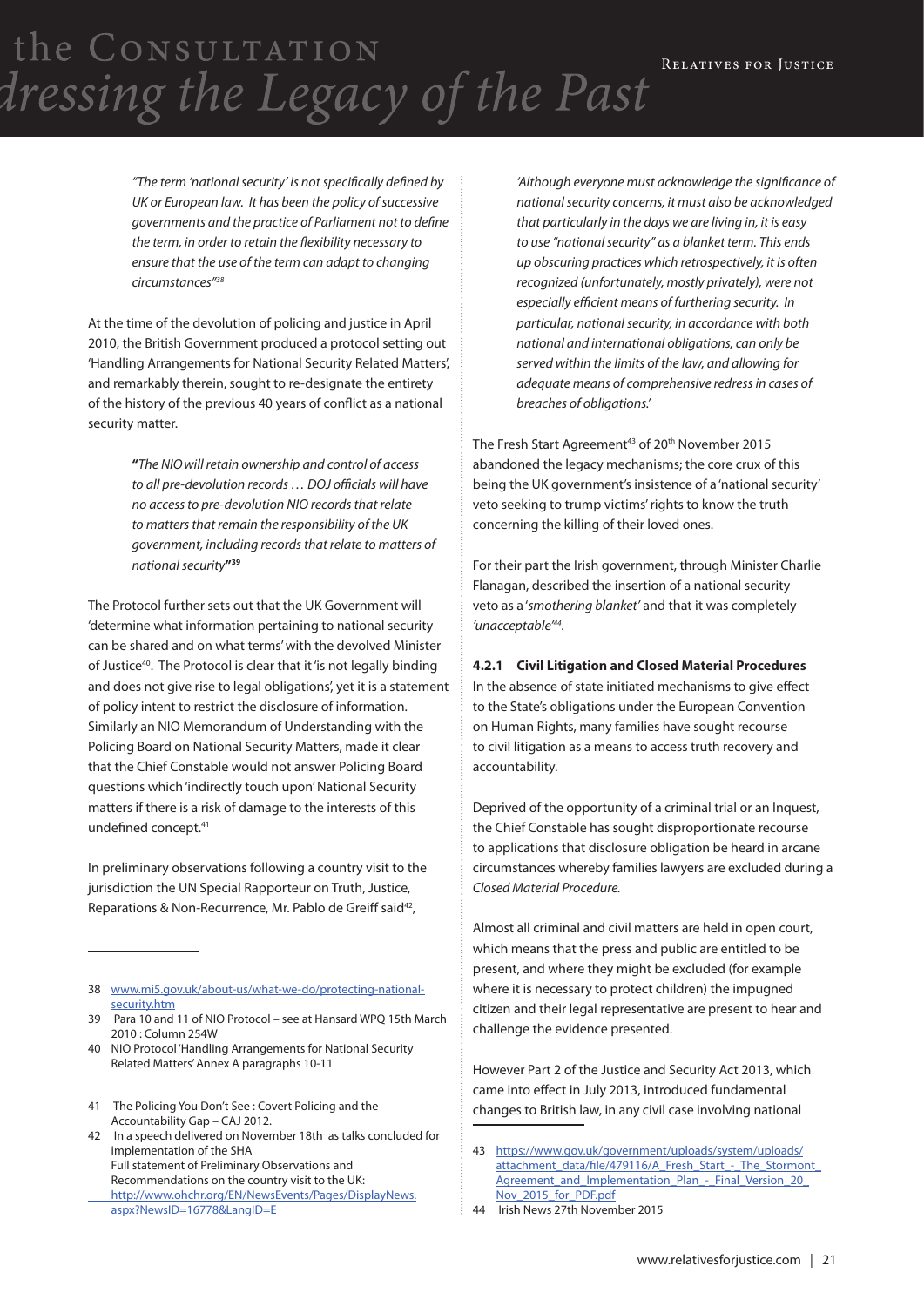security by creating an extraordinary alternative to the Public Interest Immunity (PII<sup>45</sup>) procedure.

The 'Closed Material Procedure' (CMP), represents a *'carve out from basic principles of equality of arms and open justice'46* by allowing courts to consider any material, the disclosure of which would be "damaging to the interests of national security".

The shifting dynamic behind the legislation was the response to the MI5/MI6 involvement in 'War on Terror' practices such an 'extraordinary rendition' and orders for disclosure in civil cases, arising therefrom, most notably in the case of Binyam Mohamed<sup>47</sup>, who was a victim of rendition.

The Justice and Security Green Paper cited the complex and long series of cases<sup>48</sup> concerning Binyam Mohamed<sup>49</sup> as a crucial event in the preservation of sensitive intelligence material. In February 2010, the Court of Appeal (CA) ordered that several paragraphs previously redacted from the Divisional Court judgment in 2008 should be restored and made part of the open hearing. On three separate occasions prior to the CA case the then Foreign Secretary of State, David Miliband signed PII certificates to supress publication of the paragraphs of a Divisional Court reasoning that they contained summarised interrogation techniques used by the CIA against Binyam Mohamed.

The radical significance of CMP's from a rule of law perspective cannot be over-estimated, however infrequently Parliament's intention is, that it be used. Indeed during the final debate in

the House of Lords, Lord Brown, himself a retired Law Lord, and former Intelligence Services Commissioner, warned that the legislation involved such a:

> *"radical departure from the cardinal principle of open justice in civil proceedings, so sensitive an aspect of the court's processes, that everything that can possibly help minimise the number of occasions when the power is used, should be recognised."50*

The intention of Parliament on review of Hansard was that this repressive anti-terror legislation, was the new world order response to the 'War on Terror'.

However the facts of the matter in practice are somewhat different to the lofty Parliamentary intentions, and as is often the case, repressive measures are often invoked immediately in this jurisdiction to preserve the interests of the State in concealing their involvement in murder and other crimes. It is a fact that in the 5 years since the inception of this legislation, only 41 such applications have been made anywhere in Britain, yet 15 relate to matters in the north, and NONE of them relate to the War on Terror.

#### **4.2.2 Closed Material Procedures**

The facility for an application for Closed Material Procedure came into law in July 2013. On 22<sup>nd</sup> July 2014 Justice Secretary Chris Grayling submitted the first annual report to Parliament on how often closed material procedures (CMPs) had been sought under the Justice and Security Act 2013 (JSA), as he is required to do annually under the Act. Critical analysis by the Laurence McNamara and Daniella Lock, for the Bingham Centre for the Rule of Law in the report *"Closed Material Procedures Under the Justice and Security Act 2013: A Review of the First Report by the Secretary of State"* published in August 2014, noted that the report was lacking in details and was merely a statement of numerical facts. Subsequent reports have provided more details and from review, a startling pattern emerges with specific relevance to the preponderance of applications made in the Belfast High Court.

<sup>45</sup> Public-interest immunity (PII) is a principle of English common law under which the English courts can grant a court order allowing one litigant to refrain from disclosing evidence to the other litigants where disclosure would be damaging to the public interest. This is an exception to the usual rule that all parties in litigation must disclose any evidence that is relevant to the proceedings. In making a PII order, the court has to balance the public interest in the administration of justice (which demands that relevant material is available to the parties to litigation) and the public interest in maintaining the confidentiality of certain documents whose disclosure would be damaging.

<sup>46</sup> Turning out the lights? The Justice and Security Act 2013 – Tom Hickman. . http://ukconstitutionallaw.org/2013/06/11/ tom-hickman-turning-out-the-lights-the-justice-and-securityact-2013/

<sup>47 [2011]</sup> QB 218

<sup>48</sup> The case originated in the US in the case of Farhi Saeed Bin Mohammed v Barack Obama (Civil Action No. 05-1347 GK) 2009, where Binyam Mohamed sought disclosure of information necessary to assist his defence before a US Military Commission and in particular to show that the prosecution case consisted of evidence obtained through torture.

<sup>49</sup> R (Mohamed) v Secretary of State for Foreign and Commonwealth Affairs (No.1) [2008] EWHC 2048 (Admin) [2009] 1 WLR 2579 and (No.2) [2009] EWHC 152 and 2549 (Admin) [2009] 1 WLR 2653 (Divisional Court) and [2010] EWCA Civ 65 and 158 [2011] QB 218 (Court of Appeal).

<sup>50</sup> House of Lords - 26th March 2013, Col 1032.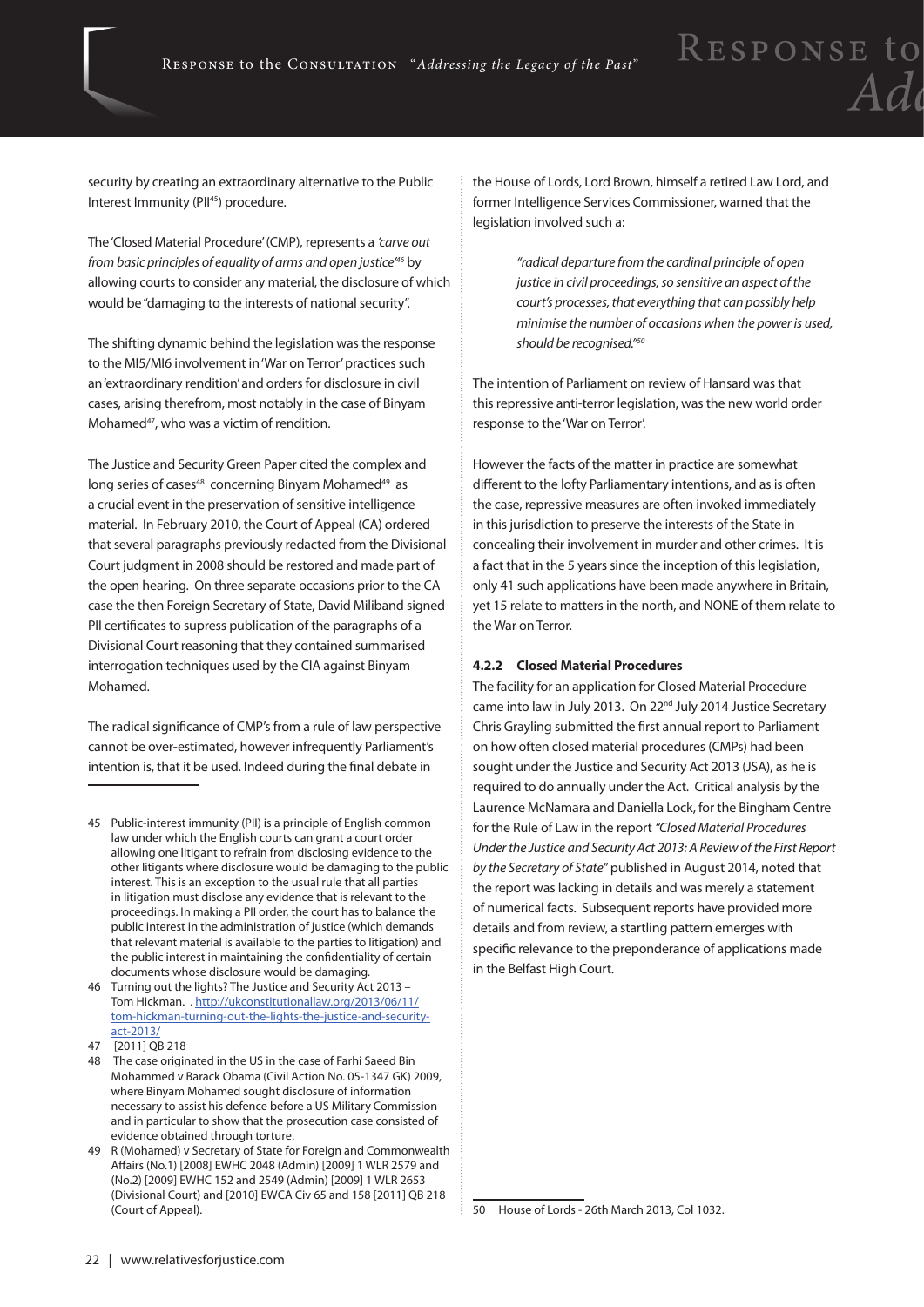#### **TOTAL APPLICATIONS MADE RELEVANT TO THE NORTH OF IRELAND**

| 2013-201451             | 5 applications made  | 252      |
|-------------------------|----------------------|----------|
| 2014-201553             | 11 applications made | $4^{54}$ |
| 2015-2016 <sup>55</sup> | 12 applications made | 556      |
| 2016-201757             | 13 applications made | 458      |

15 out of the 41 applications have been made in relation to the British Government's intelligence interests in relation to their role in the conflict in Ireland. This represents 36% of the total number of CMPs, a disproportionately high figure. This already high figure exists before any new mechanisms are implemented and despite two previous secretaries of state seeking to assure both families and the public that there would be very limited and rare use of secret courts or CMPs in proposed legacy mechanisms.

#### **4.2.3 Neither Confirm Nor Deny Policy**

The United Kingdom Government has a general policy that there can be no confirmation or denial of whether an individual was or is an informant. The issue of whether, and in what circumstances, it is appropriate to depart from that policy and to issue a denial that a person was an informant was considered by the High Court in a case called "In the matter of an application by Freddie Scappatticci for Judicial Review" in August 2003.

In his judgement Carswell LCJ described Government policy (commonly called the NCND [neither confirm nor deny] policy) as it was articulated to him in affidavit evidence by the Permanent Under Secretary at the Northern Ireland Office. The Permanent Under Secretary had stated,

*"the identity of agents is neither confirmed nor denied as*

- 52 1. Terence McCafferty (NI SoS). 2. Martin McGartland (Home Secretary)
- 53 https://www.gov.uk/government/uploads/system/uploads/ attachment\_data/file/468375/closed-material-procedurereport-2015.PDF
- 54 3. Margaret Keeley (MOD). 4. Margaret Keeley (PSNI Chief Con) 5. Michael Gallagher (NI SoS) 6. Simone Higgins (PSNI Chief Con).
- 55 https://www.gov.uk/government/uploads/system/uploads/ attachment\_data/file/568767/report-on-use-of-closed-\_materialprocedure-25-june-2015-to-24\_june-2016\_.pdf
- 56 7. Eilis Morely (MOD) 8. Anthony Lee (PSNI Chief Con) 9. Roddy Logan (PSNI Chief Con) 10.Higgins (linked to 6/8 PSNI Chief Con) 11. Gerard Hodgins (MOD)
- 57 https://www.gov.uk/government/uploads/system/uploads/ attachment\_data/file/664979/use-of-closed-material-procedure-2016-17-report.pdf
- 58 12. Gabriel Magee (PSNI Chief Con) 13. Ryan Hegarty (Plaintiff) 14. Elizabeth Monaghan (Plaintiff) 15. Mary Heenan (Plainiff)
- to confirm that a person is an agent would place that person in immediate and obvious danger;
- to deny that a person is an agent may place another person in immediate and obvious danger; and
- • to comment either way in one case raises a clear inference [if] the Government refuses to comment in another case that it has something to hide in that case, ie the inference will be that the individual is an agent and may be subject to reprisals ( and his life may be at risk) as a result".

Carswell LCJ went on to quote the Permanent Under Secretary as saying that:

*"It has been accepted within Government that the policy [not to confirm or deny the identity of an agent] does not automatically trump every request for a comment on the identity of agents: it may be departed from in a particular case if there is an overriding reason to do so…"*

The Permanent Under Secretary also went on to say that the Government was of the view that the policy should not be departed from "*in anything other than the most exceptional circumstances".*

In addressing the application before him the Lord Chief Justice talked about the fact that *"the Minister can depart from the NCND policy .. if there is good reason to do so to meet the circumstances of the individual circumstances of the Applicant's case."*

He went on to say that "*A decision maker exercising public functions who is entrusted with a discretion may not, by the adoption of a fixed policy, disable himself from exercising his discretion in individual cases."*

If an agent is involved in a criminal act, for instance in the killing under investigation, national security should not be used to cover these actions or to hide the culpability of the state.

The Neither Confirm nor Deny policy should not be applied or used in circumstances where an agent was involved in the killing under investigation or criminal activity surrounding the killing under investigation. If an HIU investigation finds that an agent was involved, and they have since died, then there is no legitimate or legal reason for not disclosing the identity of that agent/s under Article 2. As the right to life no longer pertains. Families have a right to know the extent of the role that agents played.

<sup>51</sup> https://www.gov.uk/government/uploads/system/uploads/ attachment\_data/file/342224/moj-report-closed-materialprocedure.pdf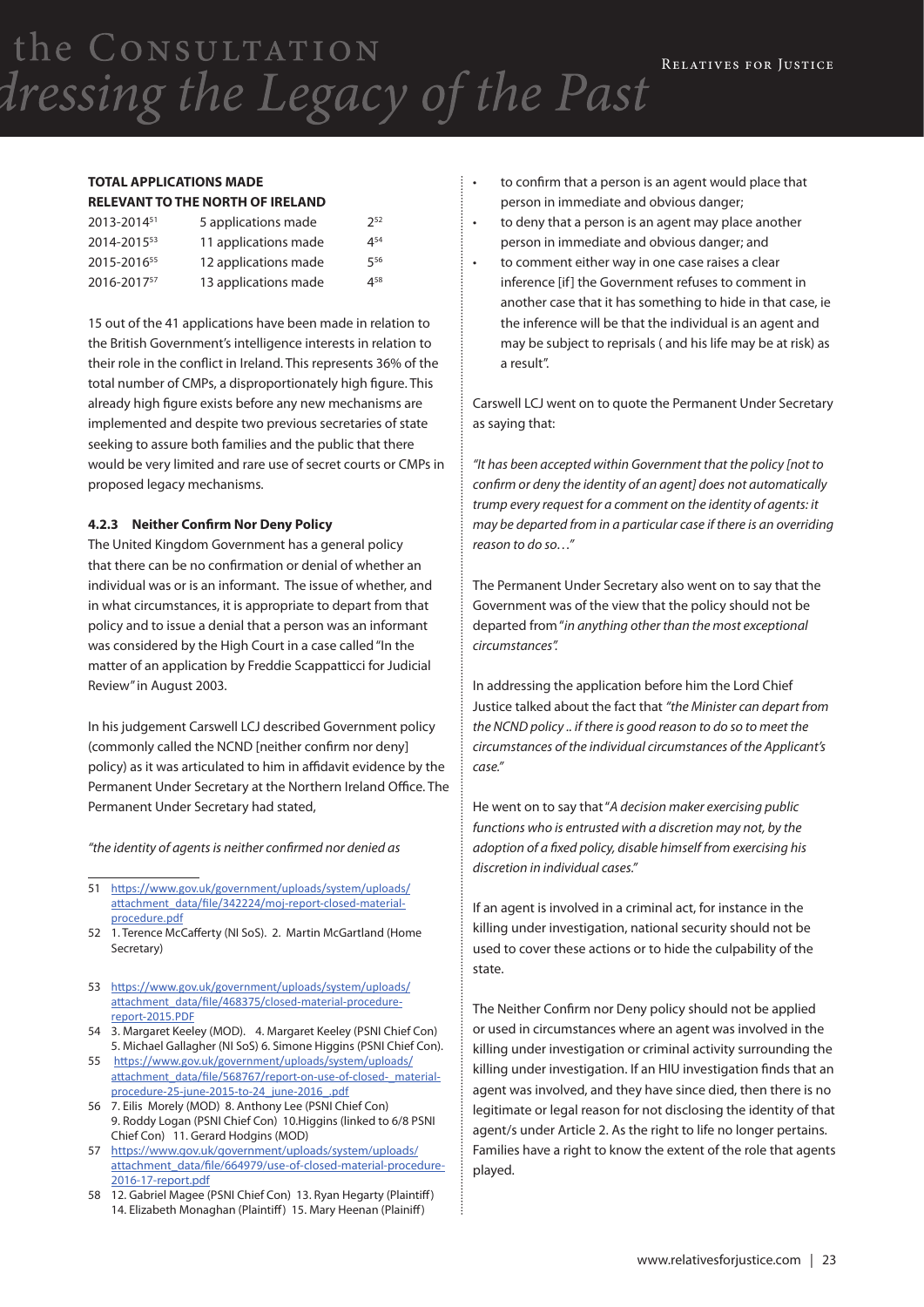#### **4.3 Disclosure**

To great fanfare at the time of the SHA, it was announced that the HIU would be given access to all official, governmental, police, military and intelligence material. This indication of goodwill was supposed to build confidence that the HIU would be different from the Historical Enquires Team (HET) - a more *ad hoc* entity without the same level of access. Instead the HIU would have full police powers to interview people under caution and access all relevant information.

Indeed, in the legislation, this promise appears to be legislated for at Clause 25. In discussions with officials, it has been pointed out that the legislation is, in effect, a statutory requirement on all government departments and official bodies to co-operate with HIU requests for information. This is fine insofar as it goes.

However, it is reasonable for RFJ and the families we represent to be sceptical for the following reasons:

- The draft legislation draws a distinction between information which "must" be made available if the HIU "reasonably requires" it and information which the organisation "may" make available if it considers the HIU "may" need it. This places the responsibility on the organisation to make known information that the HIU may not know exists. For reasons outlined below, RFJ and the families it represents are entitled to be sceptical that the organisations concerned will make the HIU aware of relevant material not asked for. It would build confidence if the organisation was required to make all of the information available and let the HIU decide its relevance.
- The legislation also allows the organisation and the Secretary of State to have a say over how the information is held. This suggests that information can be withheld if the Secretary of State and her intelligence operatives dispute the record-keeping of the HIU.
- These distinctions and caveats suggest that the HIU's access can be limited in all sorts of ways.
- We have already outlined our concerns about the Secretary of State's powers to veto whether information can be passed by the HIU director to the family and the objectionable secrecy surrounding socalled appeal safeguards.
- The experience to date by families seeking disclosure in civil cases has been extraordinarily poor. The courts have, again and again, made orders requiring the police and the MoD to disclose material to families' lawyers. The response of these authorities has

been lamentable: prevarication is blamed on lack of resources, the volume of material, the scope of discovery orders and so on. The courts are clogged up, lawyers and judges are frustrated, and families are further traumatised.

- • It is extraordinary that the Chief Constable continues to resist orders of the court for disclosure. If ordinary citizens ignored court orders, the same Chief Constable would have a duty to impose sanctions on them.
- • Perhaps the best example at least currently the most legally advanced – is the case of John Flynn whom the Mount Vernon UVF tried to kill on three occasions in the 1990s. Informers – including at senior levels within the UVF – reporting to RUC Special Branch handlers were involved in these assaults. The PSNI has acknowledged its culpability but does not want to make information and material available, arguing that they wish to make financial settlement without further examination and transparency. The courts have consistently refused to allow this, saying that the level of misfeasance cannot be computed unless the level of offence is known. This entirely logical – and legal – position is simply being resisted by the Chief Constable. In these circumstances it is hard to have confidence that the HIU director will be given adequate co-operation.
- The chain of events surrounding previous examinations of contentious issues and cases is instructive. Firstly, look at the example of the Stevens Inquiries during the 1990s. In 1990 after his first "look", John Stevens said collusion was "neither widespread nor institutionalised". After his third "look" in 2003, he stated that there had collusion between members of all British security organisations and the UDA over the loyalist murders of many innocent people in the 1970s and 1980s. He itemised the Force Research Unit of the British army and the RUC - in particular its Special Branch - as being central to this collusion. The level of obstruction he experienced was considerable. At paragraph 4.8 of his final report he said: "The failure to keep records or the existence of contradictory accounts can often be perceived as evidence of concealment or malpractice. It limits the opportunity to rebut serious allegations. The absence of accountability allows the acts or omissions of individuals to go undetected. The withholding of information impedes the prevention of crime and the arrest of suspects. The unlawful involvement of agents in murder implies that the security forces sanction killings."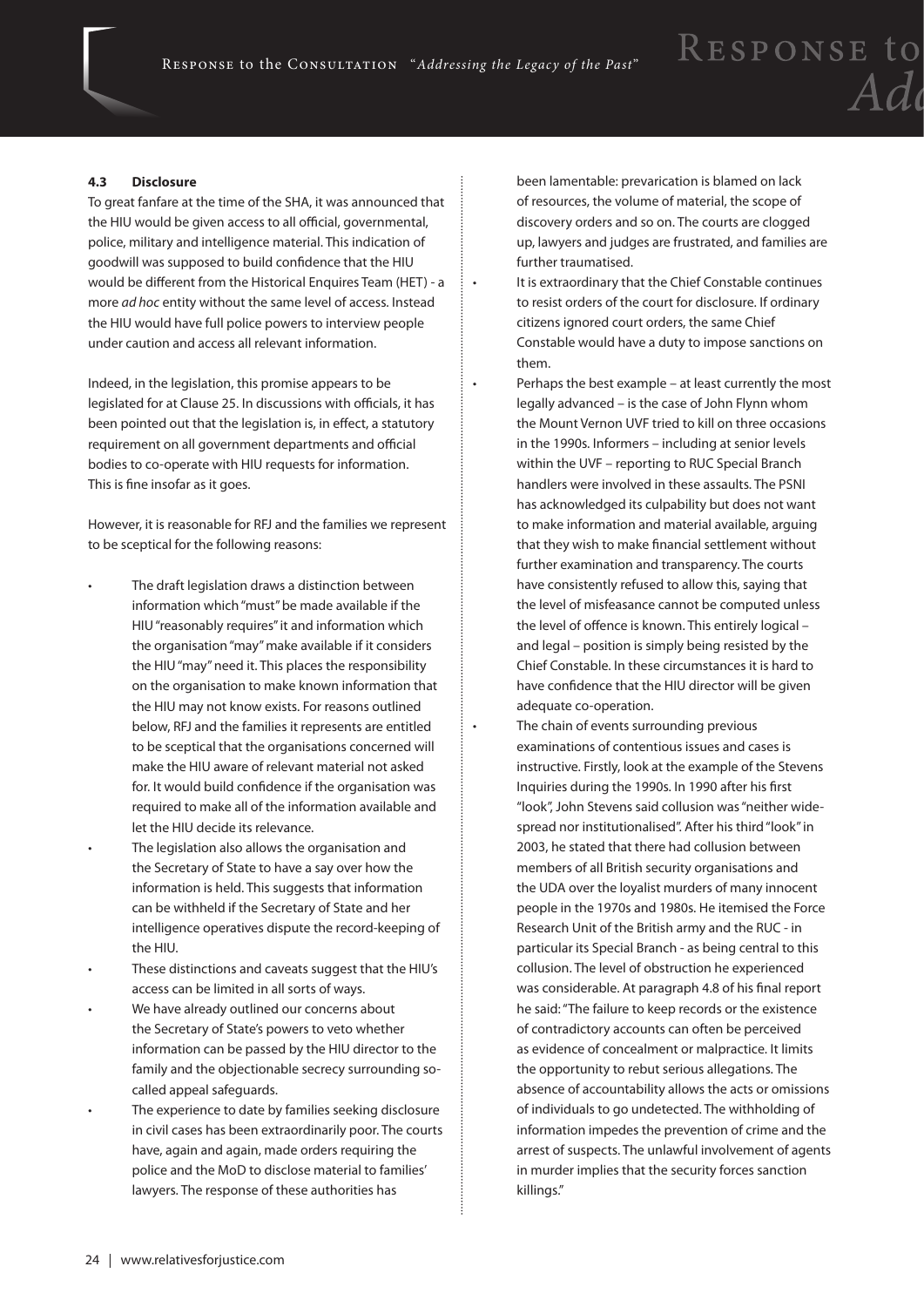- John Stevens recommended that 24 individuals within the state intelligence network should be prosecuted. The then Director of Public Prosecutions, Sir Alasdair Fraser, took four years to consider the matter before deciding, on the grounds of "public interest" not to prosecute. It is known that John Stevens was confident that the evidence existed to ground successful prosecutions for criminal offences in respect of all 25 cases.
- Given this context of failures in accountability and cover-up of criminal wrongdoing, on an industrial scale, on the part of the state, we are not persuaded that the statutory duty of disclosure contained in the draft legislation can address these systemic difficulties.
- Former Deputy Chief Constable of PSNI and the recently appointed Garda Commissioner, Drew Harris gave evidence in the autumn of 2014 to the inquests into the shoot-to-kill incidents in Armagh in November and December 1982. During the course of his evidence, he was asked to comment on remarks made at meetings of former RUC personnel that senior PSNI officers were "determined to play our part in the defence of " the RUC. Part of this defence strategy has been to prevent and prolong disclosure by creating ever more arcane processes and procedures, such as the Legacy Support Unit (LSU) designed and staffed by former RUC Special Branch, which delay inquests and other legacy court hearings - hearings that are examining the role of RUC Special Branch and other RUC officers. We have seen nothing to suggest that the HIU will experience any greater co-operation.

Finally, we point to the example of the murder of Pat Finucane in February 1989. This remains the subject of an intergovernmental agreement with the Irish government to hold a full judicial public inquiry into the murder, an obligation yet to be fulfilled by the British government.

The murder has, however, been examined in some detail by two individuals who - it was promised – would be given full access to information, Judge Cory and Desmond De Silva. Previously, John Stevens had examined the murder as part of his inquiries into collusion, in particular his third report Stevens 3 examined the killing of Pat Finucane. On each occasion, further revelations emerged and the level of collusion became more egregious and compelling. The most recent examination by de Silva was ordered in the face of on-going negotiations with the Finucane family. The De Silva review undercut the Finucanes' understanding that an arrangement for a public enquiry was about to be announced. Despite the fact that the information De Silva made public

was untested by family lawyers, the revelations he put in the public domain were still remarkable. But they had not been made available to previous investigations. De Silva himself acknowledged that there is further information to which he had no access, further undermining confidence that the HIU will, indeed, be given all the information it seeks and needs to carry out its Article 2 compliant investigations into state and state-sponsored killings.

In all these circumstances, we remain to be convinced that the legislation is sufficiently robust to ensure that the HIU will be able to access all relevant information and, when it has examined it, put it into the public domain in a manner that will meet the underlying principles of the SHA that: "the pursuit of justice and the recovery of information should be facilitated" (Clause 1(d)); "that human rights obligations should be complied with" (Clause 1(e)); and that "the rule of law should be upheld" (Clause 1(b)).

It follows that we believe the failure to disclose to, or cooperate with, the HIU director should be made a criminal offence with appropriate penalties put in place. Experience has shown that, where vested interests are in play, the tendency is to prevaricate, make excuses and deny victims accountability. Without the threat of criminal sanction, the dark forces determined to hide direct and complicit British state involvement in murder and other criminal activity will continue.

It should be open to the HIU director to outline her/his assessment of the level of co-operation received from the various authorities in respect of disclosure. Thus, as well as individual culpability for failure to co-operate with or disclose to the HIU, the public shaming of organisations should also be an available power to the HIU director.

#### **4.4 Staffing**

The HIU is to be an independent investigative body with sufficient powers and access to information to carry out its duties without fear or favour. It follows that the staff must be of sufficient independence and integrity to win public confidence, particularly from those who bore the brunt of the bias and discrimination of British and Unionist security policy. It follows that we have a number of issues that we wish to outline regarding the staffing of the HIU.

The heavy emphasis on policing backgrounds for all investigators skews the skillsets required overall. By virtue of saying the HIU can only be staffed by police officers the HIU will be limited in capacity and independence. International best practice demonstrates that the best outcomes are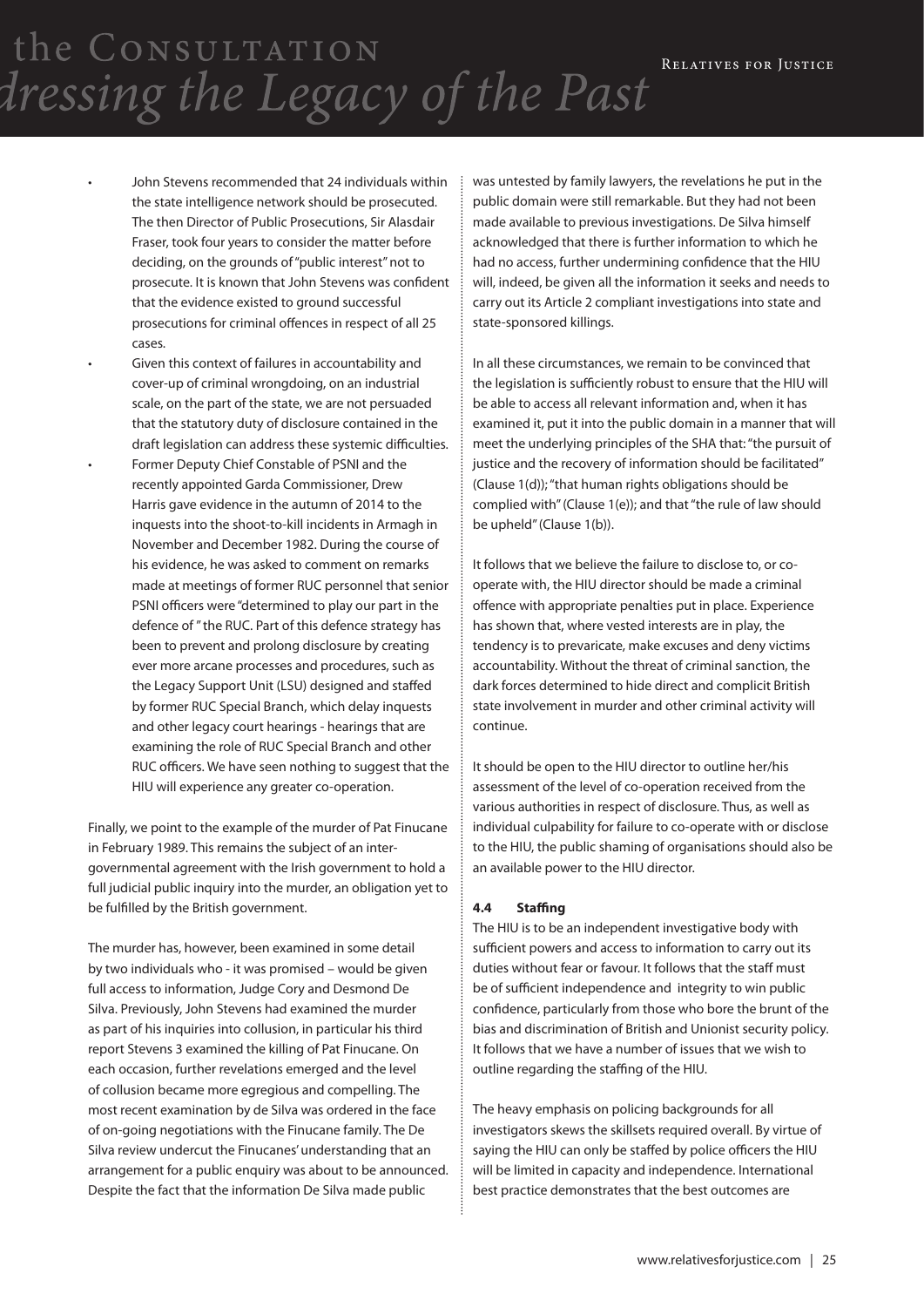achieved with a multi-disciplinary approach which embraces a range of relevant skills sets and experience when brought to investigative work. This is best illustrated with the work of the International Criminal Court in the Hague where the Prosecutor leads the team of investigators who have the following minimum skill sets.

- A minimum of 5 years (7 years with a first level university degree) of professional experience in criminal/financial investigations, investigations of serious human rights violations or investigative analysis, with a special focus on complex, large-scale cases;
- Or same level of professional experience working with NGO/IGO or International Commission of Inquiry, with a special focus on complex, large-scale cases; experience in working with police and justice organizations.
- Significant experience conducting investigative interviews of victims, witnesses and suspects.

The HIU will require a high number of staff. A focus only on police officers to staff the HIU narrows the scope for recruitment. Adopting international principles of best practice regarding recruitment with a wider skill set will address concerns regarding potential challenges to recruitment to the HIU.

The leadership/senior teams/investigators of the PONI have not been exclusively police officers. HIU recruitment should be modelled on this learning.

There should be no place for former RUC personnel in the HIU given that the RUC will be a major focus of investigation for the HIU.

PSNI personnel who have been in any way involved in investigations into conflict-related cases should also not be eligible for recruitment – or secondment – into the HIU. This includes any current or members of the PSNI's Legacy Investigation Branch, C2, C3 and individuals involved in the LSU in registry, "managing" disclosure to legacy inquests and other court processes.

Former or current British military personnel should not be recruited onto - or seconded into – the HIU staff complement. This should of course apply to any members of the Royal Military Police.

Current and former operatives in British internal or foreign intelligence organisations should not be eligible for recruitment or secondment into the HIU.

There should be robust vetting arrangements to ensure that prior employment in the RUC, PSNI, British military and/or intelligence organisations is known to HR personnel in the HIU so that contamination of the staff and processes of the HIU is prevented.

RESPONSE to

 $\overline{A}d$ 

Concerning the recruitment of former police officers calls for application should be posted on professional recruitment outlets in countries where English is widely used e.g. Scandinavia, Holland etc. Active recruitment/secondment from An Garda Siochana should be undertaken. One of the failings of the HET was that it was predominantly of English/ Welsh police formations.

Former HET officers and support staff should also be barred from applying.

Non-policing disciplines as referred earlier should be prioritised in the search for personnel. In the same way that the Police Ombudsman uses a mix of backgrounds, the same should hold for the HIU. The key is to ensure that the canteen culture that develops in the HIU is not imbued with a British policing ethos, tolerant of past RUC failings and disposed to be biased against victims of state and state sponsored violations.

As was required for a new beginning to policing in the north after the Patten Commission report, a clear and consistent focus on human rights must be a major prerequisite for the HIU and its staff. This should start from the top with a human rights expertise and awareness built in to the appointments process for senior staff.

Another major issue is the question of training for HIU personnel. We are aware that the Police Ombudsman has offered to carry out training for HIU personnel. This is a welcome idea. Given the fact that the Ombudsman has managed to win back confidence after the debacle that occurred under Al Hutchinson, staff experience in that organisation should be an invaluable asset from which the HIU could learn. On-going training in human rights understanding should also be built in to the staff development plan for the organisation. All staff must be under a commitment to a human rights based approach to their work, understanding that the organisation they are working for was established directly out of rulings by the European Court of Human Rights and exists in order to fulfill UK obligations arising from them. However, as well as benefitting from the experience of Police Ombudsman, orientation for staff should also include an understanding of the impact of conflict-related trauma on victims. As referred earlier, compulsory ongoing trauma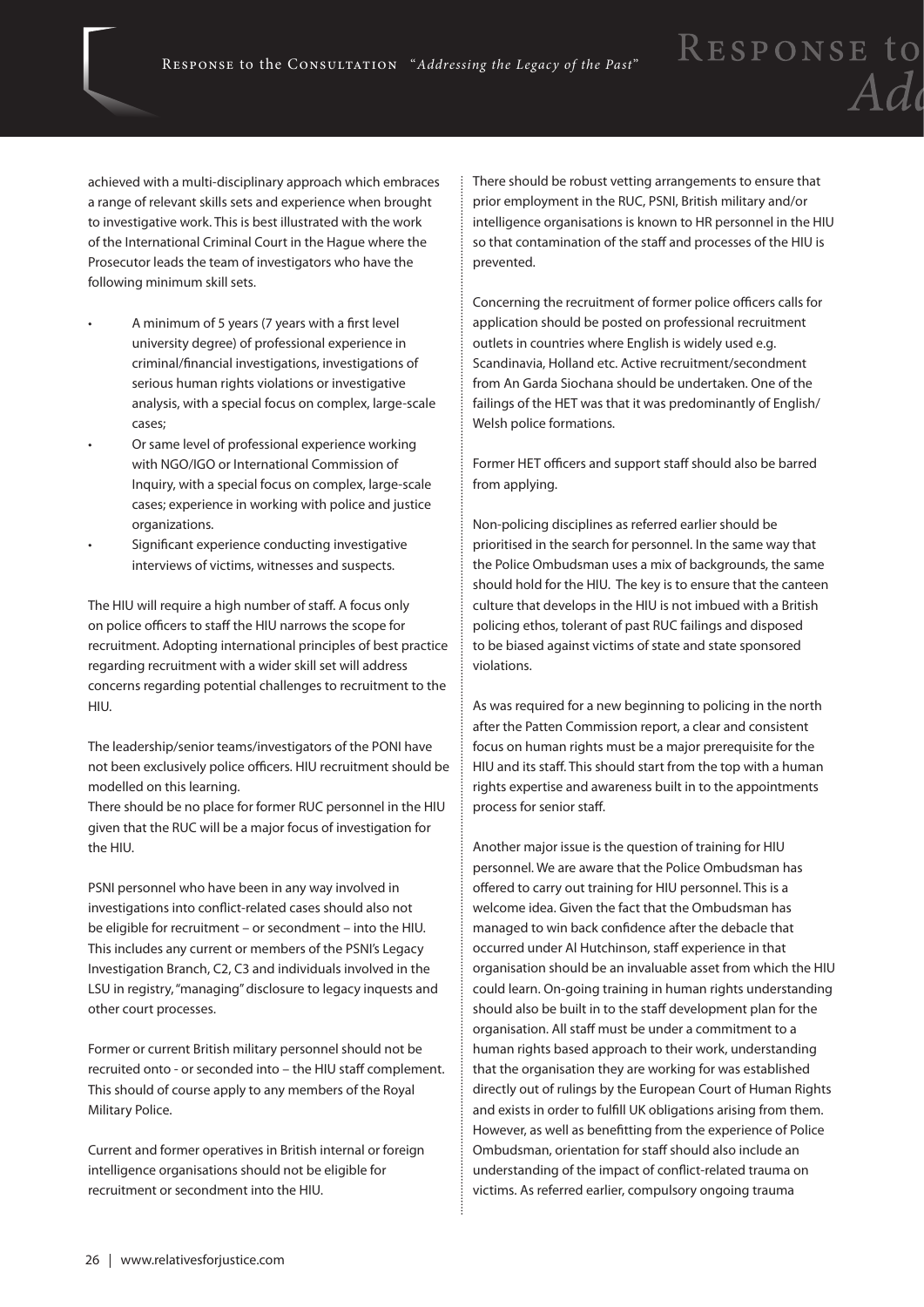training is essential for all staff, including particularly frontline staff.

Formal recognition of the victims' sector, and particularly NGOs working on legacy issues and with victims should be inculcated through working relationships with the various support organisations, as well as an understanding that many families will wish to be supported throughout the HIU process by locally based support and advocacy groups such as RFJ.

Unless the appropriate safeguards are in place to ensure that the staffing of the HIU is not contaminated by a pro-state view of the conflict, there is no doubt that the organisation will struggle to win the confidence of the Catholic, nationalist, republican community. By way of example, we point to the fact that recent figures show that the PSNI is struggling to get recruits from the Catholic community as confidence in that body dwindles – largely due to the vested interest that institution holds over dealing with the legacy of conflict. It would be unfortunate if the same process happened in the HIU.

Recruitment to the HIU needs to ensure gender equality in all roles and levels. Ensuring a multi-disciplinary recruitment process will:

- • contribute to ensuring equal female recruitment;
- ensure that the HIU is reflective of the society it will serve;
- will not fall into male or macho policing stereotyped approaches;
- will reach out to the women who have suffered violations who have found engagement in previous processes difficult.

Finally, HIU staff should be made aware of the gendered impact of conflict, that 91% of those killed were male and therefore the impact was, overwhelmingly, on female relatives who had to cope with living on, poverty, family responsibilities while also enduring the trauma of loss. Gendered harms must be recorded by investigators as these will be uncovered while investigations progress. This previously hidden information will be vital to the IRG as it examine gendered harms during the conflict.

#### **4.5 The Appointment of the HIU Director**

We do not believe the arrangements for the appointment of the HIU director are sufficient to enhance public confidence, particularly in the circumstances where the devolved institutions are not in place and the appointment could be signed off by the Policing Board or the Executive Office. As a way of mitigating concerns over the appointment, we

believe in particular, that international involvement in the appointment process is necessary. There are individuals with knowledge of the North of Ireland and international transitional norms, whose contribution to the appointment of the HIU Director would enhance the credibility and integrity of the position, and the HIU overall.

We believe individuals such as former UN Special Rapporteur on the Promotion of Truth, Justice, Reparation and Guarantees of Non-recurrence, Pablo de Greiff, or Paul Seils, Vice President of the International Centre for Transitional Justice have the international credibility and experience to be involved.

Other prominent members of the international human rights community who have shown sensitivity to the ramifications of the conflict in Ireland include: Professor Fionnuala Ní Aolain, the UN Special Rapporteur on the promotion and protection of human rights and fundamental freedoms while countering terrorism; Professor Bill Schabas, former *amicus curiae* of the Special Tribunal in Sierra Leone established by the UN as part of transitional justice mechanisms ending years of conflict, and currently professor of international law at Middlesex University in London; and Michael O'Flaherty, director of the European Union Fundamental Rights Agency, and formerly Chief Commissioner of the Human Rights Commission here in the North of Ireland, Dr Dubravka Simonovic, UN Special Rapporteur on Violence Against Women, its Causes and Consequences and Monica Pintó, former UN Special Rapporteur on the Independence of Judges and Lawyers.

As things currently stand, the proposed make-up of the appointments panel does not inspire confidence. Far better to enhance confidence by seeking the involvement of prominent international experts.

#### **4.6 Caseload**

The intention of the HIU was to complete the review of all conflict-related deaths initiated by the HET and take on the legacy caseload of the Police Ombudsman. However, this bald calculation has been overtaken by a number of issues. Firstly, the "cut-off date" – the end date – has moved from the date of the Good Friday Agreement in 1998 to the end of March 2004. The rationale appears to be one of police bureaucracy rather than consideration or concern for the rights of victims. We believe this will add perhaps 120 deaths to the HIU caseload.

This proposal is complicated by the fact that the relatives of victims of the Omagh bombing do not want to be included on the HIU caseload, preferring to pursue their demand for a cross-jurisdictional public inquiry.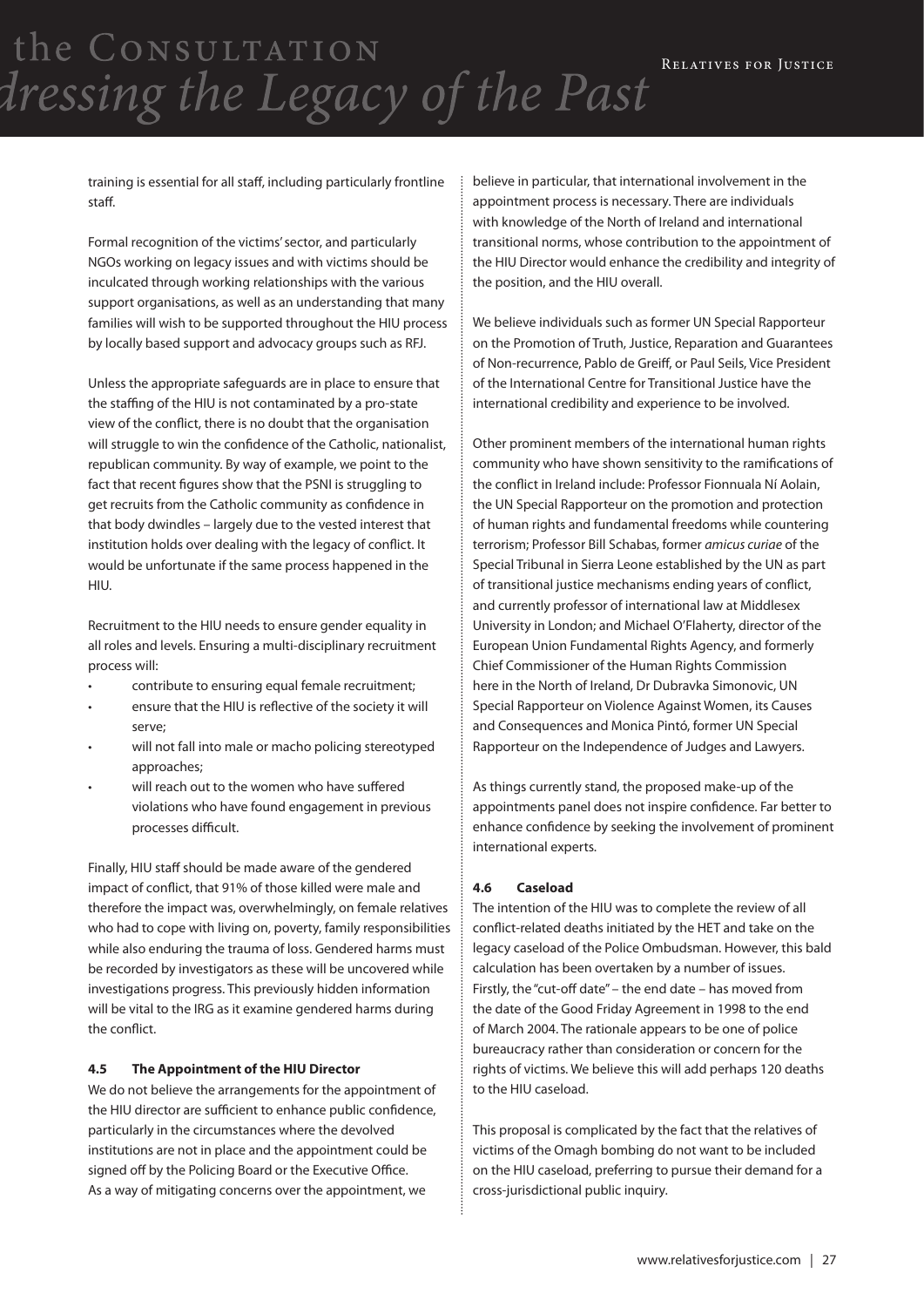Adopting a victim-centred approach tends to support the notion that deaths that are clearly conflict-related – even if they occurred after the notional end of conflict – should benefit from the article 2-compliant investigation promised by the HIU. Accordingly, we do support the extension of the cut-off date to 31st March 2004.

However, this does not prevent us from continuing to support the Omagh families' demand for a public inquiry, particularly given the way in which full disclosure has been denied them and the then Police Ombudsman, Nuala O'Loan, when she was carrying out her own investigation.

Another issue related to the caseload concerns the fact that the HIU is supposed to complete the review of all cases initiated by the HET. The logic has been that, only cases uncompleted by the HET will be carried forward. The draft legislation gives the Chief Constable a role in identifying whether completed HET reports can be taken on to the HIU caseload. (Schedule 3). We do not believe that the Chief Constable should have a role on this. It should be solely up to the HIU director to decide which cases s/he can take on.

While we agree that the starting point should be the uncompleted cases on the HET list, any family which is unhappy with the report they received from the HET – and there are many of them – should be entitled to have the HIU re-open their case.

The HET was a discredited organisation. It is now accepted that it was not capable of carrying out Article 2-compliant investigations. The HIU will be the first organisation – as long as it is established as agreed by all the parties to the SHA – that is able to carry out such an investigation. It follows that, in principle, all cases should be looked at with the requisite independence, thoroughness, (practical) promptitude and with appropriate family contact and liaison. However, there will be families who are content with what they received from the HET and do not wish for the case of their lost relative to be re-opened. That position should be respected.

We therefore believe that, rather than the complicated criteria set out in Schedules 3 and 4, the HIU director should have a wide margin of discretion to re-open cases "completed" by the HET, where families approach her/him expressing dissatisfaction.

The HIU remit should extend to all deaths in all jurisdictions where conflict related deaths occurred. For example, in England it is perfectly possible for the HIU to conduct independent investigations and liaise with local police

authorities where appropriate. Similarly investigations of killings that occurred south of the border and on mainland Europe should be carried out by the HIU under the EU Criminal Justice Mutual Assistance Act 2008 "police to police support and co-operation with external criminal justice agencies".

As the Irish government legislates for the IRG it should also legislate for the HIU, this should operate on the same cross jurisdictional basis as the Independent Commission on the Location of Remains of the Disappeared and IRG. It is vital that the Irish Government are involved in recruitment of director of the HIU and its senior staff as well as having a role in oversight.

As previously mentioned RFJ supports the call by the families affected by the Omagh bombing for an independent cross-jurisdictional public inquiry. Similarly, we support the Finucane family to realise the promise of a full judicial public inquiry as part of the international agreement with the Irish government. The failure to implement this promise reflects poorly on the integrity and credibility of the British government and undermines confidence in the wider Irish nationalist community. The words of one of then prime minister David Cameron's closest advisers bear repetition in this regard.

Sir Jeremy Heywood sent a message concerning the promise of a public inquiry into the Finucane case to the prime minister's private secretary, Simon King, ahead of a ministerial meeting in July 2011. He asked: "Does the prime minister seriously think that it's right to renege on a previous government's clear commitment to hold a full judicial inquiry? This (the murder of a solicitor with the active collusion of state forces) was a dark moment in the country's history - far worse than anything that was alleged in Iraq/Afghanistan. I cannot really think of any argument to defend not having a public inquiry. What am I missing?"

Simon King replied that the prime minister "shares the view this is an awful case, and as bad as it gets, and far worse than any post 9/11 allegation".

Given this extraordinary exchange, responsibility for the refusal of a public inquiry must be laid at the door of entities with more executive control than a British prime minister.

#### **4.7 Appeals**

In response to vigorous objections raised by Relatives for Justice and the Pat Finucane Centre concerning sweeping powers vested in a Secretary of State, enabling them to withhold information from family reports by the HIU, Theresa Villiers and James Brokenshire stated that in such circumstances families would have an automatic right of appeal.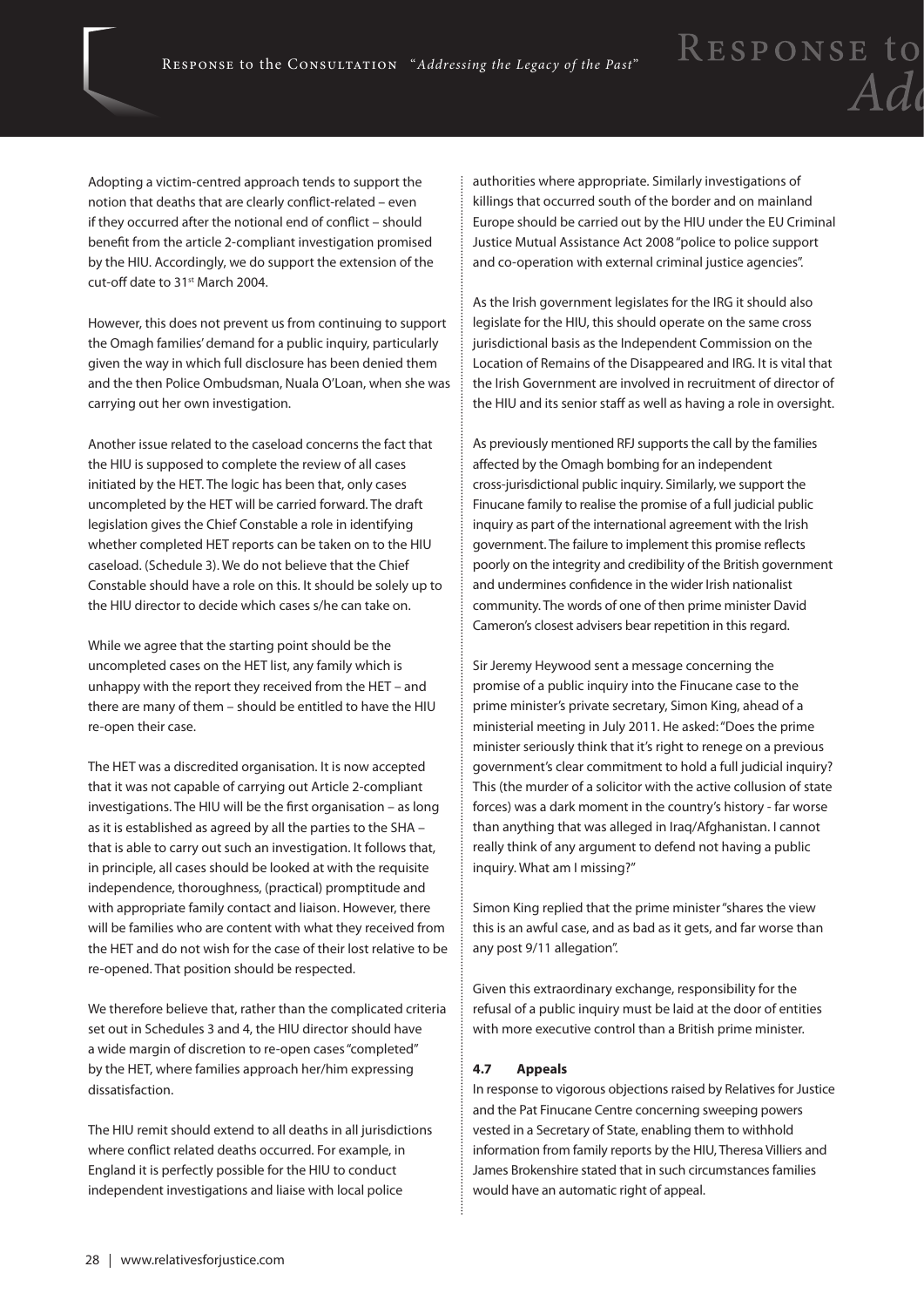In joint meetings secretaries for the North reiterated to us that the exercise of such powers would be extremely rare; and that in any such event families would (a) not have to make a leave application to the High Court by way of an Order 53 Statement thereby allowing an application to go directly to a High Court judge for a full hearing to challenge a decision of nondisclosure and (b) that resources would be made available for such challenges i.e. legal aid.

Notwithstanding our continued objections to these powers the current draft legislation omits these mitigating promises altogether.

We also do not believe that such powers would be exercised on rare occasions. One only has to note the ongoing withholding of information in ongoing legacy civil cases, the past application of PIIC, and even the unprecedented situation in which the Police Ombudsman had to seek leave to challenge the previous PSNI Chief Constable around the failure to make disclosure.

Coupled with the extent of legacy related cases overall within the courts through civil litigation, judicial review and appeals, this highlights both the demand for resolution of legacy and the resistance from state agencies and government. Indeed failure to fund the legacy inquest plan by the Lord Chief Justice (LCJ) is but one example where withholding resources becomes the tactic.

Much of this delay is contrived as part of a policy by some official bodies that are directly responsible for deaths or that may be implicated and where varying degrees of vested interest exist.

#### **4.7.1 Solution**

It is not at all uncommon that countries emerging from conflict and implementing a series of transitional justice mechanisms to address the past have also created specialised chambers and courts primarily for these functions.

Some have been by international interventions involving the UN and the International Criminal Court (ICC) and in differing circumstances; each situation being unique but nevertheless the principle that this assists in rebuilding and reestablishing trust and confidence in the rule of law, the courts and human rights, administration of justice, reconciliation, and rebuilding society.59

Whilst every situation requires it own bespoke process there is nevertheless some important principles and learning. The wave of people coming forward post-conflict that hitherto

remained silent or felt they were unable to address the circumstances relating to the killing of a loved one for a variety of reasons, the inability of the criminal justice system given legislative restrictions placed upon it, a de-facto form of impunity experienced by sections of community, the pressures on the system given the amount of killings and violence occurring etc. all add to the growing volume of cases emerging versus the capacity to meet such demand.

Therefore there is arguably a case for the appointment of dedicated high court judges and associated administrative support staff for the specific purpose of the draft legislative proposals, requiring amendment, within the Stormont House Agreement (SHA). A chamber within the current judicial system.

Legacy judges would also enable the operational function of the courts to be better placed to address the large, existing and growing legacy case list and to discharge the state's legal obligations in a timely and compliant manner. Such appointments would draw on the learning from other jurisdictions and be unique to our own situation. It would be an appropriate response to current and projected need.

These posts would be additional and funded as part of the creation of the legacy mechanisms by the UK Treasury and under the remit of the LCJ. Appointments would follow the existing norm for judicial appointments.

The draft legislation surrounding the powers as vested in the secretary of state permitting withholding information from families and others is a serious departure from the administration of justice and rule of law.

Appeals adjudicated upon by High Court Legacy Judges would be binding and final and accepted by all parties. Findings must be enforceable and not merely a judgment, as determined in the draft legislation, to be reflected upon by a secretary of state who is not bound by the court and who has the final say.

The proposed current draft legislative scenario as per the above role of a secretary of state would serve only to render the entire process void of any credibility whatsoever if such checks and balances are not put in place. Indeed it would act as de-facto form of amnesty and continuing impunity.

#### **4.7.2 Legal Aid**

In terms of families having the ability to challenge the withholding of information by a Secretary of State, resources must also be made available to the Legal Services

<sup>59</sup> https://www.ictj.org/sites/default/files/ICTJ-Legal\_Frameworks\_ for\_Specialized\_Chambers-Final-EN.pdf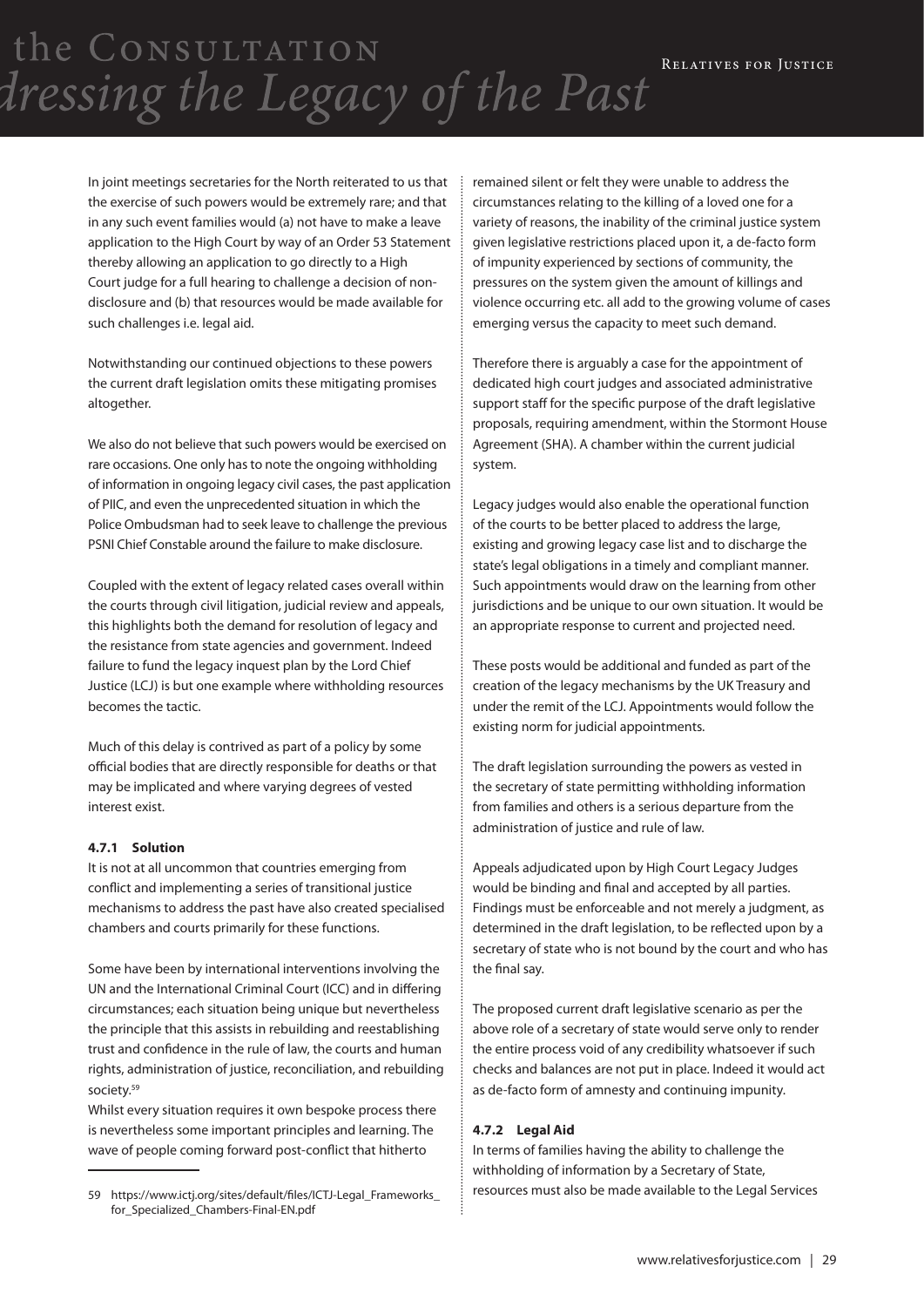Commission, or an alternative appropriate body, and should be ring-fenced for these purposes.

Application should not be means tested. Numerous bereaved families would not necessarily be eligible for legal aid and if such funds are not made available accordingly then a huge disadvantage – an inequality of arms weighing very much in the favour of the state – would befall families and the state would benefit from a lack of judicial scrutiny by going unchallenged. Indeed such an accountability gap would further erode public trust and confidence and could be cynically abused.

#### **4.7.3 Criteria for appeal**

Families that have information withheld should not be required to complete leave applications; there should be an automatic right straight to hearing once a family is informed of non-disclosure in the killing of a loved one.

**RFJ proposes the creation of a chamber consisting of three High Court Legacy Judges, including the necessary administrative staff, for the specific purpose of hearing appeals associated with the withholding of information by a secretary of state; a HIU Director; non-disclosure, withholding and failure to provide material evidence, intelligence, suspects and witnesses associated with violations by state agencies; criminal prosecutions resulting from HIU investigations; and any other matters arising that would ordinarily be open to judicial challenge by all interested parties**. **The chamber would also address the existing legacy caseload within the judicial system.**

A similar proportionate approach is required in the South when concerning any failure to disclosure in respect to killings examined.

#### **4.8 Public Prosecution Service (PPS)**

We would also recommend that the PPS recruit a reserve pool of experienced independent prosecutors from which to rely in addition to existing staff for the purposes of taking forward cases from the HIU where prosecutions and potential of arise. A small specialised and dedicated team of prosecutors could liaise with the HIU and maintain continuity essential in any such outcomes. Additional resources for this should also be budgeted for.

#### **4.9 Forensic Science**

Similarly resources must be afforded to the NI Forensic Science Laboratory proportionate to the caseload going forward including for any specialised work that may be required to include external forensic and ballistic work.

#### **4.10 Set up of the HIU**

In seeking to protect the independence of the HIU and build confidence in it, we point out how important it will be that set up arrangements should not precede the appointment of the HIU director and her/he taking up that role. S/he should be in full control from the start. Asking civil servants from the Department of Justice to secure premises, set up operating procedures, and so on, in advance of the director's appointment would not be wise. The culture and operating approach should be entirely a matter for the HIU Director and the senior staff s/he appoints. Sequencing in planning should take this into account and ensure that the director is appointed (even if on a provisional basis) as soon as practicable while the legislative process is being completed.

By way of an example of how setting up a new organisation in the wrong way can undermine its effective operation we cite the Victims and Survivors Service. Civil servants from other departments, with no understanding of or sensitivity to the concerns and anxieties of the new organisation's supposed beneficiaries, secured premises, put in place operating procedures, agreed policies and appointed staff. These caused years of dysfunction and led to prolonged controversies and skirmishes until organisations such as our own felt that they could recommend the VSS as fit for purpose. In the meantime, many of our clients had been re-traumatised and made to feel inadequate.

If this is to be avoided with the HIU, seconded civil servants should not be allowed to shape the new organisation and how it approaches its important tasks.

#### **4.11 Official Secrets Act**

We remain concerned about the inhibiting effect of the Official Secrets Act (OSA) on former operatives who may wish to come forward to the HIU and disclose past wrongdoing by military, police or intelligence personnel in respect of conflictrelated incidents and policies.

We do not see how individuals bound by the OSA can cooperate with the HIU unless they are freed from the threat of prosecution for breaching the OSA. We are aware of cases where individuals have come forward to lawyers and NGO's with important evidence confirming collusion between policing/military/security service led operations and non-state groups. This information cannot be used, as things currently stand due to the fear of the individuals concerned about prosecution for a breach of OSA. It would be unfortunate if this situation persisted when the HIU is established. The safety of whistle-blowers is a matter which should be put into place for the effective operation of the HIU as a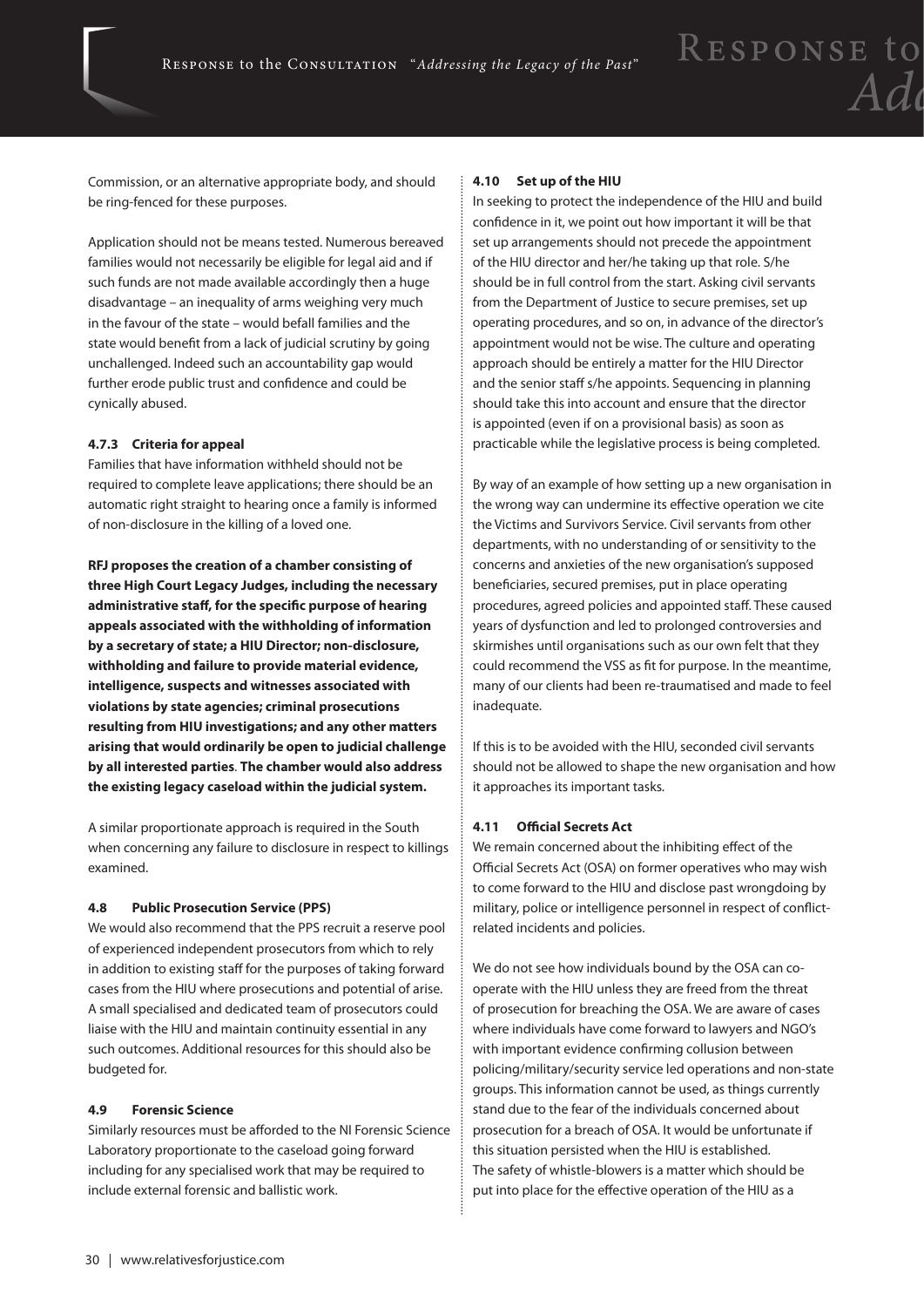> mechanism seeking to establish truth and accountability for families. It makes sense that people who spent their careers genuinely trying to solve many of these issues, and for a variety of reason were prevented or are afraid to reveal what was going on, should openly be encouraged by the HIU to cooperate safely. We therefore believe that a whistleblowers' charter that encourages members of state organisations with information to come forward and cooperate voluntarily providing information to assist the HIU with information to assist in its investigations should be legislated for and promoted.

Equally the Official Secrets Act cannot be an impediment to persons of interest to investigations, whether witnesses or suspects, being questioned by HIU investigators, where the individuals concerned may rely on the OSA in order to shield evidence, facts and culpability. In line with the promise of "full disclosure" the OSA must not become another national security barrier to investigations.

The legislation should enable the HIU to carry out its work free from any impediment by Official Secrets Act.

#### **4.12 Oversight**

In respect of oversight, RFJ is content with the arrangements in place involving the Police Ombudsman, Criminal Justice Inspectorate NI and the Policing Board. Provision needs to be made for oversight by the Irish government in respect to our proposals that the HIU has cross-jurisdictional powers of investigation on the island. This may be achieved via the Anglo-Irish secretariat in Belfast.

Should the need arise, it must be possible for families to formally complaint about the conduct of HIU staff via a robust complaints procedure. We are aware that a number of staff in the previous body (the HET) were discourteous to, and politically-insensitive (not to say naïve) in their interactions with the families of those killed in circumstances suggestive of RUC/British army wrongdoing, connivance or official collusion. There seemed an attitude of bias in respect of official conduct during the conflict. Properly independent investigators will have to be able to countenance the notion of RUC and British army involvement in criminality and murder in order to properly to investigate it.

Only by having robust complaints procedures and oversight mechanisms can people have confidence in the HIU carrying out its task without fear and favour.

#### **4.13 Concluding Remarks**

Finally we would point out that failure to implement the SHA mechanisms for whatever reason still leaves a continuing situation in which the UK remains in violation of its Article 2 legal obligations involving investigations into killings by the state and where collusion exists.

In such a scenario it would be our contention that the HIU architecture must be advanced and implemented, as technically and legally this would not require consultation. It would merely be a matter of the UK finally adhering to its international legal obligations in line with the European Convention and complying with court judgments including the supervision role as set out by the Committee of Ministers through the execution of judgments.

It is important to also note that it has now been over 17 years since the European Court judgement in respect of the McKerr group of cases. Ongoing supervision of the UK by the Committee of Ministers of the Council of Europe continues; the CoM has to date refused to sign off on this supervision, having not been fully satisfied that the UK has remedied its domestic investigative procedures through the package of measures. In particular, the HET having been disbanded, there are no independent investigations into state killings taking place. The proposed HIU would however meet these requirements and irrespective of the consultation should be implemented.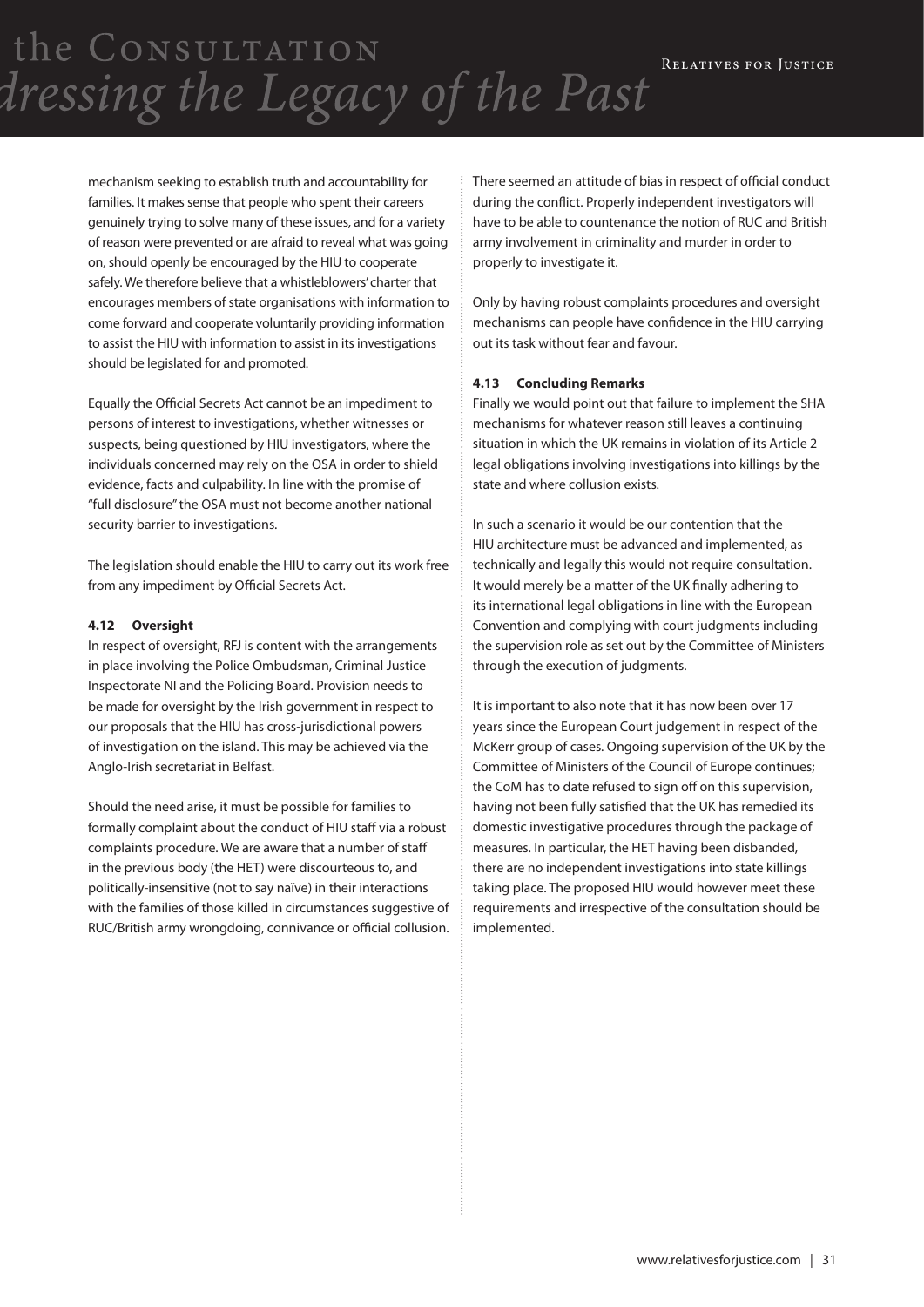### **5. Independent Commission Information Retrieval**

Relatives for Justice supports the proposal for a mechanism that provides information to families. We understand the principle that this process will involve confidentiality and protection of evidence and those who provide information. This process is not unique or unknown as similar processes, not least the local Independent Commission for Location of Victims Remains, have been an integral part of examining disappearances and violations over the previous decades. However, this proposal will have far more reach, touching the lives of thousands of survivors of the conflict and similar numbers of those who were actors to the conflict. As such it needs to hold the confidence of all of those who will potentially be engaging with it.

#### **5.1 Confidence**

As they stand the draft legislative proposals may not gain the confidence of those who might potentially provide information.

Currently the information given in reports to families by the ICIR could be used for further investigation by the HIU. If this proves to be a barrier to engagement by conflict actors with the ICIR, then families of victims will be unsure and disinclined to participate in another difficult and emotional process which may not work. This double layer of distrust of the proposed ICIR will mean it potentially works for no one.

To this end RFJ recommends the idea of sequencing between the HIU and ICIR.

#### **5.2 Sequencing**

Should a family receive information from the HIU or other sources then this information can be used by families to raise questions of those responsible for killings and by the ICIR to test any accounts given in response to those questions. ICIR should not provide reports on any individual killing to the family concerned until after the HIU has completed its investigation into the killing.

This will protect all families' right to proper and effective investigations.

This should also maximise the opportunity for families to gain

information from a body designed to provide truthful accounts and answers to families who have exhausted every investigative opportunity. It is not an amnesty. It is a place where questions might be answered with mutual respect and confidence.

To that end it is essential that the ICIR has a life after the HIU finishes its work. This will allow families to exhaust the HIU process first, meeting statutory investigative obligations, and then support the families who have questions and opportunity to engage the ICIR process with full receipt of all available investigative reports.

Provision must be made in the Bill to extend the lifetime of the ICIR.

#### **5.3 Non-fatal violations and duty to investigate**

While the draft Bill<sup>60</sup> is very clear about information which relates to deaths it is not clear what it will do with information it receives relating to other violations which would trigger obligations to investigate. These would include Article 2 violations that did not result in death or Article 3 violations. As both states will be bound by treaty to the ICIR, it is essential that both states make clear how they will meet their ECHR obligations regarding non-fatal violations, not least torture or other codified violations.

We propose that such instances are referred to the serious non-fatal violations and injuries section of the HIU, as proposed earlier.

#### **5.4 Reports to Families and "national security"**

The facility for the British Secretary of State to see all reports before they are given to families and to redact information to families in ICIR reports is unacceptable.

Given the confidential nature of the entire process it is inconceivable that such blatant interference is warranted or justifiable.

Neither the Police Ombudsman nor the Chief Constable nor the judiciary are subject to such irregular measures and restrictions.

Similar issues are addressed in detail in the section regarding the HIU. However at least there are some measures in place regarding the HIU. That there are none for the ICIR is of genuine concern. That there is no procedure for a family even to be informed that the ICIR has withheld information by

<sup>60</sup> Agreement between the Government of Ireland and the Government of the United Kingdom of Great Britain and NI establishing the Independent Commission on Information Retrieval, 15 October 2015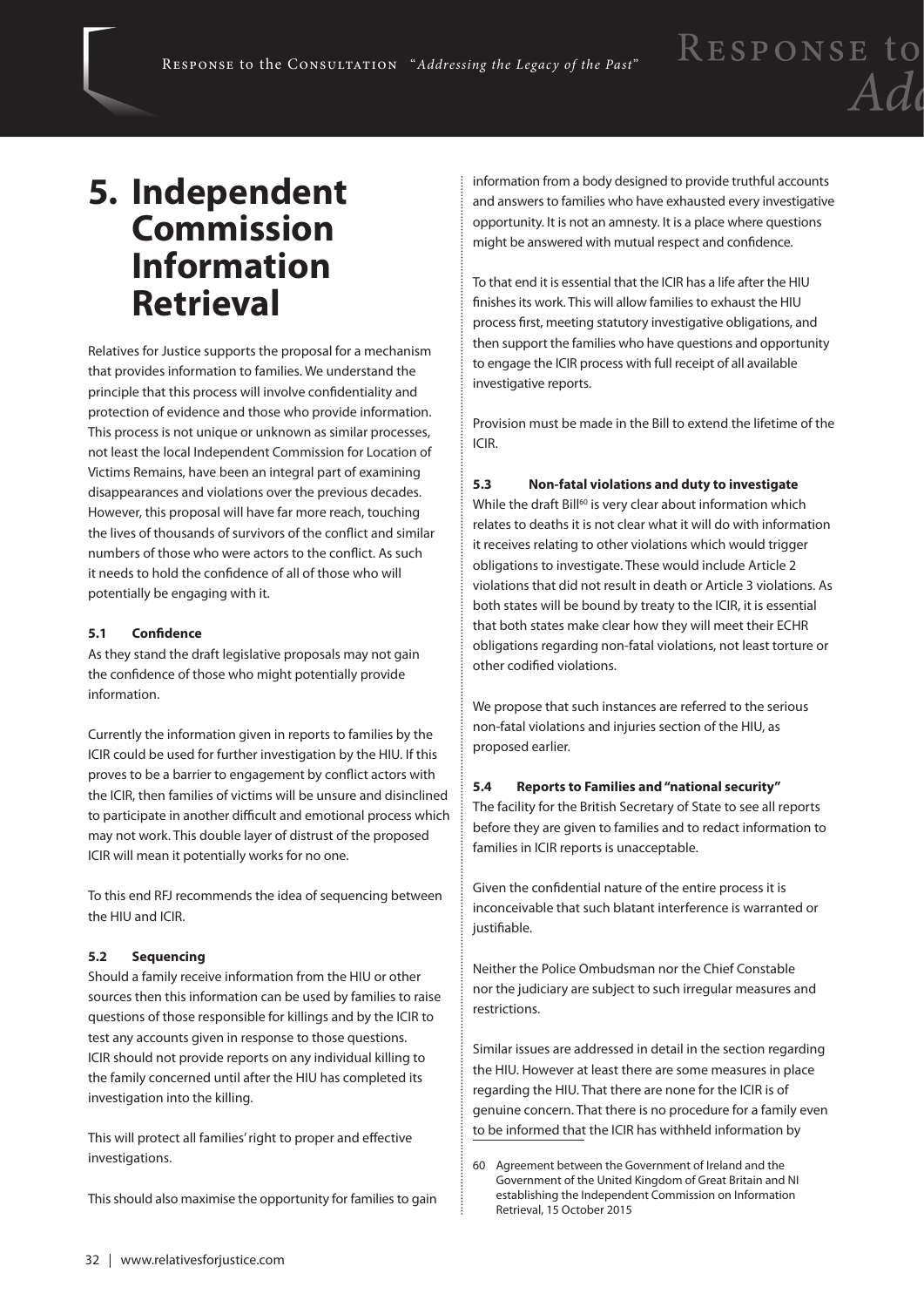direction of the Secretary of State must be remedied. Families must be informed where information is withheld. Similarly, a family must have the right to appeal any such decision. A transparent and legally compliant appeals process which is fully funded, as per the RFJ proposals re the HIU appeals process (see 4.7) with an appeals court chamber, could also be used.

#### **5.5 Appointments**

In the absence of an Executive it is unclear who carries out the appointments to the ICIR. The appointees will be critical in developing the trust and confidence of the entire community. Appointees must be rigorously independent and international expertise would be a valuable bonus in engaging and testing actors' accounts in a truth telling, albeit private setting. If the Executive is still not in place we recommend that the two appointments be made by the Intergovernmental Conference with the ambition of appointing two international figures.

#### **5.6 Official Secrets Act**

There needs to be explicit assurance that restrictions on providing information as a result of the Official Secrets Act will not apply to those former or serving members of state forces engaging with ICIR, reflected in legislation.

#### **5.7 Destruction of Evidence**

Proposals regarding the destruction of information retrieved by the ICIR after 5 years are unacceptable. This is an unprecedented approach to information retrieval and bears no scrutiny in value. This information should be retained securely.

#### **5.8 Themes and Patterns**

ICIR should provide in depth information to the IRG on themes, patterns etc for their reports. Doing so would provide meaningful outcome ensuring that IRG reports on conflict themes and patterns, the experience of how the conflict unfolded overall, including contextual information, would more accurately be reflected.

There is a real risk that the lack of formal reporting will mean

crucial information gleaned during the ICIR process will be missed by the IRG. If the information is destroyed before the IRG has completed its work then the value of the IRG's work will in turn be impacted as it will be denied information and data central to its objective.

#### **5.9 Reports**

We recognise that the ICIR will carry out annual reports and a final report.

Genuine and tested participation of the armed groups to the ICIR process is key. We recommend that there be quarterly interim reports which indicate the levels of participation and cooperation of the groups, and the veracity of their information. This would provide a measure of accountability of the armed groups<sup>61</sup>, and confidence building to victims and survivors engaging.

#### **5.10 Powers of the Secretary of State**

It is unacceptable that the Secretary of State holds power to wind up the ICIR. This body must be supported to function without fear or favour*.* Fear of being shut down due to the whim of the British Government would prove catastrophic. It must not be subject to a British veto.

#### **5.11 Gender**

As with all of the structures it is essential that a gender lens is applied to the workings of the Commission, i.e. awareness and central composition to include those with a demonstrated international understanding of gender, and similarly to the recovery of information.

As with all aspects of the SHA architecture UNSR1325 should be a guiding tool. Such an inclusive approach ensures the safe participation of women in the structures and the process overall. It also ensures that the ICIR can report on gendered themes that arise during the course of its work allowing the IRG to examine gander as a central theme of its work. To this end we recommend the work on Gender Principles to Deal with the Past.

61 This includes state and non-state groupings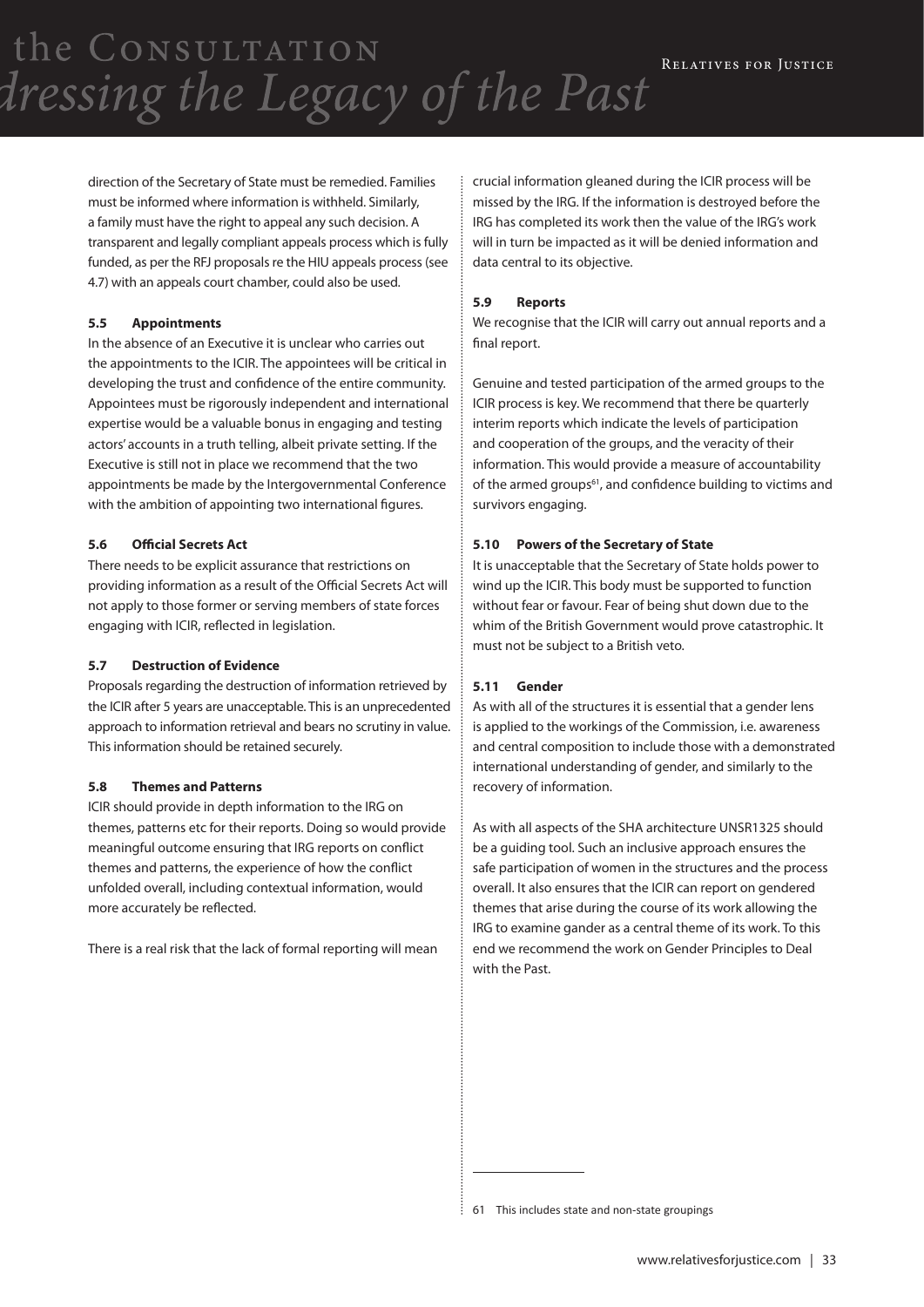### **6. The Oral History Archive**

RFJ welcomes the focus on storytelling that is raised by the proposal for an Oral History Archive (OHA). We believe that storytelling and oral history work is essential as part of the broader architecture of dealing with the legacy of the conflict.

#### **6.1 Existing Archives**

A core element of RFJ's work with bereaved families has been work on assisting them to record their own personal testimonies and experiences in a range of ways. One of our most significant initiatives has been the Remembering Quilt made up of squares dedicated to individuals who have died as a result of the conflict, that have been designed and made by family members and friends. The quilt now has 10 panels representing over 500 individuals. RFJ also has created an archive in collaboration with Professor Christian Davenport at the University of Michigan which contains recorded oral history interviews and the digitised records of the Association for Legal Justice.

RFJ is also aware that there are many other archives of personal experiences of the conflict that have been created by a wide range of groups and organisations in Ireland and beyond.

The proposal for an Oral History Archive does not take account of this extensive body of work nor the other archives that are currently emerging or likely to be created in the future. We believe that as it stands the proposal for an OHA would marginalise existing, emerging and future archives and the personal stories they contain.

The risk of displacement of existing stories is most evident in the OHA report to the Implementation and Reconciliation Group (IRG) on patterns and themes. This report would only be able to use the material in the OHA and therefore all the other material in existing archives would not be admissible thereby depriving those contributors of a voice.

The consultation proposes that the OHA would collect new oral history records but also be able to receive oral histories that have been collected by others. This however does not address the issue of the marginalisation of other archives and the stories and testimonies they contain. The inclusion of existing oral history records is described passively rather than these been actively sought out and indeed it is clear that the OHA can reject records that are offered. Moreover, there is no apparent awareness that the process of receiving existing oral histories is a challenging process that needs to be thought through and resourced.

A much more relevant and ethical model would be one which engaged all existing and emerging archives in equal partnership. This would be more consistent with the widely acknowledged value of oral history work in enabling a broad range of personal experiences of the conflict.

#### **6.2 Disposal of Records**

The statement about the procedure for disposal of records raises alarming questions about the selection of interviews that would be retained or excluded within the archive. This also raises the possibility that some records might be excluded from the report on themes and patterns to the IRG.

#### **6.3 Public Records Office**

It is proposed that the OHA will be established by the Public Record Office of Northern Ireland (PRONI) although the Stormont House Agreement does not specify this. RFJ cannot see this model of ownership working for a number of reasons: RFJ's negative experience of working with PRONI, the lack of independence in the proposed structure and the restricted scope of the OHA in the proposed structure.

Over the last six years RFJ have experienced a steady and systematic decline in the provision of records to families and the introduction of obstacles to obtaining records. This began with the introduction of the pilot scheme in 2012 and subsequent privileged access scheme. Under the latter scheme, which requires applicants to complete an 8 page form accompanied by photographic ID, no files have been delivered to families. Whereas before 2012 families were receiving the court and inquest files pertaining to the deaths of their relative, this information flow has now stopped and obstacles have been put in place that have caused great distress and frustration.

The gathering and storing of oral history interviews about personal experiences of the conflict requires trust to be built between contributor and archive. The families that have interacted with PRONI do not have this trust. It is not even the case that PRONI would be starting from a position of neutrality - because of the experience of the last six years there is now a situation of active mistrust. Therefore, to proceed with an OHA established by PRONI would discriminate against the participation of the families who have been failed by PRONI to date.

The model proposed in the consultation is unfit to meet the declared aim of ensuring the independence of the OHA. Under the proposed model the Deputy Keeper of PRONI would make decisions on criteria for inclusion, destruction of records, publication of records, handover of records and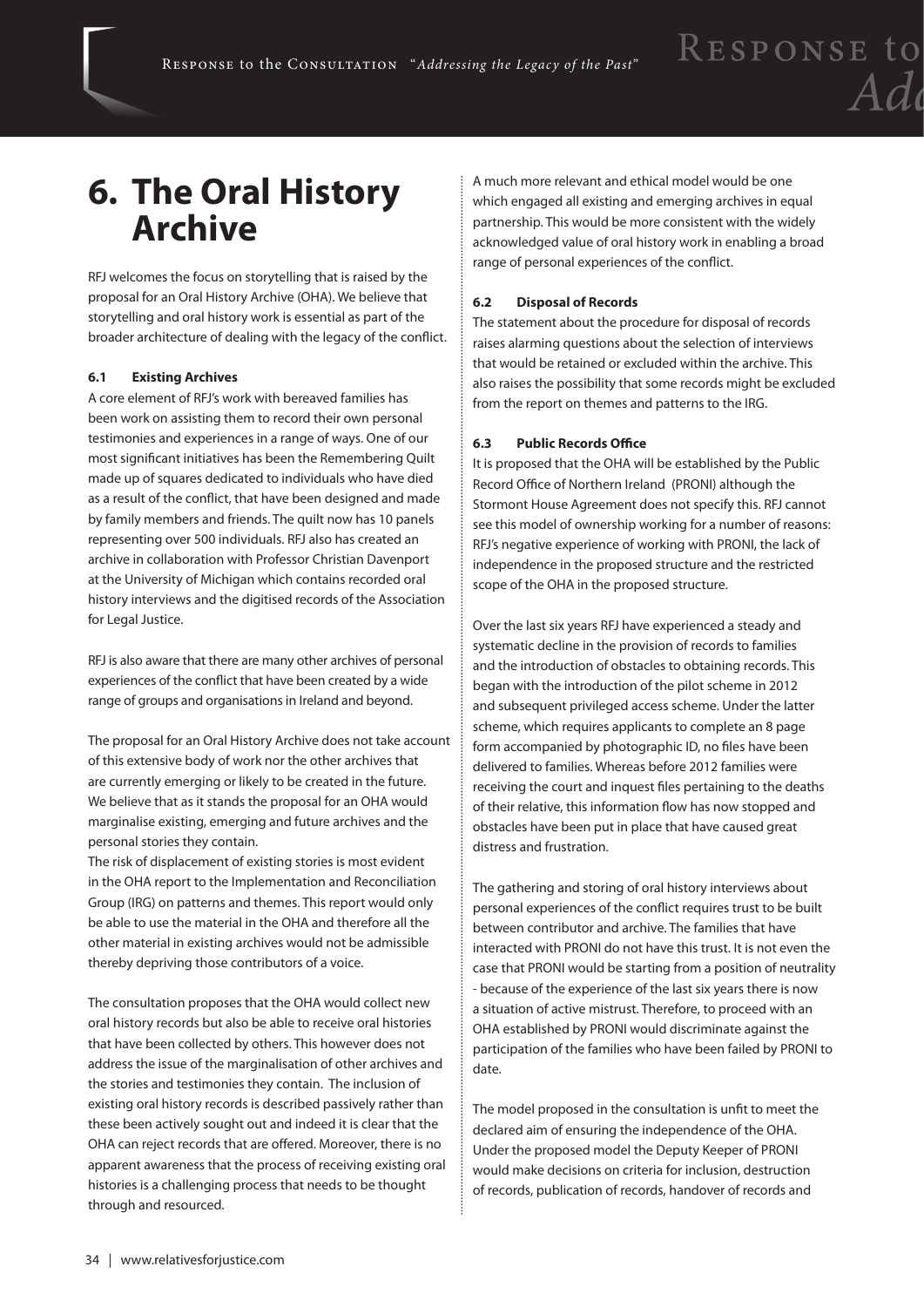selection of records informing a report to the Implementation and Reconciliation Group (IRG) on themes and patterns.

The proposed model therefore gives the primary powers governing the OHA to the Deputy Keeper of PRONI who is a career civil servant accountable to the Minister of the Department of Communities. The proposed steering group for the OHA has an advisory function only and could not deliver on the aim of independence.

#### **6.4 Scope of the Oral History Archive**

The restricted scope of the OHA is also of concern. While there is reference to contributions from the north Ireland and elsewhere this is not reflected in the proposed establishment and governance of the OHA in PRONI. The recognition of the value of personal stories, expressed through the proposal for an OHA should be an opportunity to reflect the three strands of the Good Friday Agreement incorporating institutional expertise and existing and emerging archives across Ireland, Britain and the diaspora.

RFJ believe that the proposed model for an OHA cannot

deliver on the potential to incorporate personal experiences of the conflict into a legacy process which would be greatly enhanced by these records. There is international guidance which can inform a more effective and ethical model. For example, United Nations guidelines (Rule of Law Tools for Post-conflict States) advocates the respecting of histories, testimonies and evidence gathered by communities and NGOs and recommends that states find ways to resource the retention and preservation of this material rather than interfere or assume the materials.

#### **6.5 Conclusion**

RFJ believe that it would be a grave mistake to proceed with the OHA under the proposed model of an archive established, governed and housed in a government body. The oral history component of the SHA can only work through engagement with existing archives that have been created through trusted relationships. There should be an immediate dialogue with existing and emerging archives and a process set up to engage with these archives that can also include emerging and future archives.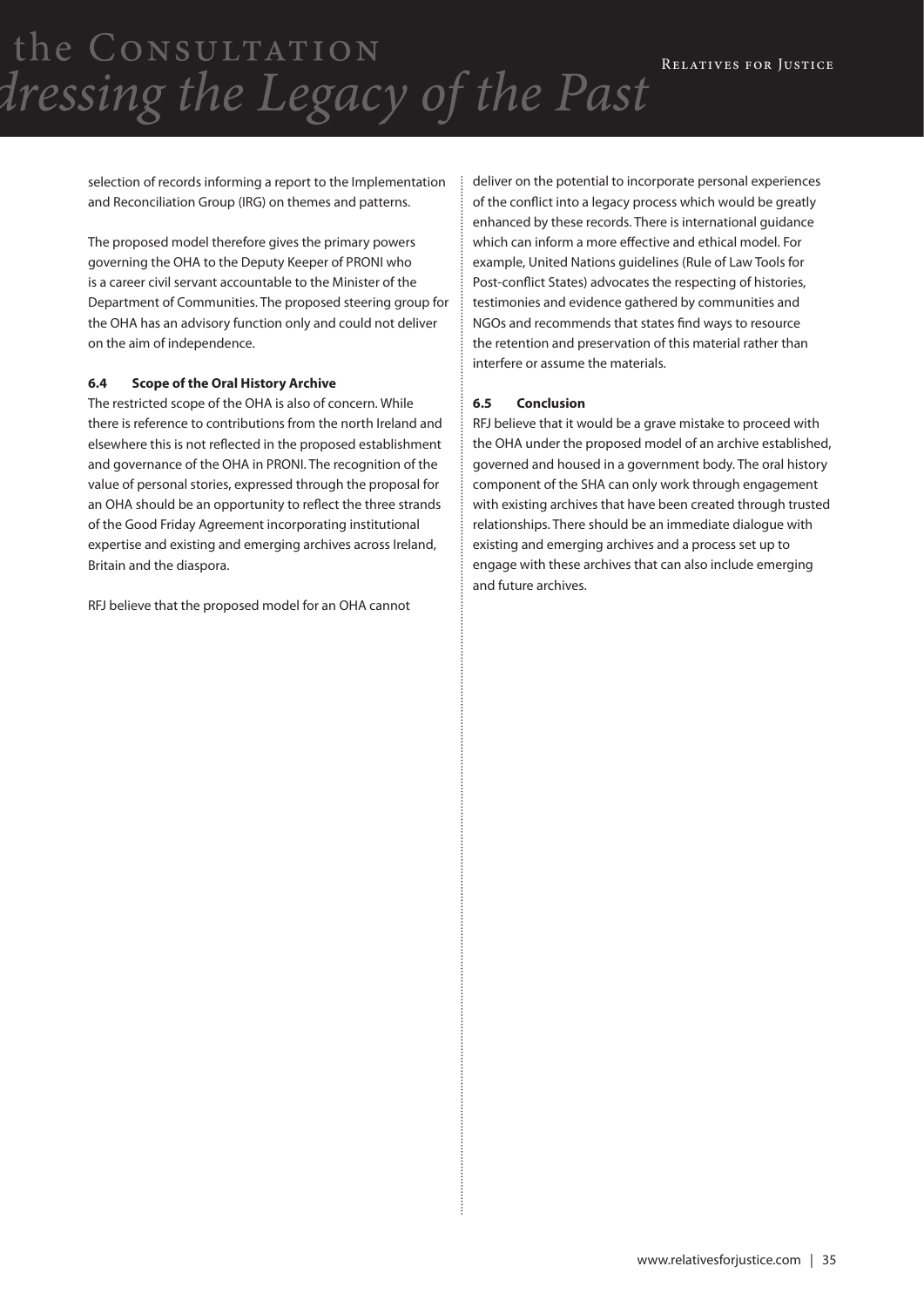### **7. Implementation and Reconciliation Group**

The Implementation and Reconciliation Group (IRG) is tasked with three main functions: (i) the promotion of reconciliation, (ii) a review and assessment of the implementation of the Stormont House Agreement, and (iii) commissioning of research on patterns and themes identified by the HIU, ICIR, OHA and the Coroner's Court.

#### **7.1 Truth an essential requirement for reconciliation**

Conceptualising what contribution the other mechanisms will make to a societal move towards reconciliation is important. Priscilla Hayner has spoken optimistically in this regard,

> *"By speaking openly and publicly about past silenced or highly conflictive events and by allowing an independent commission to clear up high profile cases, a commission can ease some of the strains that can otherwise be present in national legislative or other political bodies. An official accounting and conclusion about the facts can allow opposing parties to debate and govern together without latent conflicts and bitterness over past lies. This is not to suggest that the knowledge of past practices should not influence current politics, but if basic points of fact continue to be a source of conflict and bitterness, political relationships may be strained."62*

Previous significant programmes towards building reconciliation such as the EU Special Peace and Reconciliation Programmes and Towards Building United Communities have had many worthwhile and essential ingredients but have been hampered by our failure to deal with the past.

Victims' Right to Truth<sup>63</sup> is and should be recognised as a contributor to building peace and towards the goal of societal reconciliation that has been missing to date and it is a welcome development that truth will now be considered an important part of building reconciliation. It is a necessary element in the objective of achieving reconciliation that has to date been missing.

However, that link should be made explicit in the mandate and mission statement of the IRG to ensure that no further attempts are made to gloss over uncomfortable truths, doubly silencing victims and missing the unique opportunity that moment will offer.

#### **7.2 Functions of the group**

The remit and functions of all appointees need further clarification. Given their role in review of the other mechanisms there might be a danger of political appointees interfering in other processes. The meaning of "review" requires complete clarity and clear mandate to ensure that this mechanism does not become a spoiler for the difficult work undertaken by the HIU or ICIR.

#### **7.3 Access to Documentation**

It is with surprise that we note the restrictive approach of the draft legislation to source materials for those undertaking the thematic research. No restriction should be placed on this research and documentation. Quite obvious public source material needs to be a part of the work, including reports such as those by John Stalker, and John Sampson into the allegations of an RUC policy of shoot to kill, the Stevens I,II,III reports on collusion, the Cory reports and reports of the Cory Public Inquiries, the De Silva Report, the Barron Report on the Dublin, Monaghan Bombings, the report of the Swithwick Inquiry and others.

Contemporaneous archive materials such as those of the Citizens Defence Committee and the Association for Legal Justice, the extensive archive in the Linenhall Library and the Cardinal O'Fiaich Library are also a wealth of information vital to the consideration by the group. Notwithstanding the common sense that this makes, international legal standards demands an open approach to information recovery and consideration.64 Compromising the scope of information available to the Group will compromise the potential of the value of its work and confidence in its ability to deliver meaningful contributory outcomes.

#### **7.4 Appointments**

The political appointments made to the Group should be reviewed to reflect d'Hondt representation following 2017 Assembly election.

#### **7.5 Themes and Patterns**

If this group is to contribute positively to building a reconciled society it is vital that it examine areas of contest, which are often avoided and not discussed at other times. For those

<sup>62</sup> Priscilla Hayner, "Unspeakable Truths" 13 Reconciliation and Reforms 183 2 Ed Routledge

<sup>63</sup> UN Commission on Human Rights, Study on the Right to the Truth, Report of the Office of the United Nations High Commissioner for Human Rights, 8 February 2006, E/ CN.4/2006/91, at para 57

<sup>64</sup> CCPR/C/GC/34, 'General Comment No 34: Article 19 - Freedom of Opinion and Expression', 12 September 2011, at para 12.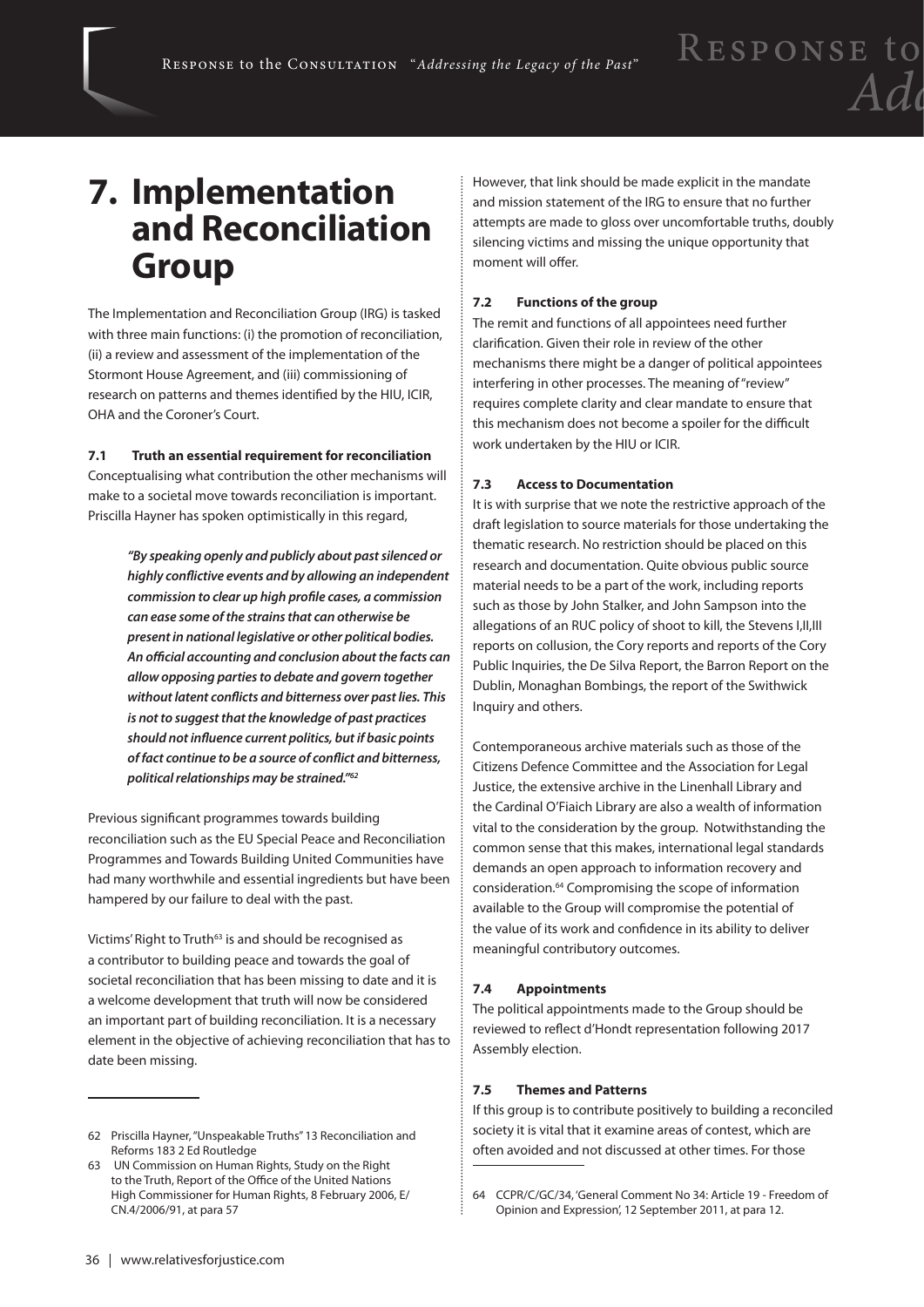families affected by policies, practices and systemic silences the work of the IRG and its findings will be a key element contributing to their journey through the mechanisms to deal with the past. Their individual experiences will contribute to the examination of thematic areas.

The expected themes will for example include collusion, the use of informers/agents, shoot to kill, the use of lethal force, "punishment" shootings/attacks, forced exiles, economic and structural violence, Diplock courts, attacks on family homes, sexual violence, use of torture and systemic impunity. There are of course other areas which require attention from all communities.

The identification of those themes to be examined requires transparency.

#### **7.6 Gender themes**

It would be expected that the experience of women during our conflict should be examined as multiple key themes by the IRG. However, without a clear mandate for all of the mechanisms to apply a gendered lens to their work and glean the required information, identifying gendered experiences, and previously hidden experiences as they do their work, it is very possible that this strand will not receive the necessary information to make such a report meaningful. Specific attention to gender needs to be included in the mandate of the IRG.

#### **7.7 Statements of Acknowledgement**

These statements, coming at the end of meaningful processes, of investigation and truth recovery could make meaningful difference to individual victims and to society as a whole.

The process that leads to these statements needs to be taken with the gravity they deserve, without being compromised by political interference or convenience.

On the other hand, if they come following failed processes, where information has been held back, contested issues avoided and victims treated poorly, any such statements will be deemed meaningless.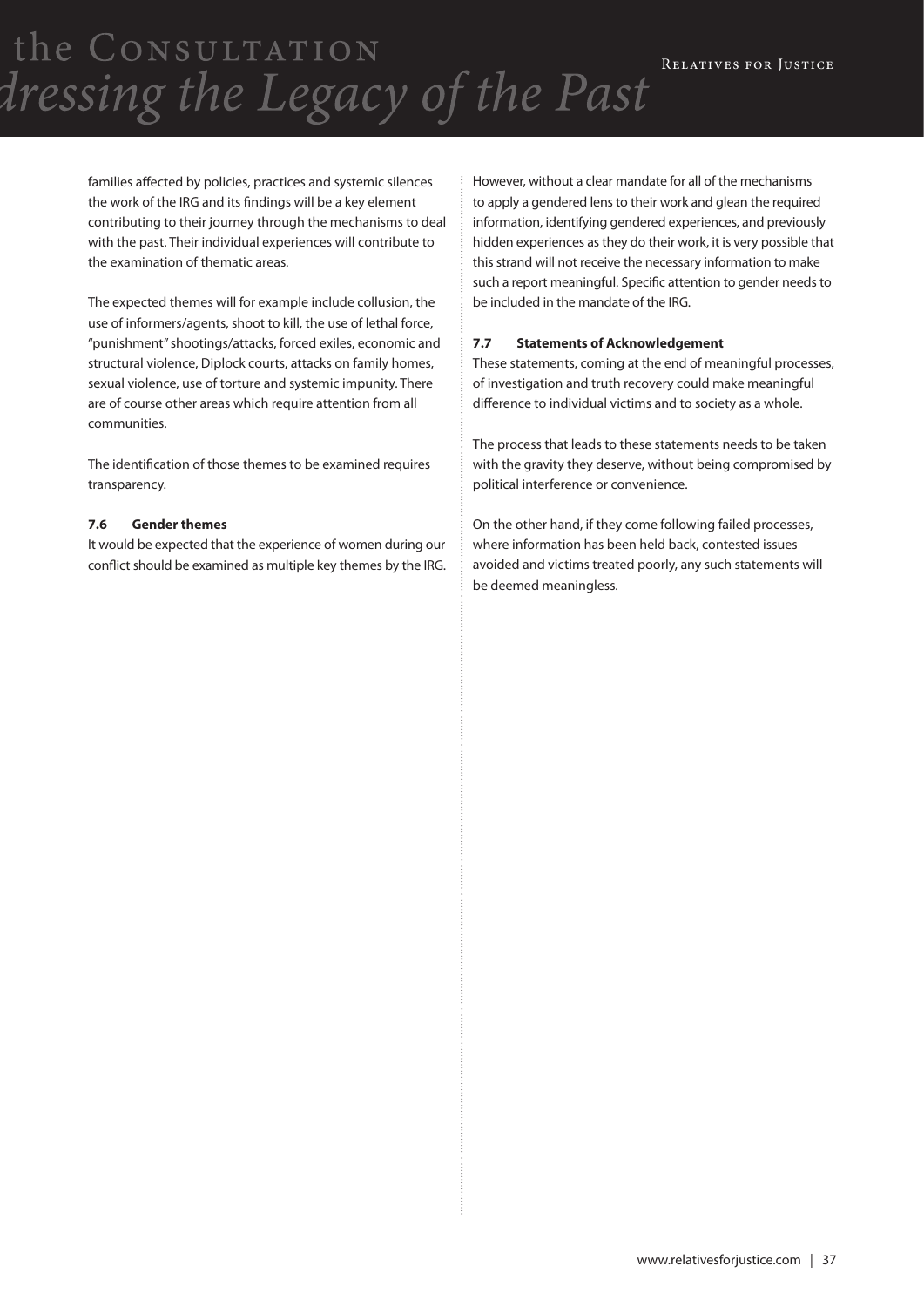### **Recommendations**

- 1. A full independent international public inquiry into the killing of human rights solicitor Patrick Finucane in February 1989.
- 2. A cross-border public inquiry into the Omagh bombing
- 3. No statute of limitations on conflict related killings
- 4. Retention of the current definition of victims as per the 2006 Order
- 5. Immediate release of funding for the full implementation of the Lord Chief Justice plan on inquests
- 6. Retention of provision for future inquests into conflict killings
- 7. Provision for a Commission of Investigation into serious non-fatal violations and injuries as part of the Historical Investigations Unit
- 8. The establishment of a Tribunal of Reparations based on the UN Right to Remedy and Reparation with a mandate to progress a pension for the seriously injured
- 9. Review of the mitigations from negative impacts of welfare reform on victims and survivors of the conflict
- 10. Commitment to sustainable and realistic funding for all of the legacy mechanisms.
- 11. Commitment to resources for the support services for victims and survivors who engage the mechanisms.
- 12. Commitment to support the groups who provide advocacy and support services to victims and survivors
- 13. Compulsory trauma training for all staff employed by all of the legacy mechanisms
- 14. Implementation of the Gender Principles for Dealing with the Past
- 15. The establishment of a working group on gender participation and the principles of UNSCR1325
- 16. Definition of national security in relation to the North and past conflict
- 17. Removal of the sweeping powers of the Secretary of State on the grounds of national security
- 18. National security not applied when an agent or employee of the state has been involved in a criminal act
- 19. Policy of Neither Confirm Nor Deny should not apply to agents involved in killings or criminal activity surrounding killings
- 20. Families have a right to know identity of agents involved in the killing of their loved one and other actions should the agent be now deceased
- 21. HIU should not be reliant on persons with policing backgrounds
- 22. Multi-disciplinary skills and experience should be embraced in HIU investigation teams
- 23. There is no place in the HIU for the following:
	- • Former RUC; PSNI involved in conflict related investigations; Former or current British military personnel; Former or current British Intelligence Services personnel; Former HET officers
- 24. All HIU staff should undergo human rights training
- 25. HIU recognition of and working partnerships with victims organisations and NGOs working with victims and survivors
- 26. HIU ensure gender equality in recruitment
- 27. Recorded specific gendered harms and impact in work of HIU
- 28. HIU Director recruited by a panel which includes international human rights figures
- 29. HIU caseload should include cases where families are dissatisfied with previously received HET reviews
- 30. HIU remit extended to all conflict related deaths in all jurisdictions where conflict related deaths occurred
- 31. The HIU is established as a cross-jurisdictional investigation body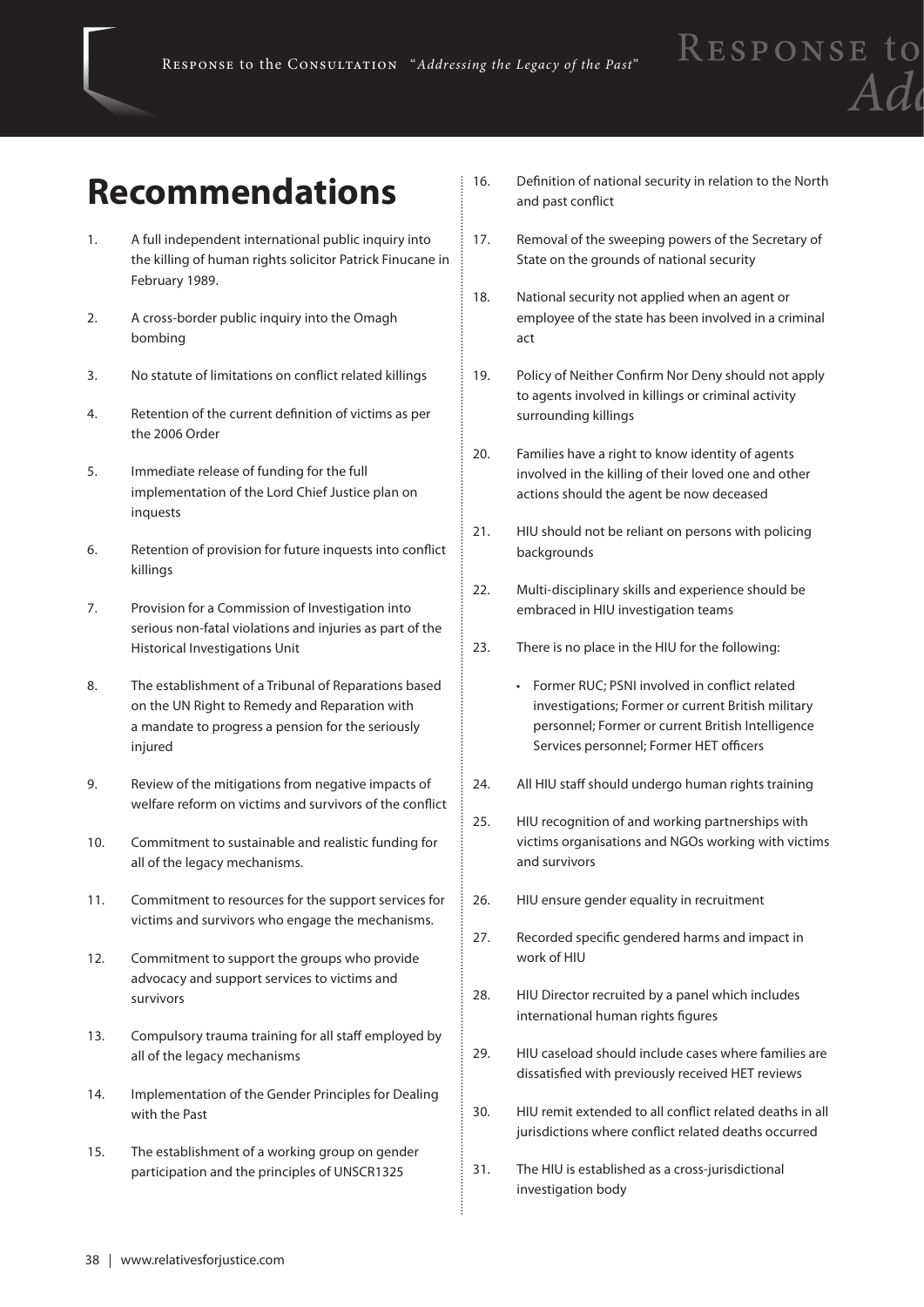- 32. A chamber of appeals is established within the court system with three High Court judges to hear appeals of decisions regarding family reports and disclosure
- 33. Public Prosecution Service recruits a team of independent prosecutors to liaise with the HIU
- 34. Resources be made available for the Forensic Science Laboratory carrying out legacy work
- 35. Non-means tested legal aid be made available for families needing to engage the courts regarding the legacy mechanisms
- 36. The HIU should not be established in advance of a HIU director being appointed
- 37. Official Secrets Act should not impede any stage of any investigation
- 38. ICIR should not conclude or provide reports to families in advance of the completion of HIU investigations into those killings or related killings
- 39. ICIR should have a longer life than the HIU so ensure families have access to both mechanisms
- 40. Where information arises through ICIR process relating to non-fatal violations and injuries giving rise to duty to investigate these should be referred to the proposed HIU injuries investigation commission (as per recommendation 7)
- 41. Secretary of State should not have sight of ICIR reports or ability to redact reports to families
- 42. In the absence of Executive appointments to the ICIR should be made by the Inter-Governmental Conference with the ambition of appointing two international figures
- 43. There should be no destruction of evidence by the ICIR
- 44. ICIR should provide in-depth information to the IRG re themes and patterns of findings
- 45. ICIR should report quarterly indicating levels of participation and cooperation by the armed groups
- 46. Secretary of State should not have the powers to wind up the ICIR during the lifetime of the process
- 47. Focussed attention to UNSCR1325 should be applied to the ICIR
- 48. An alternative model to the Oral History Archive must be considered with the aim of developing an archive which engages all existing and emerging archives in equal partnership
- 49. There should be no destruction of any records
- 50. The remit and functions of the IRG require clarification
- 51. No restriction on public records, or materials, that might be considered should be placed on IRG researchers
- 52. Appointments to the IRG should be reviewed to reflect d'Hondt following 2017 Assembly election
- 53. Need for transparency regarding the process of identification of themes to be examined by IRG researchers
- 54. Specific attention needs to be paid to gender in the mandate of the IRG
- 55. A statement of intent to engage constructively and positively with all of the mechanisms should be made by all of the conflict participants
- 56. Statements of acknowledgement should follow from the completion of the other processes if they have been thorough, positive and meaningful